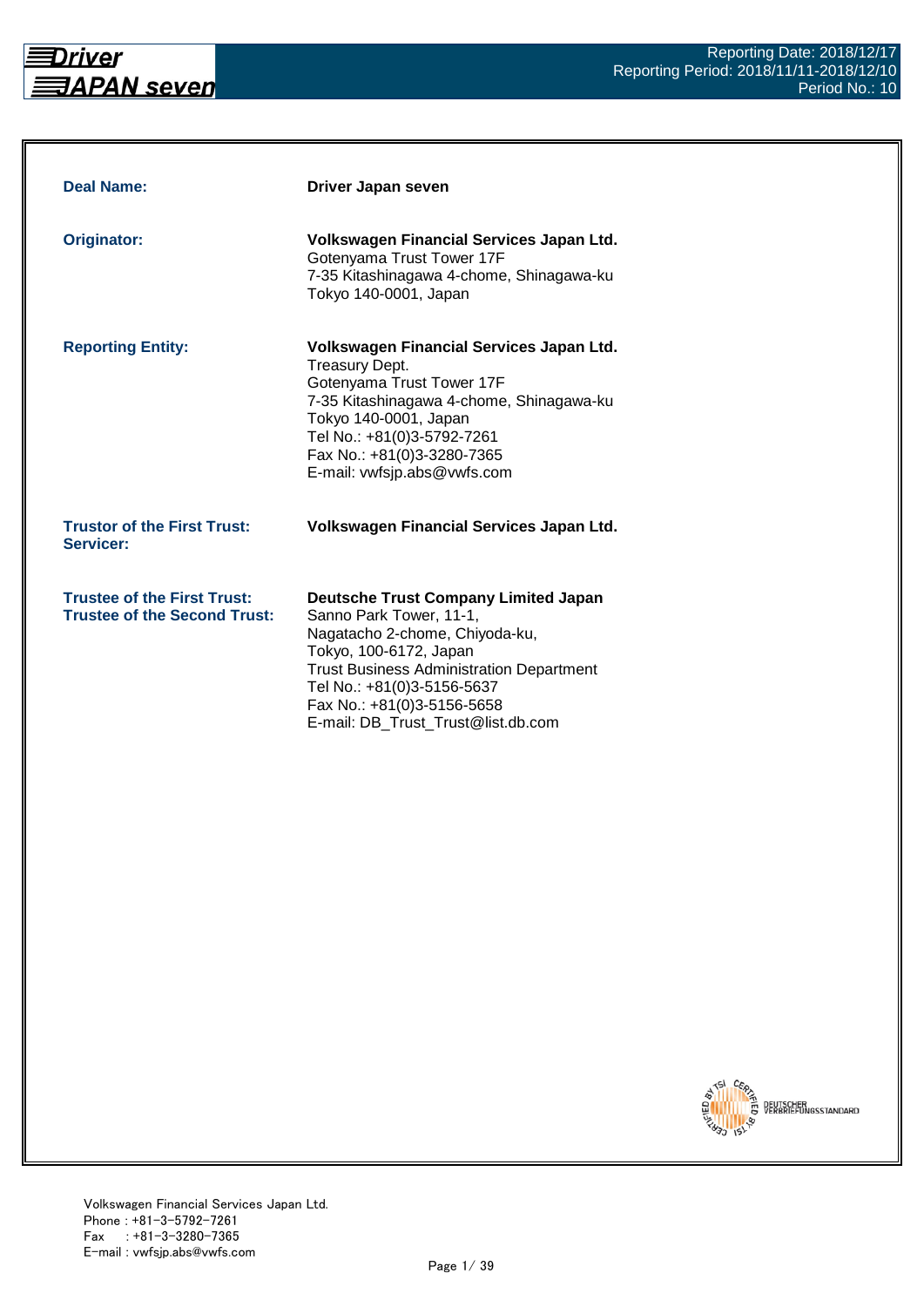#### **Contents**

| <b>Page</b> Tables of Contents                               |
|--------------------------------------------------------------|
| 1 Front Page                                                 |
| 2 Contents                                                   |
| <b>3 Deal Overview</b>                                       |
| 4 Deal Overview: Counterparties I                            |
| <b>5 Deal Overview: Counterparties II</b>                    |
| 6 Information regarding the TBI and ABL to the Second Trust  |
| <b>7</b> Pool Information                                    |
| <b>8</b> Available Distribution                              |
| 9 Waterfall                                                  |
| <b>10 Credit Enhancement</b>                                 |
| 11 Cumulative Gross Loss Ratio & Performance Trigger         |
| 12 Cumulative Gross Loss Ratio & Performance Trigger (Chart) |
| 13 Default & Delinquencies                                   |
| 14 Run Out Schedule (Previous)                               |
| 15 Run Out Schedule                                          |
| <b>16 Expected Amortization to the Second Trust</b>          |
| 17 Sub-Servicer                                              |
| 18 Brand                                                     |
| 19 New and Used                                              |
| 20 Product Type                                              |
| 21 RV                                                        |
| 22 Brand New and Used                                        |
| 23 Customer Type                                             |
| <b>24 Outstanding Discounted Principal Balance</b>           |
| <b>25 Original Principal Amount</b>                          |
| 26 Interest Rate paid by the Obligor                         |
| 27 Original Term                                             |
| 28 Remaining Term                                            |
| 29 Seasoning                                                 |
| 30 Type of Car                                               |
| 31 Brand and Model                                           |
| 32 Geographic Dist. by Prefecture                            |
| <b>33 Obligor Concentration</b>                              |
| <b>34 Contract Start Month</b>                               |
| <b>35 Contract End Month</b>                                 |
| 36 Monthly payment                                           |
| 37 Bonus payment                                             |
| 38 Mortor Type                                               |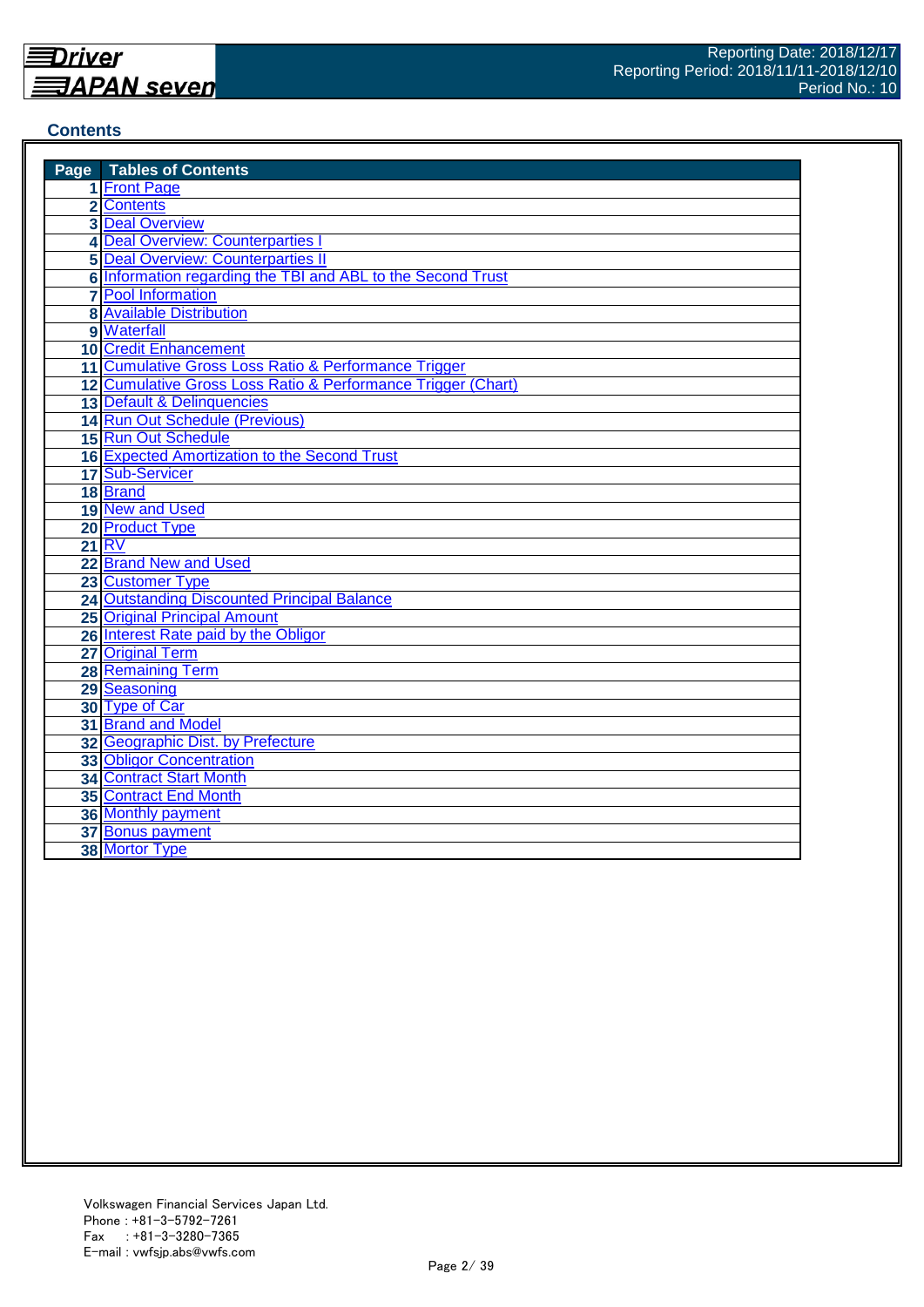#### **Deal Overview**

| <b>Cut Off Date:</b>                | 2018/02/10 |    |                                           |            |
|-------------------------------------|------------|----|-------------------------------------------|------------|
| <b>Trust Commencement Date:</b>     | 2018/03/23 |    | <b>Legal Maturity of the First Trust:</b> | 2026/06/26 |
| <b>Monthly Period:</b>              | 2018/11/11 | to | 2018/12/10                                |            |
| <b>Reporting Date:</b>              | 2018/12/17 |    |                                           |            |
| <b>Reporting Frequency:</b>         | monthly    |    |                                           |            |
| <b>Period No.:</b>                  | 10         |    |                                           |            |
| <b>Remittance Date:</b>             | 2018/12/21 |    |                                           |            |
| <b>Advance Payment Date:</b>        | 2018/12/21 |    |                                           |            |
| <b>Cash Adjustment Date:</b>        | 2018/12/21 |    |                                           |            |
| <b>Additional Entrustment Date:</b> | 2018/12/26 |    |                                           |            |
| <b>Trust Calculation Date:</b>      | 2018/12/26 |    |                                           |            |
| <b>Trust Calculation Period:</b>    | 2018/11/27 | to | 2018/12/26                                |            |
| <b>First Trust Payment Date:</b>    | 2018/12/27 |    |                                           |            |
| <b>Second Trust Payment Date:</b>   | 2018/12/28 |    |                                           |            |
| <b>Interest Calculation Period:</b> | 2018/11/29 | to | 2018/12/28                                |            |
| <b>Next Reporting Date:</b>         | 2019/01/18 |    |                                           |            |

## **Pool information at the Initial Cut off Date**

|                         | <b>Contracts</b> | Number of Outstanding Discounted<br><b>Principal Balance</b> | <b>Outstanding Nominal</b><br><b>Balance</b> |
|-------------------------|------------------|--------------------------------------------------------------|----------------------------------------------|
| <b>Outstanding Pool</b> | 25,466           | 58,823,742,157 JPY                                           | 61,652,388,600 JPY                           |

| <b>Credit Type</b>            | of Loans    | <b>Percentage Outstanding Discounted</b><br><b>Principal Balance</b> | Percentage of Balance |
|-------------------------------|-------------|----------------------------------------------------------------------|-----------------------|
| <b>Balloon</b>                | 79.91 %     | 52,580,850,830 JPY                                                   | 89.39 %               |
| <b>IEqual Instalment Loan</b> | 20.09 %     | 6.242.891.327 JPYI                                                   | 10.61 %               |
| <b>Total</b>                  | $100.00 \%$ | 58,823,742,157 JPY                                                   | 100.00 %              |

| <b>Type of Car</b> | of Loans | <b>Percentage Outstanding Discounted</b><br><b>Principal Balance</b> | <b>Percentage of Balance</b> |
|--------------------|----------|----------------------------------------------------------------------|------------------------------|
| <b>New</b>         | 65.02 %  | 44,831,636,726 JPY                                                   | 76.21 %                      |
| Used               | 34.98 %  | 13,992,105,431 JPY                                                   | 23.79 %                      |
| <b>Total</b>       | 100.00 % | 58,823,742,157 JPY                                                   | 100.00 $%$                   |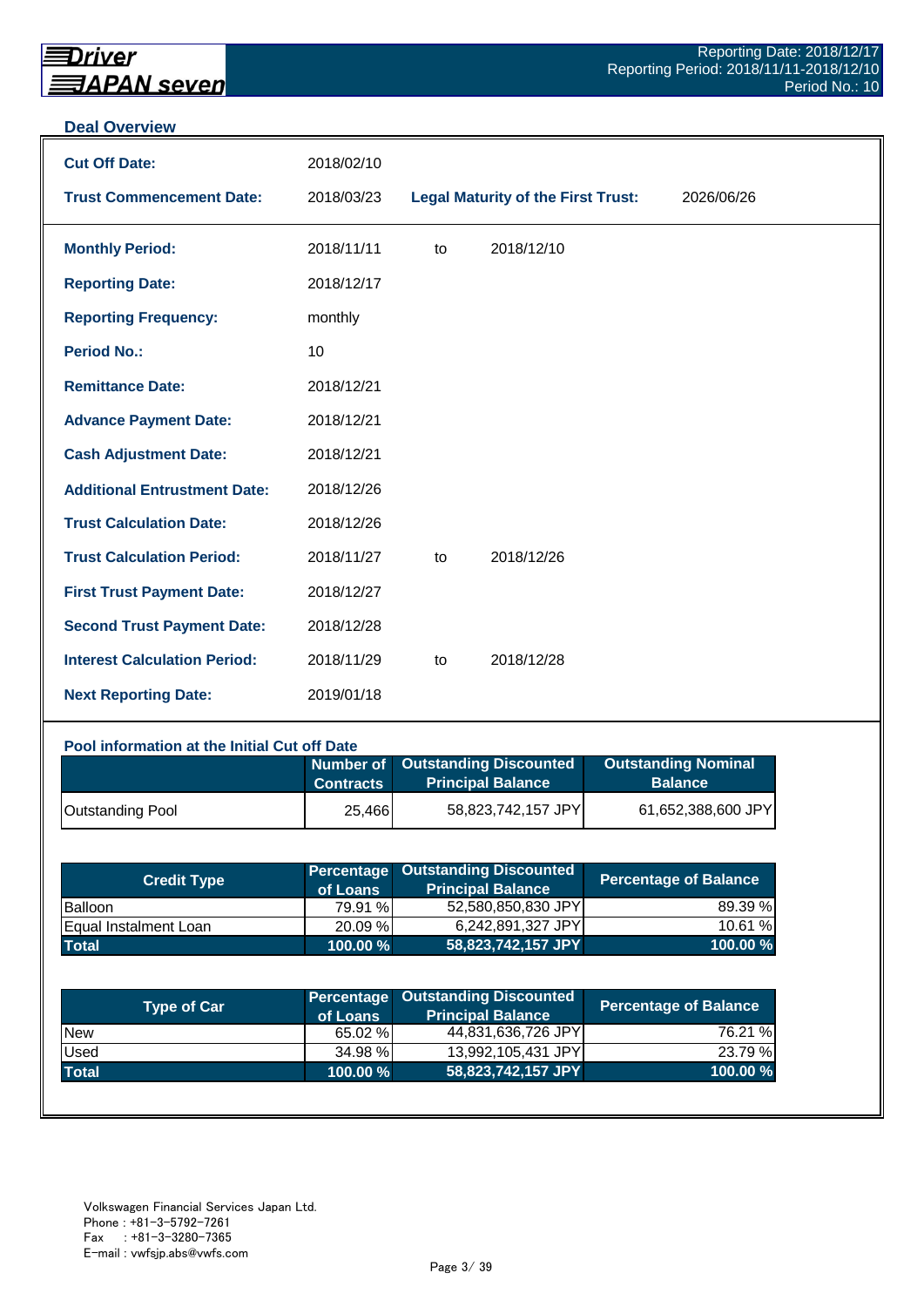## **Deal Overview: Counterparties I**

|                                                                                                                                             | Rating         |               |               |              |                |               |              |               |               |
|---------------------------------------------------------------------------------------------------------------------------------------------|----------------|---------------|---------------|--------------|----------------|---------------|--------------|---------------|---------------|
|                                                                                                                                             | <b>Moody's</b> |               |               | <b>Fitch</b> |                |               | R&I          |               |               |
| <b>Joint Lead Managers:</b>                                                                                                                 | Long<br>Term   | Short<br>Term | Outlook       | Long<br>Term | Short<br>Term  | Outlook       | Long<br>Term | Short<br>Term | Outlook       |
| Mizuho Securities Co., Ltd.<br>Otemachi Tower, 5-5,<br>Otemachi 1-chome,<br>Chiyoda-ku,<br>Tokyo 100-8176, Japan                            | A <sub>1</sub> | $P-1$         | <b>Stable</b> | n.a.         | n.a.           | n.a.          | AA-          | $a-1+$        | <b>Stable</b> |
| <b>BNP Paribas Securities (Japan) Limited</b><br>GranTokyo North Tower, 9-1,<br>Marunouchi 1-chome,<br>Chiyoda-ku,<br>Tokyo 100-6740, Japan | n.a.           | n.a.          | n.a.          | n.a.         | n.a.           | n.a.          | n.a.         | n.a.          | n.a.          |
| <b>Trust Management Account Bank:</b><br><b>MUFG Bank, Ltd.</b><br>4-2 Toranomon 1-chome,<br>Minato-ku<br>Tokyo 105-0001, Japan             | A <sub>1</sub> | $P-1$         | <b>Stable</b> | A            | F <sub>1</sub> | <b>Stable</b> | AA-          | $a-1+$        | <b>Stable</b> |

#### **Originator: Trustor of the First Trust: Servicer: Volkswagen Financial Services Japan Ltd.** Gotenyama Trust Tower 17F 7-35 Kitashinagawa 4-chome, Shinagawa-ku Tokyo 140-0001, Japan

#### **Trustee of the First Trust:**

**Trustee of the Second Trust: Deutsche Trust Company Limited Japan** Attn.: Driver Japan Seven Trust Business Administration Department

#### **ABL Lender to the First Trust:**

**Trustor of the Second Trust:** Mizuho Securities Co., Ltd.

#### **Seller of the Trust Beneficial**

**Interest of the Second Trust** Mizuho Securities Co., Ltd. BNP Paribas Securities (Japan) Limited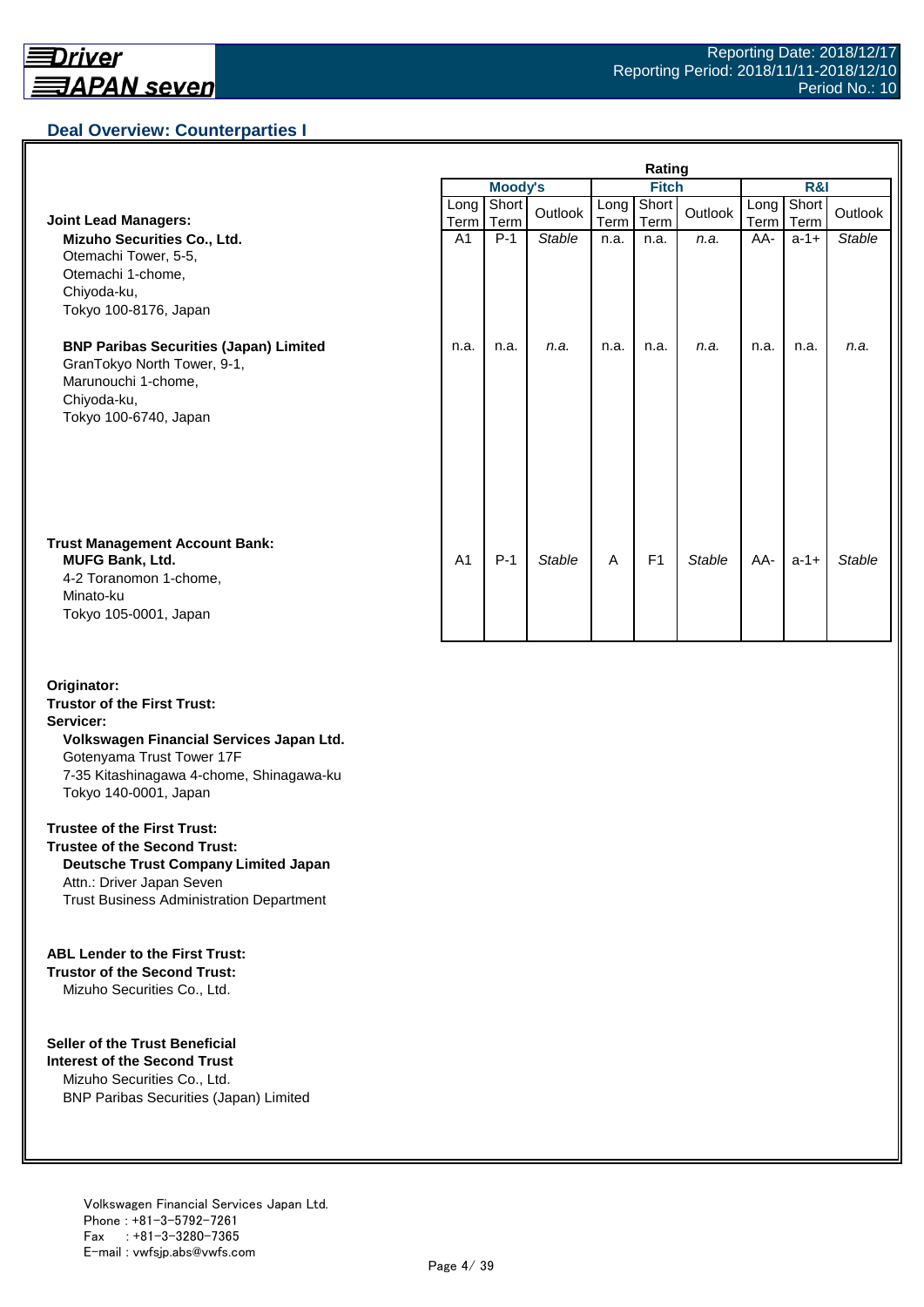#### **Deal Overview: Counterparties II**

#### **Rating Agencies:**

**Moody's SF Japan K.K.** Attn.: Driver Japan seven Structure Finance Group Monitoring Division 5-1 Atago 2-chome, Minato-ku Tokyo 105-6220, Japan E-mail: monitor.msfj@moodys.com

#### **Fitch Ratings Japan Limited**

Attn.: Driver Japan seven Structured Finance Kojimachi Crystal City East Wing 3rd Floor, 4-8 Kōjimachi, Chiyoda-ku, Tokyo 102-0083, Japan E-mail: tokyo.surveillance@fitchratings.com

#### **Rating and Investment Information, Inc.**

Attn.: Monitoring Group Department: Structured Finance Department TERRACE SQUARE, 3-22, Kanda Nishikicho, Chiyoda-ku, Tokyo 101-0054, Japan E-mail: sfmonitor@r-i.co.jp

|                                         | Rating  |      |         |                |      |               |       |      |         |  |
|-----------------------------------------|---------|------|---------|----------------|------|---------------|-------|------|---------|--|
| <b>Rating of VW</b>                     | Moody's |      |         | <b>Fitch</b>   |      |               | R&I   |      |         |  |
|                                         | Short   | Long | Outlook | Short          | Long | Outlook       | Short | Long | Outlook |  |
|                                         | Term    | Term |         | Term .         | Term |               | ⊺erm  | Term |         |  |
| <b>Volkswagen Financial Services AG</b> | $P-2$   | A3   | Stable  | n.a.           | n.a. | n.a.          | n.a.  | n.a. | n.a.    |  |
| Volkswagen AG                           | $P-2$   | A3   | Stable  | F <sub>2</sub> | BBB+ | <b>Stable</b> | n.a.  | n.a. | n.a.    |  |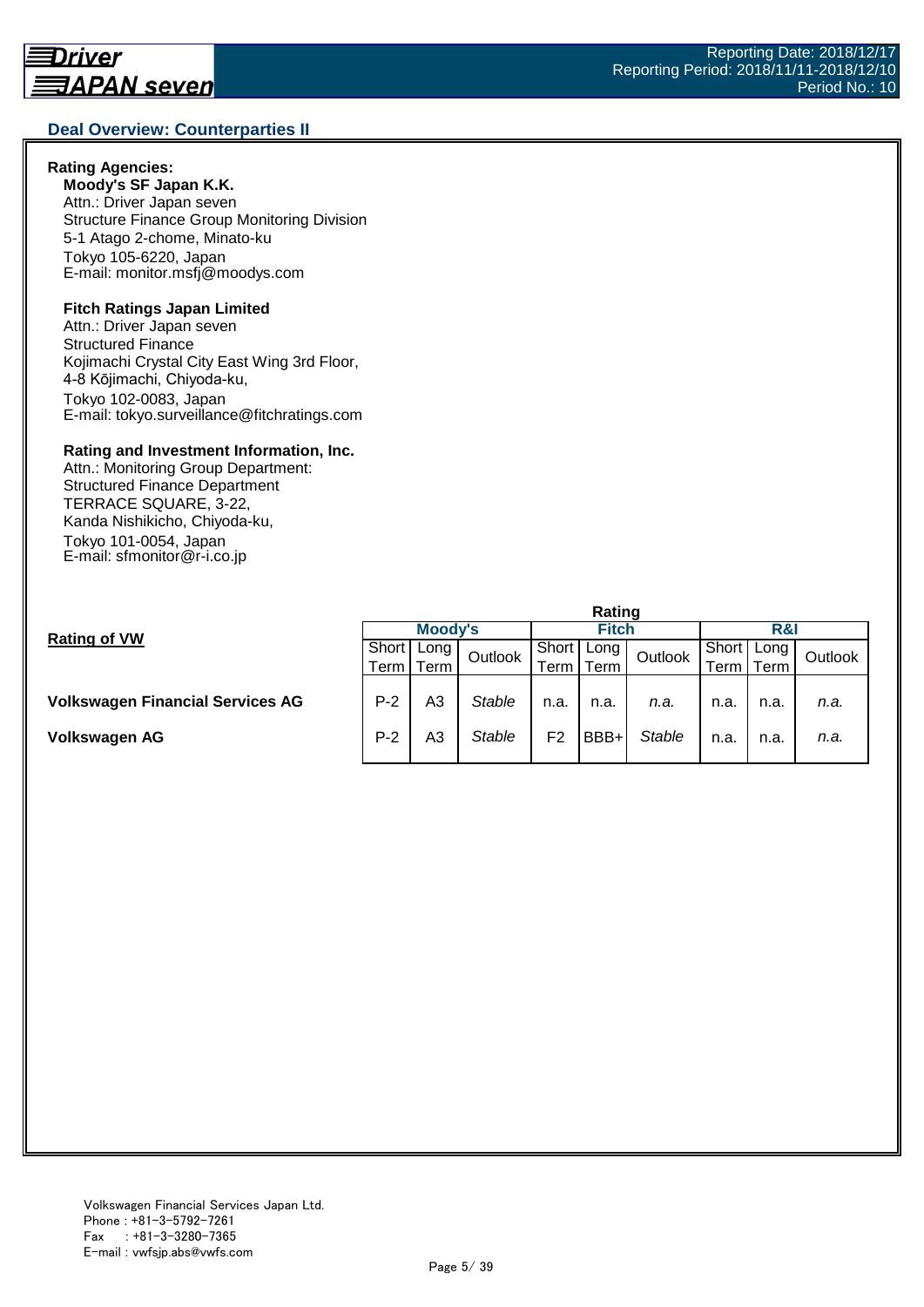## Driver **ヲAPAN seven**

## Period No.: 10

## **Information regarding Trust Beneficial Interest of the Second Trust & Asset Backed Loan to the Second Trust**

| <b>Rating Details</b>                                                                                                                                       | TBI                                                                   | <b>ABL</b>                                                                                             |
|-------------------------------------------------------------------------------------------------------------------------------------------------------------|-----------------------------------------------------------------------|--------------------------------------------------------------------------------------------------------|
| <b>Rating at Issue Date</b><br>Moody's<br>Fitch<br>R&I                                                                                                      | Aaa(sf)<br>AAAsf<br>AAA                                               | Aaa(sf)<br>AAAsf<br>AAA                                                                                |
| <b>Current Rating</b><br>Moody's<br>Fitch<br>R&I                                                                                                            | Aaa(sf)<br>AAAsf<br>AAA                                               | Aaa(sf)<br>AAAsf<br>AAA                                                                                |
|                                                                                                                                                             |                                                                       |                                                                                                        |
| <b>Information on TBI &amp; ABL</b>                                                                                                                         | <b>TBI</b>                                                            | <b>ABL</b>                                                                                             |
| Initial Balance<br><b>Expected Maturity Date</b><br>Legal Maturity of the Second Trust<br><b>Payment Dates</b><br><b>Business Day Convention</b><br>Listing | 2022/05/30<br>2026/06/29<br>28th<br><b>Modified Following</b><br>None | 41,500,000,000 JPY 13,500,000,000 JPY<br>2022/05/30<br>2026/06/29<br>28th<br><b>Modified Following</b> |
| <b>Information on Interest</b>                                                                                                                              | <b>TBI</b>                                                            | <b>ABL</b>                                                                                             |

## **Selling Restriction**

The holders of the Beneficial Interest and the ABL Lenders\* are prohibited from dividing, assigning, pledging or creating any other security interest over any of the Beneficial Interest and the Asset Backed Loans without the prior written approval of the Trustee of the Second Trust.

(\*)The holders of the Beneficial Interest and the ABL Lenders are limited to specified investors (*tokutei toushika* ) as defined under Paragraph 31 of Article 2 of the Financial Instruments and Exchange Act (Law no.25 of 1948 as amended).

#### **Clean-Up Call**

VWFS Japan as the Trustor of the First Trust has a right at its option to exercise a clean-up call to repurchase of all, but not part, of the outstanding Auto Loan Receivables from the Trustee of the First Trust on any Trust Calculation Date, the Discounted Principal Balance of all outstanding Auto Loan Receivables is expected to be less than ten percent (10%) of the Discounted Principal Balance of the Initial Auto Loan Receivables as of the Initial Cut-off Date after the distribution pursuant to Article 18.1 of the First Trust Agreement on the immediately following First Trust Payment Date.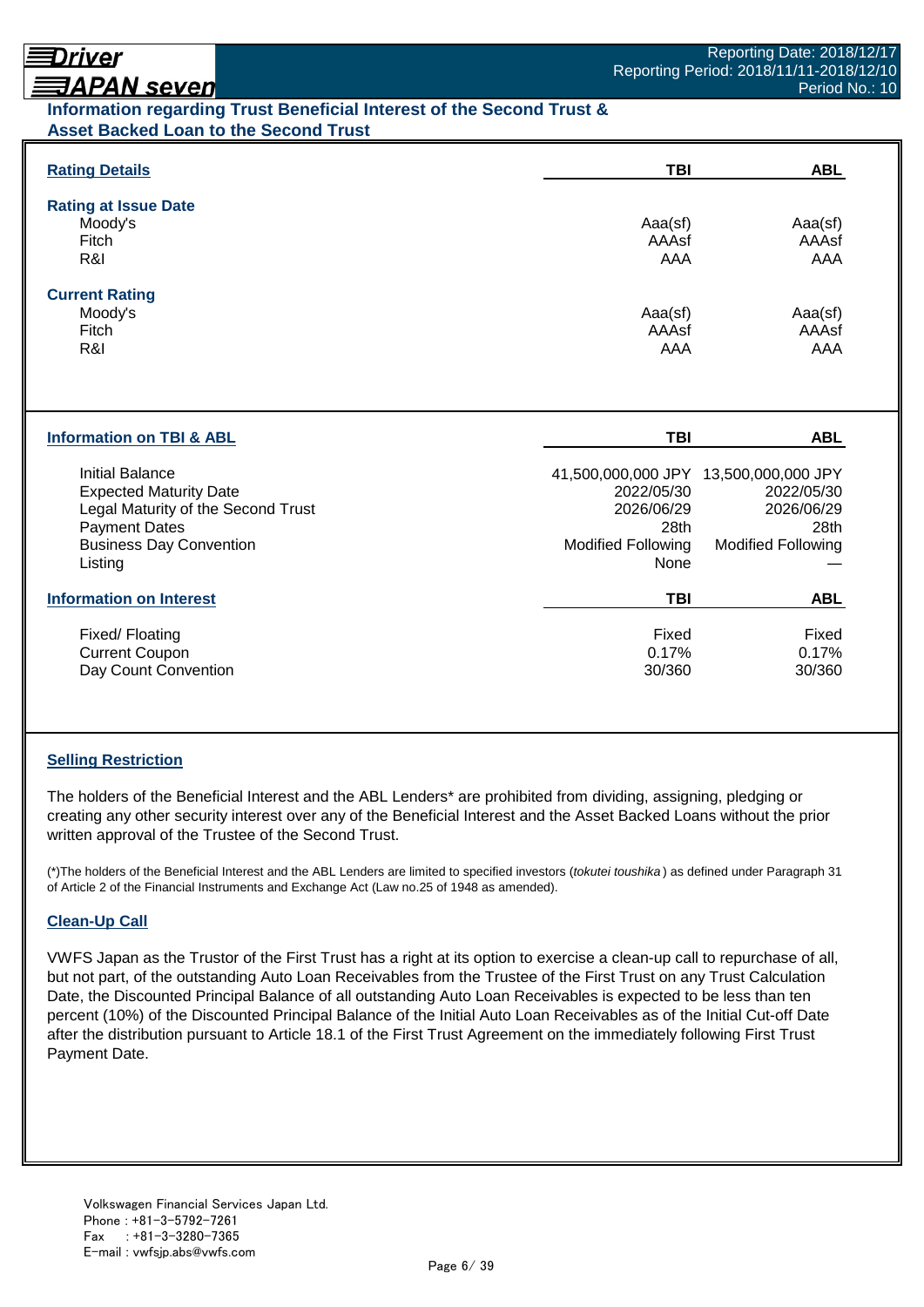#### **Pool Information**

#### **Pool Balance on Initial Cut-Off Date**

| <b>Status</b>                | <b>Number of</b><br><b>Contracts</b> | <b>Outstanding</b><br><b>Discounted</b><br><b>Principal Balance</b> |
|------------------------------|--------------------------------------|---------------------------------------------------------------------|
| Normal                       | 25,466                               | 58,823,742,157 JPY                                                  |
| Cancellation                 | O                                    | 0 JPY                                                               |
| Early Termination            | 0                                    | 0 JPY                                                               |
| <b>Defaulted Receivables</b> | 0                                    | 0 JPY                                                               |
| Matured                      | 0                                    | 0 JPY                                                               |
| <b>Refinance Option</b>      | 0                                    | 0 JPY                                                               |
| Repurchase                   | ი                                    | 0 JPY                                                               |
| <b>Total</b>                 | 25.466                               | 58,823,742,157 JPY                                                  |

#### **Pool Balance before entrustment of Additional Auto Loan Receivables**

| <b>Status</b>            | <b>Number of</b><br><b>Contracts</b><br>on previous EoP | <b>Outstanding</b><br><b>Discounted</b><br><b>Principal Balance</b><br>on previous EoP | <b>Number of</b><br><b>Contracts</b><br>"as Collections"<br>during the<br>Period* | <b>Outstanding</b><br><b>Discounted</b><br><b>Principal Balance</b><br>"as Collections"<br>relevant Monthly during the relevant<br><b>Monthly Period*</b> | Number of<br><b>Contracts</b><br><b>EoP</b> before<br>entrustment of<br><b>Additional Auto</b><br>Loan<br><b>Receivables</b> | <b>Outstanding</b><br><b>Discounted</b><br><b>Principal Balance</b><br><b>EoP</b> before<br>entrustment of<br><b>Additional Auto</b><br><b>Loan Receivables</b> |
|--------------------------|---------------------------------------------------------|----------------------------------------------------------------------------------------|-----------------------------------------------------------------------------------|-----------------------------------------------------------------------------------------------------------------------------------------------------------|------------------------------------------------------------------------------------------------------------------------------|-----------------------------------------------------------------------------------------------------------------------------------------------------------------|
| Normal                   | 28.863                                                  | 60.110.069.829 JPY                                                                     | 28.374                                                                            | 969.841.093 JPY                                                                                                                                           | 28.374                                                                                                                       | 58,427,075,625 JPY                                                                                                                                              |
| Cancellation             |                                                         | 0 JPY                                                                                  |                                                                                   | 0 JPY                                                                                                                                                     |                                                                                                                              | 0 JPY                                                                                                                                                           |
| <b>Early Termination</b> |                                                         | 0 JPY                                                                                  | 312                                                                               | 609,761,434 JPY                                                                                                                                           |                                                                                                                              | 0 JPY                                                                                                                                                           |
| Defaulted Receivables    |                                                         | 0 JPY                                                                                  | 6                                                                                 | 16,277,157 JPY                                                                                                                                            |                                                                                                                              | 0 JPY                                                                                                                                                           |
| Matured                  |                                                         | 0 JPY                                                                                  | 153                                                                               | 54,896,800 JPY                                                                                                                                            |                                                                                                                              | 0 JPY                                                                                                                                                           |
| <b>Refinance Option</b>  |                                                         | 0 JPY                                                                                  | 18                                                                                | 32.217.720 JPY                                                                                                                                            |                                                                                                                              | 0 JPY                                                                                                                                                           |
| Repurchase               |                                                         | 0 JPY                                                                                  | 0                                                                                 | 0 JPY                                                                                                                                                     |                                                                                                                              | 0 JPY                                                                                                                                                           |
| <b>Total</b>             | 28.863                                                  | 60,110,069,829 JPY                                                                     | 28,863                                                                            | 1,682,994,204 JPY                                                                                                                                         |                                                                                                                              | 28,374 58,427,075,625 JPY                                                                                                                                       |

#### **Pool Balance after entrustment of Additional Auto Loan Receivables**

| <b>Status</b>            | <b>Number of</b><br><b>Contracts</b><br><b>EoP</b> before<br>entrustment of<br><b>Additional Auto</b><br>Loan<br><b>Receivables</b> | <b>Outstanding</b><br><b>Discounted</b><br><b>Principal Balance</b><br><b>EoP</b> before<br>entrustment of<br><b>Additional Auto</b><br><b>Loan Receivables</b> | Number of<br><b>Contracts</b><br>of Additional<br><b>Auto Loan</b><br><b>Receivables</b> | <b>Outstanding</b><br><b>Discounted</b><br><b>Principal Balance</b><br>of Additional Auto<br><b>Loan Receivables</b> | <b>Number of</b><br><b>Contracts EoP</b><br>after<br>entrustment of<br><b>Additional Auto</b><br>Loan<br><b>Receivables</b> | <b>Outstanding</b><br><b>Discounted</b><br><b>Principal Balance</b><br><b>EoP</b> after<br>entrustment of<br><b>Additional Auto</b><br><b>Loan Receivables</b> |
|--------------------------|-------------------------------------------------------------------------------------------------------------------------------------|-----------------------------------------------------------------------------------------------------------------------------------------------------------------|------------------------------------------------------------------------------------------|----------------------------------------------------------------------------------------------------------------------|-----------------------------------------------------------------------------------------------------------------------------|----------------------------------------------------------------------------------------------------------------------------------------------------------------|
| Normal                   | 28.374                                                                                                                              | 58,427,075,625 JPY                                                                                                                                              | 722                                                                                      | JPY 3 JPY                                                                                                            | 29.096                                                                                                                      | 60,109,973,418 JPY                                                                                                                                             |
| Cancellation             |                                                                                                                                     | 0 JPY                                                                                                                                                           |                                                                                          | 0 JPY                                                                                                                |                                                                                                                             | 0 JPY                                                                                                                                                          |
| <b>Early Termination</b> |                                                                                                                                     | 0 JPY                                                                                                                                                           |                                                                                          | 0 JPY                                                                                                                |                                                                                                                             | 0 JPY                                                                                                                                                          |
| Defaulted Receivables    |                                                                                                                                     | 0 JPY                                                                                                                                                           |                                                                                          | 0 JPY                                                                                                                |                                                                                                                             | 0 JPY                                                                                                                                                          |
| Matured                  |                                                                                                                                     | 0 JPY                                                                                                                                                           |                                                                                          | 0 JPY                                                                                                                |                                                                                                                             | 0 JPY                                                                                                                                                          |
| <b>Refinance Option</b>  |                                                                                                                                     | 0 JPY                                                                                                                                                           |                                                                                          | 0 JPY                                                                                                                |                                                                                                                             | 0 JPY                                                                                                                                                          |
| Repurchase               |                                                                                                                                     | 0 JPY                                                                                                                                                           |                                                                                          | 0 JPY                                                                                                                |                                                                                                                             | 0 JPY                                                                                                                                                          |
| <b>Total</b>             |                                                                                                                                     | 28,374 58,427,075,625 JPY                                                                                                                                       | 722                                                                                      | 1.682.897.793 JPY                                                                                                    |                                                                                                                             | 29,096 60,109,973,418 JPY                                                                                                                                      |

#### **Limits on Eligibility Criteria**

| <b>Status Limits on Eligibility</b><br>Criteria (v) (including<br><b>Additional Entrustment)</b> | <b>Current</b><br><b>Exposure in %</b> | Limits in % of the<br>aggregate<br><b>Discounted</b><br><b>Principal Balance</b><br>of the Auto Loan<br><b>Receivables</b><br>outstanding | <b>Status</b> |
|--------------------------------------------------------------------------------------------------|----------------------------------------|-------------------------------------------------------------------------------------------------------------------------------------------|---------------|
| on Used Purchased Vehicle                                                                        | 22.81 %                                | 35%                                                                                                                                       | OK            |
| on Non-VW Vehicles                                                                               | 0.02%                                  | 5 %                                                                                                                                       | OK            |
| (iii) on Balloon Payment                                                                         | 42.94 %                                | 50 %                                                                                                                                      | OK            |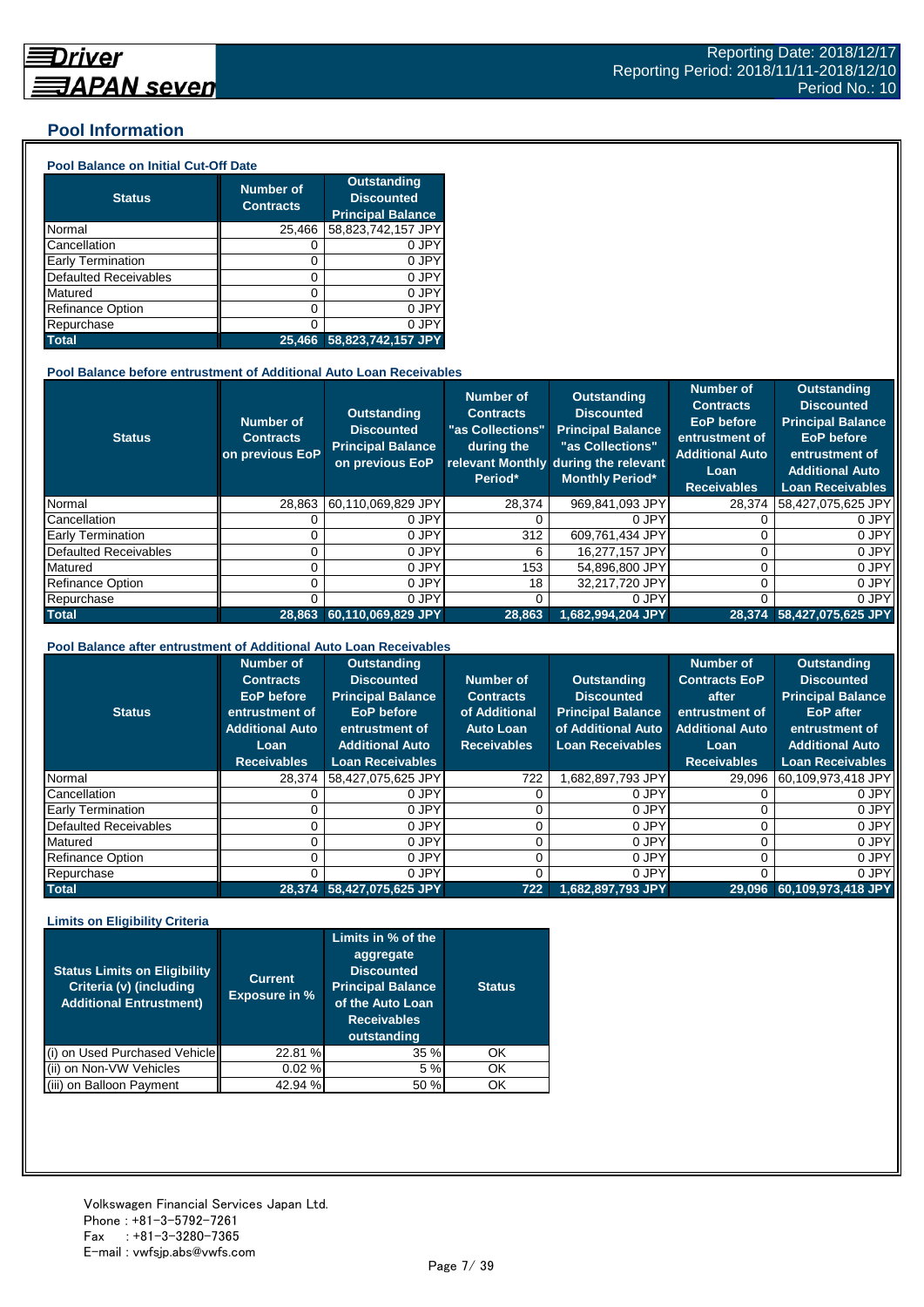

## **Driver** <u> 司APAN seven</u>

#### **Outstanding Balances**

| <b>Monthly Period:</b>         | from       | 2018/11/11 to | 2018/12/10 |
|--------------------------------|------------|---------------|------------|
| <b>Reporting Date:</b>         | 2018/12/17 |               |            |
| <b>Trust Calculation Date:</b> | 2018/12/26 |               |            |

#### **Outstanding Balances**

|                                                                              | <b>Number of</b><br><b>Contracts</b> | <b>Aggregate Amount</b><br>of the Discounted<br><b>Principal Balance</b> | <b>Aggregate Amount</b><br>of the Nominal<br><b>Balance</b> |
|------------------------------------------------------------------------------|--------------------------------------|--------------------------------------------------------------------------|-------------------------------------------------------------|
| Balance on the previous EoP                                                  |                                      |                                                                          | 28,863 60,110,069,829 JPY 62,625,651,900 JPY                |
| Balance after counting on the Collections during the relevant Monthly Period |                                      |                                                                          | 28,374 58,427,075,625 JPY 60,811,622,900 JPY                |
| Balance of Additional Auto Loan Receivables                                  | 7221                                 | 1,682,897,793 JPY                                                        | 1,770,863,600 JPY                                           |
| Aggregate Amount of Auto Loan Receivables                                    |                                      | 29,096 60,109,973,418 JPY 62,582,486,500 JPY                             |                                                             |

#### **Collections**

|                                                | <b>Number of</b><br><b>Contracts</b> | <b>Aggregate Amount</b><br>of the Discounted<br><b>Principal Balance</b> | <b>Aggregate Amount</b><br>of the Nominal<br><b>Balance</b> |
|------------------------------------------------|--------------------------------------|--------------------------------------------------------------------------|-------------------------------------------------------------|
| Collections: Amortization of current contracts | 28,374                               | 969,841,093 JPY                                                          | 1,078,137,700 JPY                                           |
| Collections: Cancellation                      |                                      | 0 JPY                                                                    | 0.JPY                                                       |
| <b>Collections: Early Termination</b>          | 312                                  | 609,761,434 JPY                                                          | 610,336,826 JPY                                             |
| <b>Collections: Defaulted Receivables</b>      | 6                                    | 16,277,157 JPY                                                           | 16,327,308 JPY                                              |
| Collections: Matured                           | 153                                  | 54,896,800 JPY                                                           | 54,981,100 JPY                                              |
| <b>Collections: Refinance Option</b>           | 18                                   | 32,217,720 JPY                                                           | 32,270,000 JPY                                              |
| Collections: Repurchase                        |                                      | 0 JPY                                                                    | 0 JPY                                                       |
| <b>Sum</b>                                     | 28.863                               | 1,682,994,204 JPY                                                        | 1,792,052,934 JPY                                           |

#### **Available Distribution Amount**

|     |                                                               | Number of<br><b>Contracts</b> | <b>Aggregate Amount</b><br>of the Nominal<br><b>Balance</b> |
|-----|---------------------------------------------------------------|-------------------------------|-------------------------------------------------------------|
| (a) | the Collections for the Monthly Period with respect to such   |                               |                                                             |
|     | <b>Trust Calculation Date</b>                                 | 28,863                        | 1,792,052,934 JPY                                           |
| (b) | drawings from the Cash Collateral Ledger in accordance with   |                               |                                                             |
|     | Article 18.3 of the First Trust Agreement                     |                               | 0 JPY                                                       |
| (c) | net investment earnings from Eligible Investments             |                               | 0 JPY                                                       |
| (d) | net proceeds from the sale or disposal of the Trust Assets of |                               |                                                             |
|     | the First Trust                                               |                               | 0 JPY                                                       |
| (e) | any amount which is carried over from the immediately         |                               |                                                             |
|     | preceding Trust Calculation Date                              |                               | 0 JPY                                                       |
|     | Sum                                                           | 28.863                        | 1.792.052.934 JPY                                           |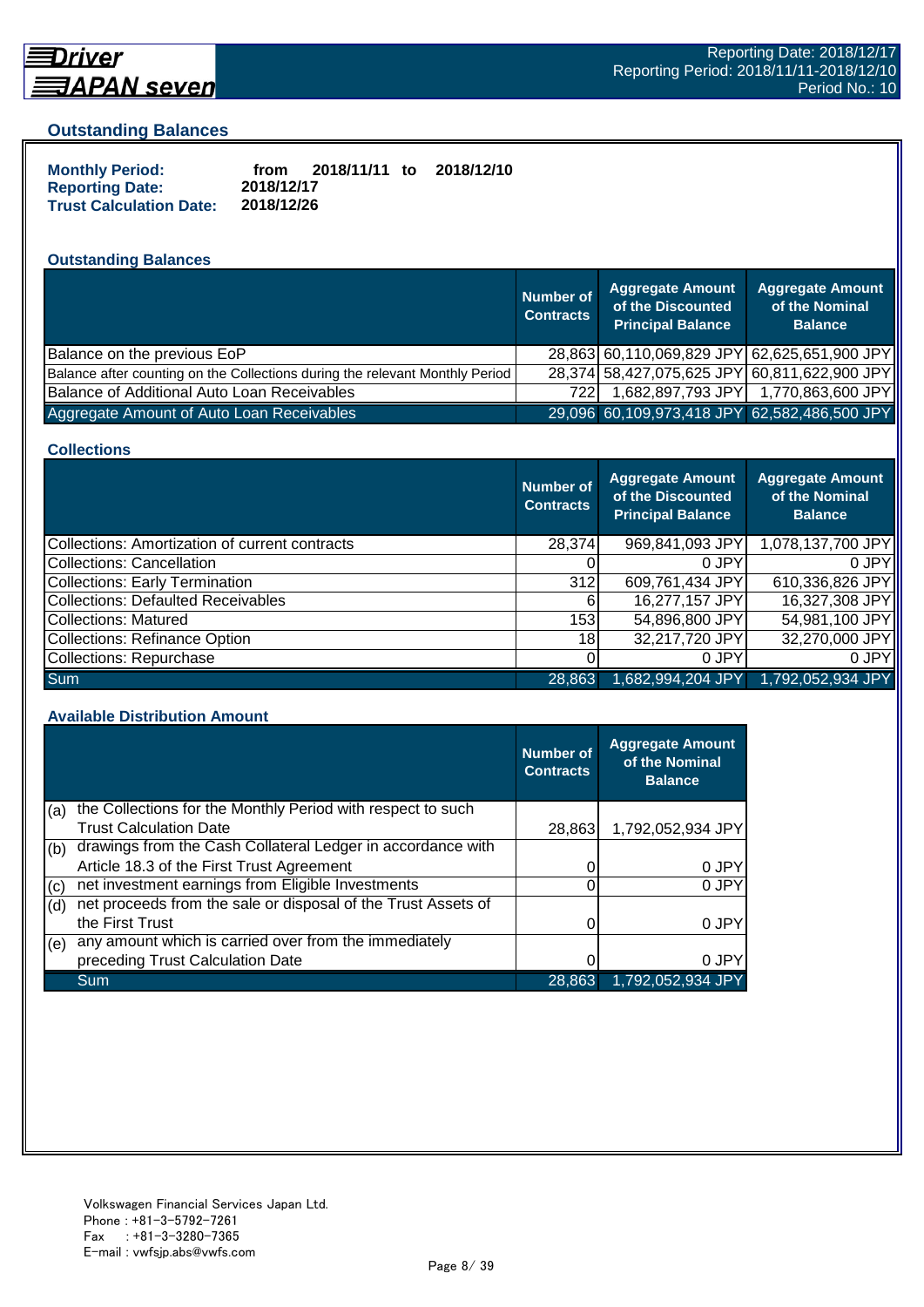## **Waterfall**

|     | There is no distinction between principal and interest, and all collections go through a single priority of payments                                                                                                                                                                                                                                                                                                                                                                                                                                                    |      |                   |                         |
|-----|-------------------------------------------------------------------------------------------------------------------------------------------------------------------------------------------------------------------------------------------------------------------------------------------------------------------------------------------------------------------------------------------------------------------------------------------------------------------------------------------------------------------------------------------------------------------------|------|-------------------|-------------------------|
|     |                                                                                                                                                                                                                                                                                                                                                                                                                                                                                                                                                                         |      | <b>Payment</b>    | <b>Remaining Amount</b> |
|     | <b>Available Distribution Amount</b>                                                                                                                                                                                                                                                                                                                                                                                                                                                                                                                                    | plus | 1,792,052,934 JPY | 1,792,052,934 JPY       |
| (a) | an amount necessary for the payment of all taxes and public charges to be paid to the<br>relevant public authority by the immediately following First Trust Payment Date.                                                                                                                                                                                                                                                                                                                                                                                               | less | 0 JPY             | 1,792,052,934 JPY       |
| (b) | an amount necessary for the payment of all Fees for the Trustee of the First Trust to be<br>paid to the Trustee of the First Trust by the immediately following First Trust Payment<br>Date.                                                                                                                                                                                                                                                                                                                                                                            | less | 540,990 JPY       | 1,791,511,944 JPY       |
| (c) | an amount necessary for the payment of the Servicing Fee to be paid to the Servicer<br>by the immediately following First Trust Payment Date.                                                                                                                                                                                                                                                                                                                                                                                                                           | less | 54,099,061 JPY    | 1,737,412,883 JPY       |
| (d) | an amount necessary for the payment of the Trust Expenses of the First Trust as<br>provided in Article 23.1 (including the Rating Fees, Costs of the Second Trust and<br>those fees not otherwise covered by (b) or (c) above) to be paid to the relevant party by<br>the immediately following First Trust Payment Date (including any amounts advanced<br>by the Trustee of the First Trust pursuant to Article23.3)                                                                                                                                                  | less | 556,002 JPY       | 1,736,856,881 JPY       |
| (e) | an amount necessary for the payment of overdue and unpaid interest on the Asset<br>Backed Loans to the First Trust (if any) to be paid to the Trustee of the Second Trust<br>by the immediately following First Trust Payment Date.                                                                                                                                                                                                                                                                                                                                     | less | 0 JPY             | 1,736,856,881 JPY       |
| (f) | an amount necessary for the payment to the Trustee of the Second Trust of interest on<br>the Asset Backed Loan to the First Trust accruing during the relevant Interest<br><b>Calculation Period</b>                                                                                                                                                                                                                                                                                                                                                                    | less | 7,791,666 JPY     | 1,729,065,215 JPY       |
| (g) | an amount necessary to top up the balance thereof until it is equal to the Cash<br><b>Collateral Ledger Target Balance</b>                                                                                                                                                                                                                                                                                                                                                                                                                                              | less | 0 JPY             | 1,729,065,215 JPY       |
| (h) | (i)<br>prior to the expiration of the Revolving Period: an amount necessary for the<br>redemption of any Additional Senior Beneficial Interest;                                                                                                                                                                                                                                                                                                                                                                                                                         |      |                   |                         |
|     | (ii)<br>following the expiration of the Revolving Period and prior to the occurrence of an<br>Early Amortization Event, an amount necessary for the payment to the Trustee of<br>the Second Trust of the Asset Backed Loan Principal Payment Amount for the<br>relevant First Trust Payment Date.                                                                                                                                                                                                                                                                       | less | 1,573,509,436 JPY | 155,555,779 JPY         |
|     | (iii) following the occurrence of the Early Amortization Event, an amount necessary for<br>the payment to the Trustee of the Second Trust of the remaining principal balance<br>of the Asset Backed Loan to the First Trust.                                                                                                                                                                                                                                                                                                                                            |      |                   |                         |
| (i) | an amount necessary for the payment to the Trustee of the First Trust of any<br>Indemnified Amounts which are not compensated by the Trustor of the First Trust                                                                                                                                                                                                                                                                                                                                                                                                         | less | 0 JPY             | 155,555,779 JPY         |
| (j) | an amount necessary for the payment to the Subordinated Beneficiary of the<br>Subordinated Beneficial Principal Payment Amount for the relevant First Trust Payment<br>Date.                                                                                                                                                                                                                                                                                                                                                                                            | less | 110,110,445 JPY   | 45,445,334 JPY          |
| (k) | (i)<br>prior to the expiration of the Revolving Period, then (x) if a transfer is made under<br>(j) above, such remaining amount will be transferred to the Expenses Distribution<br>Ledger for payment to the Subordinated Beneficiary as a payment of earnings on<br>the Subordinated Beneficial Interest, and such payment shall be made on the First<br>Trust Payment Date immediately following such Trust Calculation Date or (y) if no<br>transfer is made under (j) above, such remaining amount will be carried forward to<br>the next Trust Calculation Date. |      |                   |                         |
|     | (II)<br>following the expiration of the Revolving Period and prior to the occurrence of an<br>Early Amortization Event, then such remaining amount will be transferred to the<br>Expenses Distribution Ledger for payment to the Subordinated Beneficiary as a<br>payment of earnings on the Subordinated Beneficial Interest, and such payment<br>shall be made on the First Trust Payment Date immediately following such Trust<br>Calculation Date.                                                                                                                  | less | 45,445,334 JPY    | 0 JPY                   |
|     | (III)<br>following the occurrence of an Early Amortization Event, the remaining amount in<br>the Trust Collection Ledger will be carried forward to the next Trust Calculation<br>Date.                                                                                                                                                                                                                                                                                                                                                                                 |      |                   |                         |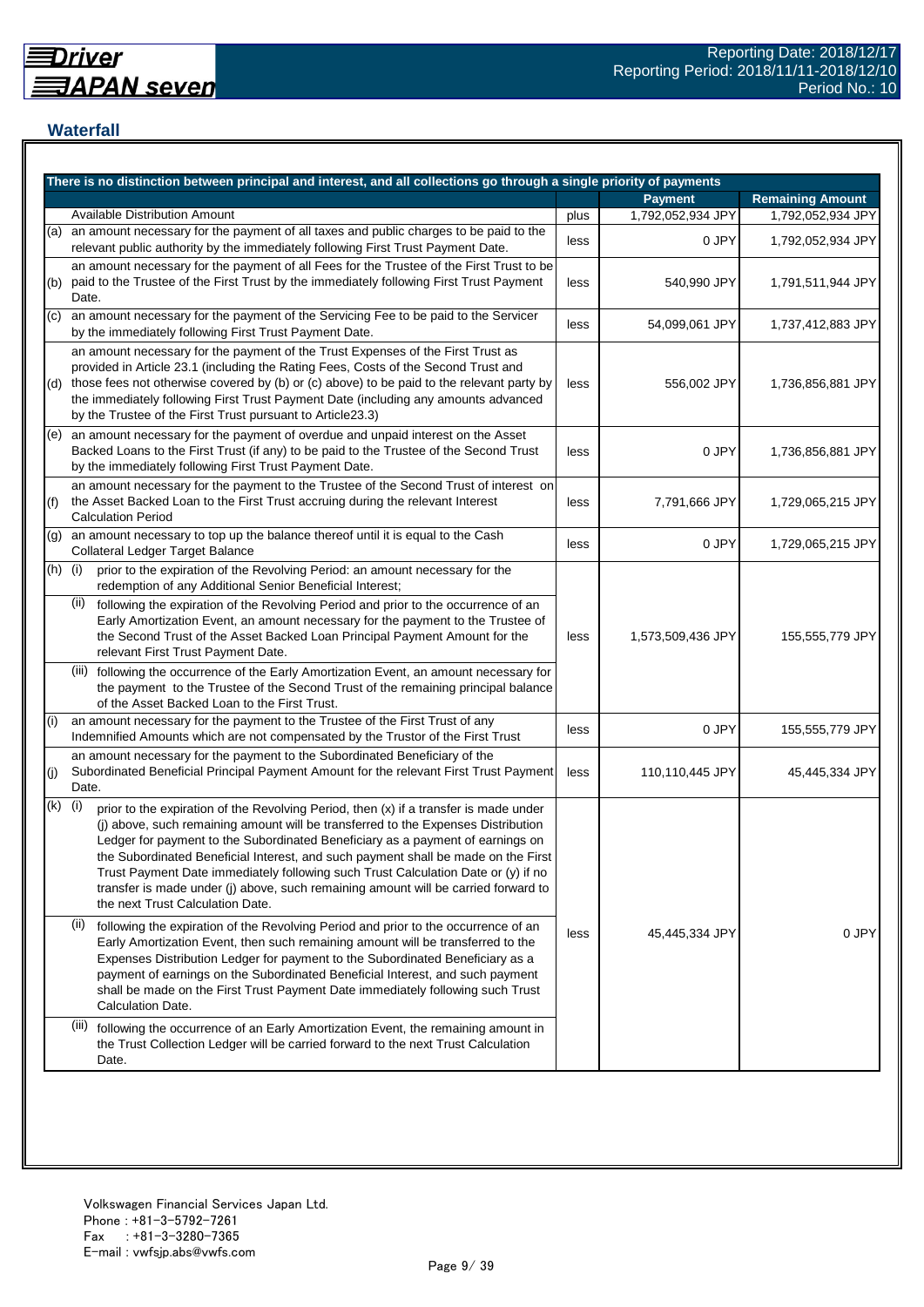#### **Credit Enhancement**

| Subordinated Principal Balance as of the relevant First Trust Payment Date                                                                              |                                                                                           |                                                      |       |                                  |                                                      |
|---------------------------------------------------------------------------------------------------------------------------------------------------------|-------------------------------------------------------------------------------------------|------------------------------------------------------|-------|----------------------------------|------------------------------------------------------|
|                                                                                                                                                         | <b>Percentage of</b><br><b>Aggregate</b><br><b>Discounted</b><br><b>Principal Balance</b> | <b>Value</b>                                         |       |                                  |                                                      |
| the aggregate amount of the<br>(i)<br><b>Discounted Principal Balance</b><br>of all Auto Loan Receivables<br>outstanding                                |                                                                                           | 60,109,973,418 JPY                                   |       |                                  |                                                      |
| (ii) Asset Backed Loan Principal<br>Balance on the relevant First<br><b>Trust Payment Date</b>                                                          |                                                                                           | 55,000,000,000 JPY                                   |       |                                  |                                                      |
| Overcollateralization $( = (i) - (ii) )$                                                                                                                | 8.50%                                                                                     | 5,109,973,418 JPY                                    |       |                                  |                                                      |
| Trust Collection Ledger which is<br>carried over from the immediately<br>preceding Trust Calculation Date                                               | 0.00%                                                                                     | 0 JPY                                                |       |                                  |                                                      |
| The amount in the Cash Collateral<br>Ledger                                                                                                             | 0.51%                                                                                     | 307,000,000 JPY                                      |       |                                  |                                                      |
| <b>Subordinated Principal Balance</b>                                                                                                                   | 9.01%                                                                                     | 5,416,973,418 JPY                                    |       |                                  |                                                      |
| <b>Trust Management Account (TMA)</b>                                                                                                                   |                                                                                           | in JPY                                               | $+/-$ |                                  | in JPY (previous)                                    |
| Initial Balance on Cash Entrustment Date                                                                                                                |                                                                                           | 307,000,000 JPY                                      |       |                                  |                                                      |
| <b>Outstanding Balance on First Trust Payment Date</b><br>(a) Expenses Distribution Ledger<br>(b) Trust Collection Ledger<br>(c) Cash Collateral Ledger |                                                                                           | 307,000,000 JPY<br>0 JPY<br>0 JPY<br>307,000,000 JPY |       | 0 JPY<br>0 JPY<br>0 JPY<br>0 JPY | 307,000,000 JPY<br>0 JPY<br>0 JPY<br>307,000,000 JPY |
| <b>Cash Collateral Ledger Target Balance</b>                                                                                                            |                                                                                           | 307,000,000 JPY                                      |       |                                  |                                                      |

#### **Calculation of Credit Enhancement**

Driver Japan seven's Credit Enhancement consists of the items listed above in the Subordinated Principal Balance as of the relevant date of determination (immediately following the First Trust Payment Date). The result provides an absolute value, which will be applied to the (amortized) Aggregate Discounted Principal Balance as of the end of the relevant date.

The transaction has a Revolving Period of 12 months until February 2019.

Asset Backed Loan Overcollateralization Percentage is (i) prior to the expiration of the Revolving Period, 8.5%, and (ii) following the expiration of the Revolving Period, 11.5%; provided, in each case no Credit Enhancement Increase Condition shall be in effect. After a Level 1 Credit Enhancement Increase Condition in effect, 17% and after a Level 2 Credit Enhancement Increase Condition is in effect, 100%.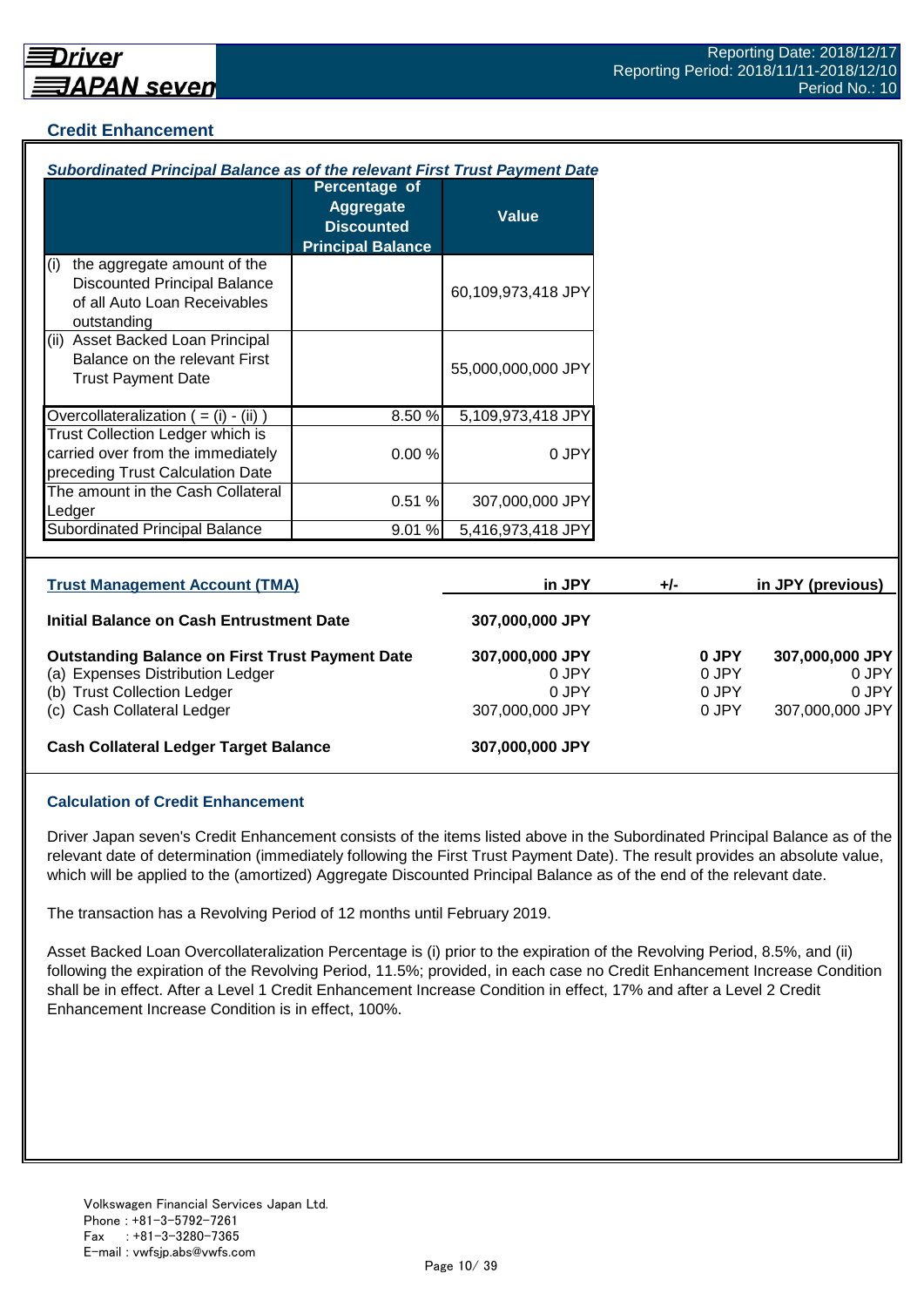#### **Cumulative Gross Loss & Cumulative Repurchased Receivables**

|                                                                                                                                                                                                                                                                                                                                                              | <b>Number of</b><br><b>Contracts</b> | <b>Write Offs</b>  |
|--------------------------------------------------------------------------------------------------------------------------------------------------------------------------------------------------------------------------------------------------------------------------------------------------------------------------------------------------------------|--------------------------------------|--------------------|
| Beginning of Period                                                                                                                                                                                                                                                                                                                                          | 19                                   | 54,701,588 JPY     |
| <b>Defaulted Receivables</b>                                                                                                                                                                                                                                                                                                                                 | 6                                    | 16,277,157 JPY     |
| <b>End of Period</b>                                                                                                                                                                                                                                                                                                                                         | 25                                   | 70,978,745 JPY     |
| The sum of the Discounted Principal Balance of all Auto Loan<br>Receivables that have become Defaulted Receivables from the Initial<br>Cut-off Date through to the end of Monthly Period immediately<br>preceding the relevant Trust Calculation Date                                                                                                        |                                      | 70,978,745 JPY     |
| The sum of (i) the aggregate Discounted Principal Balance of the Initial<br>Auto Loan Receivables as of the Initial Cut-off Date and (ii) the<br>aggregate Discounted Principal Balance as of the relevant Trust<br>Calculation Date of all Additional Auto Loan Receivables (if any)<br>entrusted on the Additional Entrustment Dates which fall six months |                                      | 64,554,849,233 JPY |

#### **Performance Triggers**

Asset Backed Loan Overcollateralization Percentage was implemented to assure on a monthly basis that no cash is paid to lower steps in the waterfall unless there is sufficient Overcollateralization to support the transaction. The performance trigger in form of a Credit Enhancement Increase Condition will be activated when the Cumulative Gross

Loss Ratio exceeds the defined limits. In this case the Overcollateralization will be increased accordingly.

| Levels        | <b>Credit Enhancement increase condition</b>                  | <b>Credit Enhancement</b><br>increase condition in<br>place? |  |
|---------------|---------------------------------------------------------------|--------------------------------------------------------------|--|
|               | Cumulative Gross Loss Ratio exceeds 0.5% for any First Trust  |                                                              |  |
| Level 1 (i)   | Payment Date on or prior to August 2018                       | no                                                           |  |
| Level 1 (ii)  | Cumulative Gross Loss Ratio exceeds 0.8% for any First Trust  |                                                              |  |
|               | Payment Date from September 2018 to May 2019                  | no                                                           |  |
|               | Cumulative Gross Loss Ratio exceeds 1.15% for any First Trust |                                                              |  |
| Level 1 (iii) | Payment Date from June 2019 to February 2020                  | no                                                           |  |
| Level 2       | Cumulative Gross Loss Ratio exceeds 1.6% for any First Trust  |                                                              |  |
|               | <b>Payment Date</b>                                           | no                                                           |  |

|                                                                    | <b>Asset Backed Loan</b><br><b>Overcollateralization</b><br>Percentage |
|--------------------------------------------------------------------|------------------------------------------------------------------------|
| Prior to the expiration of the Revolving Period                    | 8.50%                                                                  |
| (No Credit Enhancement Increase Condition is in effect)            |                                                                        |
| Following the expiration of Revolving Period                       |                                                                        |
| (No Credit Enhancement Increase Condition is in effect)            | 11.50 %                                                                |
| After a Level 1 Credit Enhancement Increase Condition is in effect | 17.00 %                                                                |
| After a Level 2 Credit Enhancement Increase Condition is in effect | 100.00%                                                                |
| <b>Current Asset Backed Loan Overcollateralization Percentage</b>  | 8.50 %                                                                 |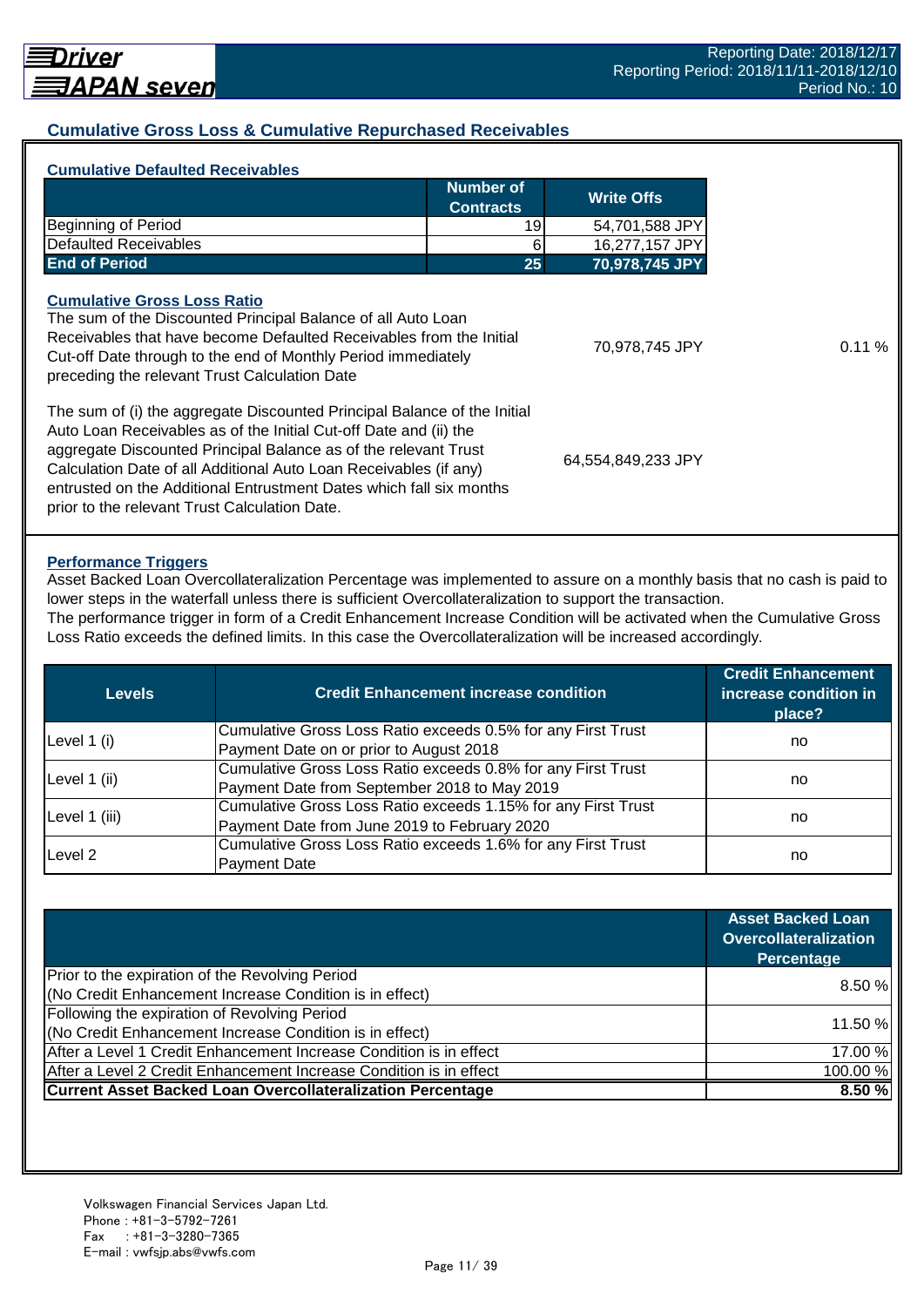

#### **Cumulative Gross Loss & Cumulative Repurchased Receivables**

#### **Performance Pool vis-a-vis Triggers**



#### **Cumulative Repurchased Receivables**

|                         | Number of<br><b>Contracts</b> | <b>Repurchase Price</b> |
|-------------------------|-------------------------------|-------------------------|
| Beginning of Period     |                               | 0 JPY                   |
| Repurchased Receivables |                               | 0.JPY                   |
| <b>End of Period</b>    |                               | 0 JPY                   |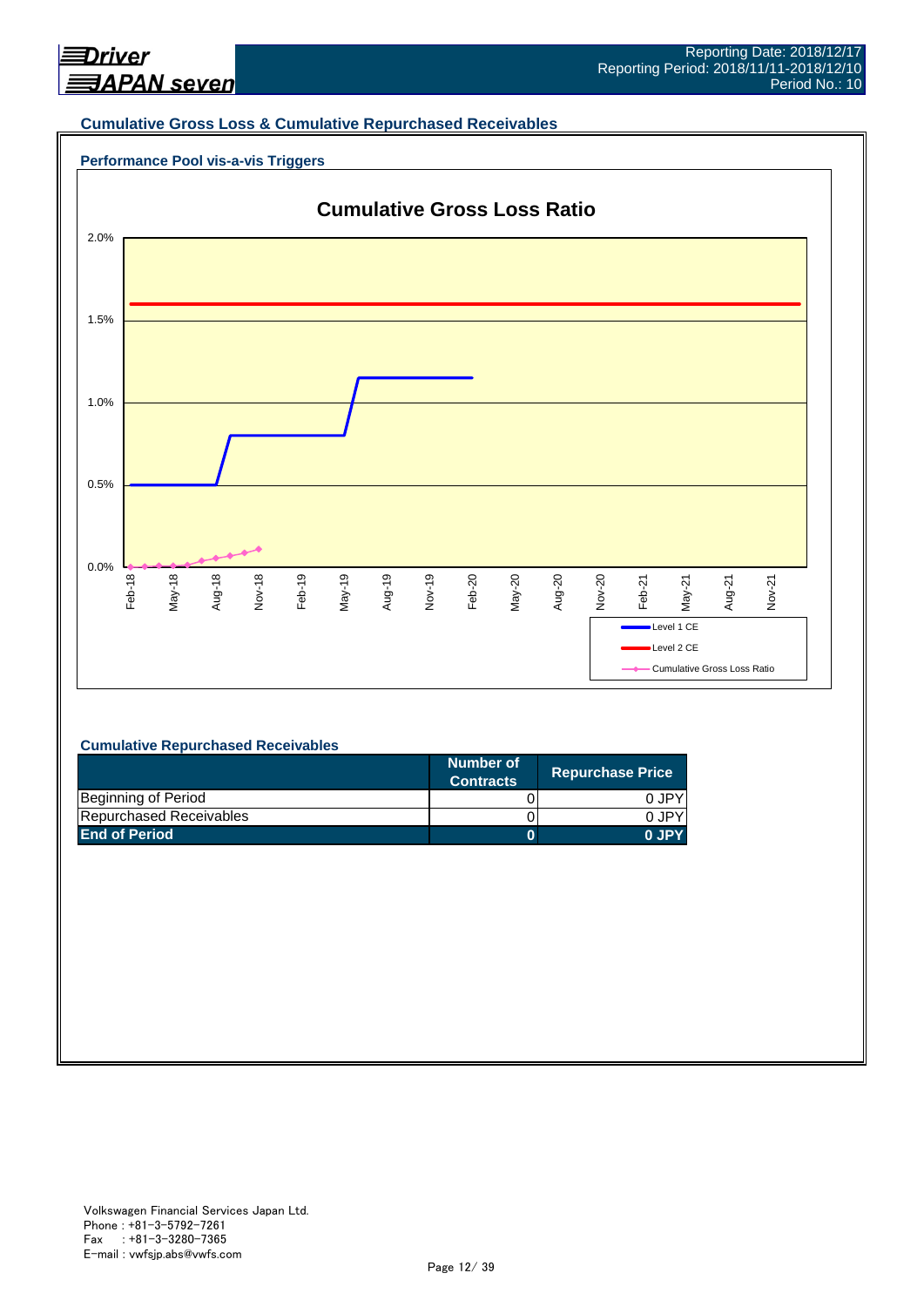## **Defaulted and Delinquent Contracts**

| <b>Information of Delinquencies and Defaults</b> |                  |                         |                             |                    |                            |                    |  |
|--------------------------------------------------|------------------|-------------------------|-----------------------------|--------------------|----------------------------|--------------------|--|
| <b>Current</b>                                   |                  | Number of Percentage of | Outstanding                 | Percentage         | <b>Outstanding Nominal</b> | Percentage         |  |
| Reporting                                        | <b>Contracts</b> | Contracts (*)           | <b>Discounted Principal</b> | of Principal       | <b>Balance</b>             | of Nominal         |  |
| <b>Period</b>                                    |                  |                         | <b>Balance</b>              | <b>Balance (*)</b> |                            | <b>Balance (*)</b> |  |
| Delinquent                                       | 281              | 0.97%                   | 580,906,969 JPY             | 0.97%              | 608,267,800 JPY            | 0.97%              |  |
| Default                                          |                  | 0.02%                   | 16,277,157 JPY              | 0.03%              | 16,327,308 JPY             | 0.03%              |  |
| $(*)$ Rocad on the provisive $F \circ F$         |                  |                         |                             |                    |                            |                    |  |

(\*) Based on the previous EoP

|                           | <b>Delinquency Profile (Information Purpose Only)</b> |                                             |                                                                     |                                              |                                              |                                            |  |  |
|---------------------------|-------------------------------------------------------|---------------------------------------------|---------------------------------------------------------------------|----------------------------------------------|----------------------------------------------|--------------------------------------------|--|--|
| Days in<br><b>Arrears</b> | <b>Contracts</b>                                      | Number of Percentage of<br><b>Contracts</b> | <b>Outstanding</b><br><b>Discounted Principal</b><br><b>Balance</b> | Percentage<br>of Principal<br><b>Balance</b> | <b>Outstanding Nominal</b><br><b>Balance</b> | Percentage<br>of Nominal<br><b>Balance</b> |  |  |
|                           | <b>269</b>                                            | $0.92 \%$                                   | 550,453,791 JPY                                                     | 0.92%                                        | 575,933,800 JPY                              | 0.92%                                      |  |  |
|                           | 11                                                    | 0.04%                                       | 25,906,941 JPY                                                      | 0.04%                                        | 27,450,400 JPY                               | 0.04%                                      |  |  |
|                           |                                                       | $0.00 \%$                                   | 4,546,237 JPY                                                       | 0.01%                                        | 4,883,600 JPY                                | 0.01%                                      |  |  |
| <b>Total</b>              | 281                                                   | 0.97%                                       | 580,906,969 JPY                                                     | 0.97%                                        | 608,267,800 JPY                              | 0.97 %                                     |  |  |

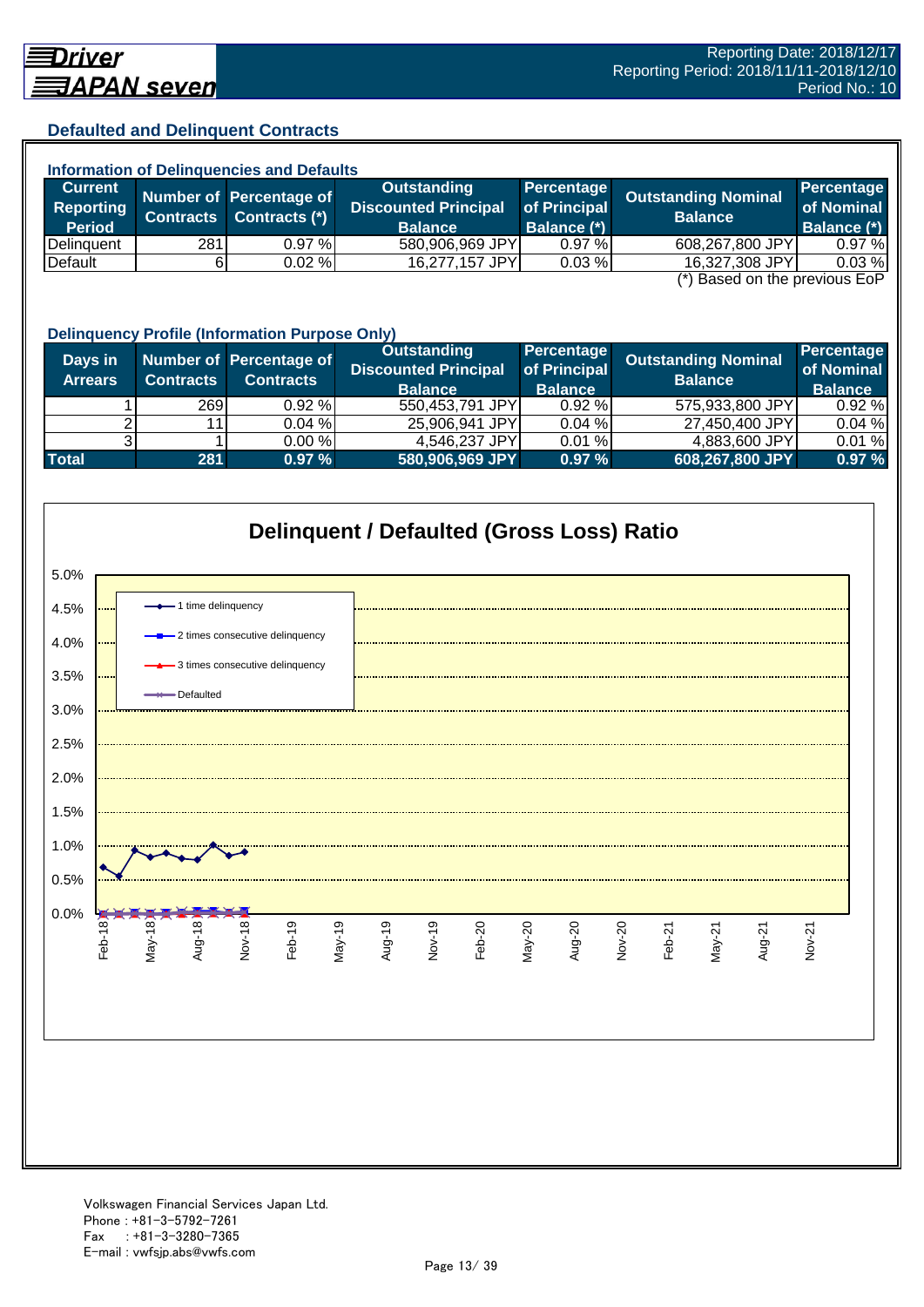## **Run Out Schedule**

| <b>Next Payment</b><br><b>Month</b> | <b>Number of</b><br><b>Contracts</b> | <b>ABS Outstanding</b><br><b>Principal</b> | <b>ABS Outstanding Interest</b>        | <b>Outstanding Installment</b>           | <b>ABS Remaining Principal</b>         | <b>ABS Remaining Interest</b>      | <b>ABS Remaining</b><br><b>Installment</b> |
|-------------------------------------|--------------------------------------|--------------------------------------------|----------------------------------------|------------------------------------------|----------------------------------------|------------------------------------|--------------------------------------------|
| 10.2018                             | 28,863                               | 60,110,069,829 JPY                         | 2,515,582,071 JPY                      | 62,625,651,900 JPY                       | 0 JPY                                  | 0 JPY                              | 0 JPY                                      |
| 11.2018<br>12.2018                  | 28,863<br>28,692                     | 59,040,006,446 JPY<br>57,013,815,189 JPY   | 2,406,005,154 JPY<br>2,298,417,011 JPY | 61,446,011,600 JPY<br>59,312,232,200 JPY | 1,070,063,383 JPY<br>2,026,191,257 JPY | 109,576,917 JPY<br>107,588,143 JPY | 1,179,640,300 JPY<br>2,133,779,400 JPY     |
| 01.2019                             | 28,418                               | 55,665,440,904 JPY                         | 2,194,623,496 JPY                      | 57,860,064,400 JPY                       | 1,348,374,285 JPY                      | 103,793,515 JPY                    | 1,452,167,800 JPY                          |
| 02.2019                             | 28,196                               | 54,548,394,355 JPY                         | 2,093,350,045 JPY                      | 56,641,744,400 JPY                       | 1,117,046,549 JPY                      | 101,273,451 JPY                    | 1,218,320,000 JPY                          |
| 03.2019<br>04.2019                  | 27,935<br>27,540                     | 53,303,883,835 JPY<br>52,146,297,586 JPY   | 1,994,121,765 JPY<br>1,897,164,914 JPY | 55,298,005,600 JPY<br>54,043,462,500 JPY | 1,244,510,520 JPY<br>1,157,586,249 JP\ | 99,228,280 JPY<br>96,956,851 JPY   | 1,343,738,800 JPY<br>1,254,543,100 JPY     |
| 05.2019                             | 27,335                               | 50,991,029,057 JPY                         | 1,802,294,043 JPY                      | 52,793,323,100 JPY                       | 1,155,268,529 JPY                      | 94,870,871 JPY                     | 1,250,139,400 JPY                          |
| 06.2019                             | 27,066                               | 49,311,111,408 JPY                         | 1,709,497,292 JPY                      | 51,020,608,700 JPY                       | 1,679,917,649 JPY                      | 92,796,751 JPY                     | 1,772,714,400 JPY                          |
| 07.2019                             | 26,706                               | 47,640,567,650 JPY                         | 1,619,717,250 JPY                      | 49,260,284,900 JPY                       | 1,670,543,758 JPY                      | 89,780,042 JPY                     | 1,760,323,800 JPY                          |
| 08.2019<br>09.2019                  | 26,432<br>26,201                     | 46,467,598,948 JPY<br>45,243,829,835 JPY   | 1,532,993,452 JPY<br>1,448,395,465 JPY | 48,000,592,400 JPY<br>46,692,225,300 JPY | 1,172,968,702 JPY<br>1,223,769,113 JPY | 86,723,798 JPY<br>84,597,987 JPY   | 1,259,692,500 JPY<br>1,308,367,100 JPY     |
| 10.2019                             | 25,802                               | 44,155,558,490 JPY                         | 1,365,915,010 JPY                      | 45,521,473,500 JPY                       | 1,088,271,345 JPY                      | 82,480,455 JPY                     | 1,170,751,800 JPY                          |
| 11.2019                             | 25,514                               | 42,987,447,552 JPY                         | 1,285,361,748 JPY                      | 44,272,809,300 JPY                       | 1,168,110,938 JPY                      | 80,553,262 JPY                     | 1,248,664,200 JPY                          |
| 12.2019<br>01.2020                  | 25,151                               | 40,662,184,552 JPY                         | 1,206,843,048 JPY<br>1,132,312,531 JPY | 41,869,027,600 JPY                       | 2,325,263,000 JPY<br>1,659,009,583 JPY | 78,518,700 JPY<br>74,530,517 JPY   | 2,403,781,700 JPY                          |
| 02.2020                             | 24,586<br>24,056                     | 39,003,174,969 JPY<br>37,300,067,732 JPY   | 1,060,604,568 JPY                      | 40,135,487,500 JPY<br>38,360,672,300 JPY | 1,703,107,237 JPY                      | 71,707,963 JPY                     | 1,733,540,100 JPY<br>1,774,815,200 JPY     |
| 03.2020                             | 23,330                               | 35,021,435,706 JPY                         | 991,681,394 JPY                        | 36,013,117,100 JPY                       | 2,278,632,026 JPY                      | 68,923,174 JPY                     | 2,347,555,200 JPY                          |
| 04.2020                             | 22,098                               | 33,766,392,421 JPY                         | 926,239,879 JPY                        | 34,692,632,300 JPY                       | 1,255,043,285 JPY                      | 65,441,515 JPY                     | 1,320,484,800 JPY                          |
| 05.2020                             | 21,672                               | 32,232,527,140 JPY                         | 862,946,660 JPY                        | 33,095,473,800 JPY                       | 1,533,865,281 JPY                      | 63,293,219 JPY                     | 1,597,158,500 JPY                          |
| 06.2020<br>07.2020                  | 20,993<br>20,132                     | 30,143,145,334 JPY<br>28,278,766,584 JPY   | 802,122,666 JPY<br>744,841,216 JPY     | 30,945,268,000 JPY<br>29,023,607,800 JPY | 2,089,381,806 JPY<br>1,864,378,750 JPY | 60,823,994 JPY<br>57,281,450 JPY   | 2,150,205,800 JPY<br>1,921,660,200 JPY     |
| 08.2020                             | 19,506                               | 26,574,356,862 JPY                         | 690,856,238 JPY                        | 27,265,213,100 JPY                       | 1,704,409,722 JPY                      | 53,984,978 JPY                     | 1,758,394,700 JPY                          |
| 09.2020                             | 18,728                               | 24,461,587,974 JPY                         | 639,746,126 JPY                        | 25,101,334,100 JPY                       | 2,112,768,888 JPY                      | 51,110,112 JPY                     | 2,163,879,000 JPY                          |
| 10.2020                             | 17,596                               | 22,933,139,009 JPY<br>20,995,015,368 JPY   | 592,025,491 JPY                        | 23,525,164,500 JPY                       | 1,528,448,965 JPY                      | 47,720,635 JPY<br>44,960,559 JPY   | 1,576,169,600 JPY<br>1,983,084,200 JPY     |
| 11.2020<br>12.2020                  | 16,878<br>15,848                     | 19,511,246,970 JPY                         | 547,064,932 JPY<br>505,395,430 JPY     | 21,542,080,300 JPY<br>20,016,642,400 JPY | 1,938,123,641 JPY<br>1,483,768,398 JPY | 41,669,502 JPY                     | 1,525,437,900 JPY                          |
| 01.2021                             | 15,409                               | 18,528,446,477 JPY                         | 466,528,423 JPY                        | 18,994,974,900 JPY                       | 982,800,493 JPY                        | 38,867,007 JPY                     | 1,021,667,500 JPY                          |
| 02.2021                             | 15,062                               | 17,636,740,825 JPY                         | 429,559,975 JPY                        | 18,066,300,800 JPY                       | 891,705,652 JPY                        | 36,968,448 JPY                     | 928,674,100 JPY                            |
| 03.2021                             | 14,592                               | 16,469,167,627 JPY                         | 394,288,073 JPY                        | 16,863,455,700 JPY                       | 1,167,573,198 JPY                      | 35,271,902 JPY                     | 1,202,845,100 JPY                          |
| 04.2021<br>05.2021                  | 13,876<br>13,618                     | 15,824,547,018 JPY<br>15,114,630,947 JPY   | 361,136,782 JPY<br>329,259,053 JPY     | 16,185,683,800 JPY<br>15,443,890,000 JPY | 644,620,609 JPY<br>709,916,071 JPY     | 33,151,291 JPY<br>31,877,729 JPY   | 677,771,900 JPY<br>741,793,800 JPY         |
| 06.2021                             | 13,230                               | 14,226,897,089 JPY                         | 298,760,411 JPY                        | 14,525,657,500 JPY                       | 887,733,858 JPY                        | 30,498,642 JPY                     | 918,232,500 JPY                            |
| 07.2021                             | 12,854                               | 13,343,207,467 JPY                         | 270,006,933 JPY                        | 13,613,214,400 JPY                       | 883,689,622 JPY                        | 28,753,478 JPY                     | 912,443,100 JPY                            |
| 08.2021                             | 12,540                               | 12,674,354,064 JPY                         | 242,998,336 JPY                        | 12,917,352,400 JPY                       | 668,853,403 JPY                        | 27,008,597 JPY                     | 695,862,000 JPY                            |
| 09.2021<br>10.2021                  | 12,182<br>11,713                     | 12,026,228,527 JPY<br>11,492,449,872 JPY   | 217,297,573 JPY<br>192,890,028 JPY     | 12,243,526,100 JPY<br>11,685,339,900 JPY | 648,125,537 JPY<br>533,778,655 JPY     | 25,700,763 JPY<br>24,407,545 JPY   | 673,826,300 JPY<br>558,186,200 JPY         |
| 11.2021                             | 11,425                               | 10,909,089,266 JPY                         | 169,536,834 JPY                        | 11,078,626,100 JPY                       | 583,360,606 JPY                        | 23,353,194 JPY                     | 606,713,800 JPY                            |
| 12.2021                             | 11,049                               | 9,839,019,531 JPY                          | 147,333,669 JPY                        | 9,986,353,200 JPY                        | 1,070,069,735 JPY                      | 22,203,165 JPY                     | 1,092,272,900 JPY                          |
| 01.2022                             | 10,489                               | 9,079,958,631 JPY                          | 127,255,469 JPY                        | 9,207,214,100 JPY                        | 759,060,900 JPY                        | 20,078,200 JPY                     | 779,139,100 JPY                            |
| 02.2022<br>03.2022                  | 10,006<br>9,292                      | 8,282,874,303 JPY<br>7,121,412,644 JPY     | 108,680,497 JPY<br>91,649,856 JPY      | 8,391,554,800 JPY<br>7,213,062,500 JPY   | 797,084,328 JPY<br>1,161,461,659 JPY   | 18,574,972 JPY<br>17,030,641 JPY   | 815,659,300 JPY<br>1,178,492,300 JPY       |
| 04.2022                             | 8,011                                | 6,514,762,183 JPY                          | 76,776,717 JPY                         | 6,591,538,900 JPY                        | 606,650,461 JPY                        | 14,873,139 JPY                     | 621,523,600 JPY                            |
| 05.202                              | 7,449                                | 5,833,621,726 JPY                          | 63,109,674 JPY                         | 5,896,731,400 JPY                        | 681,140,457 JPY                        | 13,667,043 JPY                     | 694,807,500 JPY                            |
| 06.202                              | 6,717                                | 4,922,280,772 JP\                          | 50,743,928 JPY                         | 4,973,024,700 JPY                        | 911,340,954 JPY                        | 12,365,746 JPY                     | 923,706,700 JPY                            |
| 07.2022<br>08.2022                  | 5,778<br>5,164                       | 4,222,290,491 JPY<br>3,527,692,546 JPY     | 40,131,709 JPY<br>30,979,154 JPY       | 4,262,422,200 JPY<br>3,558,671,700 JPY   | 699,990,281 JPY<br>694,597,945 JPY     | 10,612,219 JPY<br>9,152,555 JPY    | 710,602,500 JPY<br>703,750,500 JPY         |
| 09.2022                             | 4,442                                | 2,577,338,198 JPY                          | 23,280,202 JPY                         | 2,600,618,400 JPY                        | 950,354,348 JPY                        | 7,698,952 JPY                      | 958,053,300 JPY                            |
| 10.2022                             | 3,295                                | 1,989,294,143 JPY                          | 17,514,157 JPY                         | 2,006,808,300 JPY                        | 588,044,055 JPY                        | 5,766,045 JPY                      | 593,810,100 JPY                            |
| 11.2022<br>12.2022                  | 2,587<br>1,710                       | 1,287,584,884 JPY<br>1,009,556,219 JPY     | 13,030,616 JPY<br>10,067,781 JPY       | 1,300,615,500 JPY<br>1,019,624,000 JPY   | 701,709,259 JPY<br>278,028,665 JPY     | 4,483,541 JPY<br>2,962,835 JPY     | 706,192,800 JPY<br>280,991,500 JPY         |
| 01.2023                             | 1,453                                | 833,902,042 JPY                            | 7,704,458 JPY                          | 841,606,500 JPY                          | 175,654,177 JPY                        | 2,363,323 JPY                      | 178,017,500 JPY                            |
| 02.2023                             | 1,264                                | 658,391,686 JPY                            | 5,749,714 JPY                          | 664,141,400 JPY                          | 175,510,356 JPY                        | 1,954,744 JPY                      | 177,465,100 JPY                            |
| 03.2023                             | 1,049                                | 450,398,123 JPY                            | 4,204,777 JPY                          | 454,602,900 JPY                          | 207,993,563 JPY                        | 1,544,937 JPY                      | 209,538,500 JPY                            |
| 04.2023                             | 760<br>604                           | 340,342,699 JPY                            | 3,131,001 JPY                          | 343,473,700 JPY<br>238,914,900 JPY       | 110,055,424 JPY<br>103,737,452 JPY     | 1,073,776 JPY                      | 111,129,200 JPY                            |
| 05.2023<br>06.2023                  | 453                                  | 236,605,247 JPY<br>136,025,517 JPY         | 2,309,653 JPY<br>1,722,483 JPY         | 137,748,000 JPY                          | 100,579,730 JPY                        | 821,348 JPY<br>587,170 JPY         | 104,558,800 JPY<br>101,166,900 JPY         |
| 07.2023                             | 321                                  | 79,177,989 JPY                             | 1,358,811 JPY                          | 80,536,800 JPY                           | 56,847,528 JPY                         | 363,672 JPY                        | 57,211,200 JPY                             |
| 08.2023                             | 243                                  | 58,505,465 JPY                             | 1,129,135 JPY                          | 59,634,600 JPY                           | 20,672,524 JPY                         | 229,676 JPY                        | 20,902,200 JPY                             |
| 09.2023                             | 190                                  | 50,981,136 JPY                             | 952,364 JPY                            | 51,933,500 JPY                           | 7,524,329 JPY                          | 176,771 JPY                        | 7,701,100 JPY                              |
| 10.2023<br>11.2023                  | 155<br>137                           | 45,146,751 JPY<br>39,846,811 JPY           | 796,849 JPY<br>658,089 JPY             | 45,943,600 JPY<br>40,504,900 JPY         | 5,834,385 JPY<br>5,299,940 JPY         | 155,515 JPY<br>138,760 JPY         | 5,989,900 JPY<br>5,438,700 JPY             |
| 12.2023                             | 108                                  | 32,163,532 JPY                             | 534,768 JPY                            | 32,698,300 JPY                           | 7,683,279 JPY                          | 123,321 JPY                        | 7,806,600 JPY                              |
| 01.2024                             | 100                                  | 26,168,140 JPY                             | 434,560 JPY                            | 26,602,700 JPY                           | 5,995,392 JPY                          | 100,208 JPY                        | 6,095,600 JPY                              |
| 02.2024<br>03.2024                  | 84<br>77                             | 22,769,169 JPY<br>19,678,933 JPY           | 352,431 JPY<br>280,767 JPY             | 23,121,600 JPY<br>19,959,700 JPY         | 3,398,971 JPY<br>3,090,236 JPY         | 82,129 JPY<br>71,664 JPY           | 3,481,100 JPY<br>3,161,900 JPY             |
| 04.2024                             | 64                                   | 17,013,265 JPY                             | 218,735 JPY                            | 17,232,000 JPY                           | 2,665,668 JPY                          | 62,032 JPY                         | 2.727.700 JPY                              |
| 05.2024                             | 61                                   | 14,477,253 JPY                             | 165,047 JPY                            | 14,642,300 JPY                           | 2,536,012 JPY                          | 53,688 JPY                         | 2,589,700 JPY                              |
| 06.2024                             | 59                                   | 11,354,394 JPY                             | 119,306 JPY                            | 11,473,700 JPY                           | 3,122,859 JPY                          | 45,741 JPY                         | 3,168,600 JPY                              |
| 07.2024                             | 49                                   | 7,102,285 JPY                              | 83,415 JPY                             | 7,185,700 JPY                            | 4,252,109 JPY                          | 35,891 JPY                         | 4,288,000 JPY                              |
| 08.2024<br>09.2024                  | 40<br>35                             | 5,317,073 JPY<br>3,774,509 JPY             | 60,827 JPY<br>43,891 JPY               | 5,377,900 JPY<br>3,818,400 JPY           | 1,785,212 JPY<br>1,542,564 JPY         | 22,588 JPY<br>16,936 JPY           | 1,807,800 JPY<br>1,559,500 JPY             |
| 10.2024                             | 25                                   | 2,681,931 JPY                              | 31,869 JPY                             | 2,713,800 JPY                            | 1,092,578 JPY                          | 12,022 JPY                         | 1,104,600 JPY                              |
| 11.2024                             | 16                                   | 2,043,376 JPY                              | 23,324 JPY                             | 2,066,700 JPY                            | 638,555 JPY                            | 8,545 JPY                          | 647,100 JPY                                |
| 12.2024                             | 8                                    | 1,319,284 JPY                              | 16,816 JPY                             | 1,336,100 JPY                            | 724,092 JPY                            | 6,508 JPY                          | 730,600 JPY                                |
| 01.2025<br>02.2025                  | 5                                    | 1,001,086 JPY<br>842,475 JPY               | 12,614 JPY<br>9,425 JPY                | 1,013,700 JPY<br>851,900 JPY             | 318,198 JPY<br>158,611 JPY             | 4,202 JPY<br>3,189 JPY             | 322,400 JPY<br>161,800 JPY                 |
| 03.2025                             |                                      | 711,459 JPY                                | 6,741 JPY                              | 718,200 JPY                              | 131,016 JPY                            | 2,684 JPY                          | 133,700 JPY                                |
| 04.2025                             |                                      | 580,024 JPY                                | 4,476 JPY                              | 584,500 JPY                              | 131,435 JPY                            | 2,265 JPY                          | 133,700 JPY                                |
| 05.2025                             |                                      | 448,171 JPY                                | 2,629 JPY                              | 450,800 JPY                              | 131,853 JPY                            | 1,847 JPY                          | 133,700 JPY                                |
| 06.2025<br>07.2025                  | 3<br>$\overline{c}$                  | 351,599 JPY<br>25,519 JPY                  | 1,201 JPY<br>81 JPY                    | 352,800 JPY<br>25,600 JPY                | 96,572 JPY<br>326,080 JPY              | 1,428 JPY<br>1,120 JPY             | 98,000 JPY<br>327,200 JPY                  |
|                                     |                                      | 0 JPY                                      | 0 JPY                                  | 0 JPY                                    | 25,519 JPY                             | 81 JPY                             | 25,600 JPY                                 |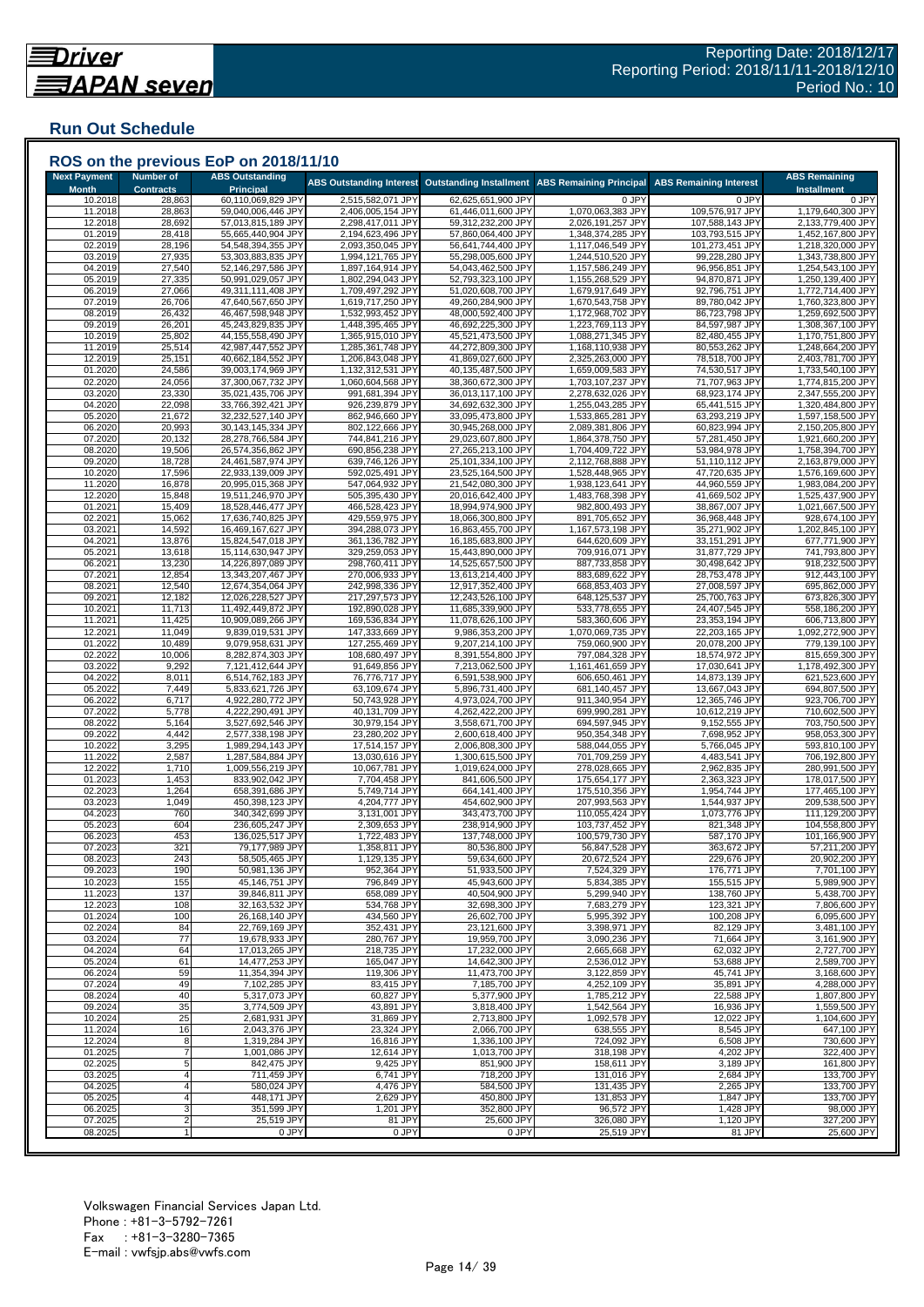#### **Run Out Schedule**

| <b>Next Payment</b> | <b>Number of</b> | <b>ABS Outstanding</b>                   |                                        |                                          |                                        |                                    | <b>ABS Remaining</b>                   |
|---------------------|------------------|------------------------------------------|----------------------------------------|------------------------------------------|----------------------------------------|------------------------------------|----------------------------------------|
| <b>Month</b>        | <b>Contracts</b> | <b>Principal</b>                         | <b>ABS Outstanding Interest</b>        | <b>Outstanding Installment</b>           | <b>ABS Remaining Principal</b>         | <b>ABS Remaining Interest</b>      | <b>Installment</b>                     |
| 11.2018             | 29,096           | 60,109,973,418 JPY                       | 2,472,513,082 JPY                      | 62,582,486,500 JPY                       | 0 JPY                                  | 0 JPY                              | 0 JPY                                  |
| 12.2018             | 29,096           | 58,072,350,823 JPY                       | 2,362,758,277 JPY                      | 60,435,109,100 JPY                       | 2,037,622,595 JPY                      | 109,754,805 JPY                    | 2,147,377,400 JPY                      |
| 01.2019<br>02.2019  | 28,840<br>28,623 | 56,710,196,864 JPY<br>55,587,847,381 JPY | 2,256,832,836 JPY<br>2,153,455,619 JPY | 58,967,029,700 JPY<br>57,741,303,000 JPY | 1,362,153,959 JPY<br>1,122,349,483 JPY | 105,925,441 JPY<br>103,377,217 JPY | 1,468,079,400 JPY<br>1,225,726,700 JPY |
| 03.2019             | 28,367           | 54,339,977,873 JPY                       | 2,052,141,527 JPY                      | 56,392,119,400 JPY                       | 1,247,869,508 JPY                      | 101,314,092 JPY                    | 1,349,183,600 JPY                      |
| 04.2019             | 27,977           | 53,175,339,092 JPY                       | 1,953,111,608 JPY                      | 55,128,450,700 JPY                       | 1,164,638,781 JPY                      | 99,029,919 JPY                     | 1,263,668,700 JPY                      |
| 05.2019             | 27,776           | 52,006,765,393 JPY                       | 1,856,187,207 JPY                      | 53,862,952,600 JPY                       | 1,168,573,699 JPY                      | 96,924,401 JPY                     | 1,265,498,100 JPY                      |
| 06.2019             | 27,511           | 50,304,371,935 JPY                       | 1,761,365,665 JPY                      | 52,065,737,600 JPY                       | 1,702,393,458 JPY                      | 94,821,542 JPY                     | 1,797,215,000 JPY                      |
| 07.2019             | 27,155           | 48,615,996,967 JPY                       | 1,669,607,333 JPY                      | 50,285,604,300 JPY                       | 1,688,374,968 JPY                      | 91,758,332 JPY                     | 1,780,133,300 JPY                      |
| 08.2019             | 26,882           | 47,429,473,858 JPY                       | 1,580,948,042 JPY                      | 49,010,421,900 JPY                       | 1,186,523,109 JPY                      | 88,659,291 JPY                     | 1,275,182,400 JPY                      |
| 09.2019<br>10.2019  | 26,651<br>26,255 | 46,194,471,838 JPY<br>45,099,294,896 JPY | 1,494,443,762 JPY<br>1,410,079,904 JPY | 47,688,915,600 JPY<br>46,509,374,800 JPY | 1,235,002,020 JPY<br>1,095,176,942 JPY | 86,504,280 JPY<br>84,363,858 JPY   | 1,321,506,300 JPY<br>1,179,540,800 JPY |
| 11.2019             | 25,974           | 43,918,555,632 JPY                       | 1,327,663,868 JPY                      | 45,246,219,500 JPY                       | 1,180,739,264 JPY                      | 82,416,036 JPY                     | 1,263,155,300 JPY                      |
| 12.2019             | 25,612           | 41.570.504.182 JPY                       | 1,247,312,318 JPY                      | 42,817,816,500 JPY                       | 2,348,051,450 JPY                      | 80,351,550 JPY                     | 2,428,403,000 JPY                      |
| 01.2020             | 25,051           | 39,896,432,619 JPY                       | 1,171,002,181 JPY                      | 41,067,434,800 JPY                       | 1,674,071,563 JPY                      | 76,310,137 JPY                     | 1,750,381,700 JPY                      |
| 02.2020             | 24,521           | 38,188,960,567 JPY                       | 1,097,544,133 JPY                      | 39,286,504,700 JPY                       | 1,707,472,052 JPY                      | 73,458,048 JPY                     | 1,780,930,100 JPY                      |
| 03.2020             | 23,795           | 35,903,835,819 JPY                       | 1,026,879,681 JPY                      | 36,930,715,500 JPY                       | 2,285,124,748 JPY                      | 70,664,452 JPY                     | 2,355,789,200 JPY                      |
| 04.2020             | 22,563           | 34,644,259,422 JPY                       | 959,709,478 JPY                        | 35,603,968,900 JPY                       | 1,259,576,397 JPY                      | 67,170,203 JPY                     | 1,326,746,600 JPY                      |
| 05.2020             | 22,137           | 33,101,429,045 JPY                       | 894,706,555 JPY                        | 33,996,135,600 JPY                       | 1,542,830,377 JPY                      | 65,002,923 JPY                     | 1,607,833,300 JPY                      |
| 06.2020<br>07.2020  | 21,454<br>20,592 | 30,991,004,389 JPY<br>29,093,915,761 JPY | 832,194,811 JPY<br>773,267,439 JPY     | 31,823,199,200 JPY<br>29,867,183,200 JPY | 2,110,424,656 JPY<br>1,897,088,628 JPY | 62,511,744 JPY<br>58,927,372 JPY   | 2,172,936,400 JPY<br>1,956,016,000 JPY |
| 08.2020             | 19,955           | 27,369,454,226 JPY                       | 717,697,674 JPY                        | 28,087,151,900 JPY                       | 1,724,461,535 JPY                      | 55,569,765 JPY                     | 1,780,031,300 JPY                      |
| 09.2020             | 19,173           | 25,260,093,514 JPY                       | 665,042,086 JPY                        | 25,925,135,600 JPY                       | 2,109,360,712 JPY                      | 52,655,588 JPY                     | 2,162,016,300 JPY                      |
| 10.2020             | 18,049           | 23,709,992,506 JPY                       | 615,778,294 JPY                        | 24,325,770,800 JPY                       | 1,550,101,008 JPY                      | 49,263,792 JPY                     | 1,599,364,800 JPY                      |
| 11.2020             | 17,327           | 21,745,213,622 JPY                       | 569,310,978 JPY                        | 22,314,524,600 JPY                       | 1,964,778,884 JPY                      | 46,467,316 JPY                     | 2,011,246,200 JPY                      |
| 12.2020             | 16,292           | 20,196,922,141 JPY                       | 526,176,159 JPY                        | 20,723,098,300 JPY                       | 1,548,291,481 JPY                      | 43,134,819 JPY                     | 1,591,426,300 JPY                      |
| 01.2021             | 15,827           | 19,169,819,854 JPY                       | 485,956,846 JPY                        | 19,655,776,700 JPY                       | 1,027,102,287 JPY                      | 40,219,313 JPY                     | 1,067,321,600 JPY                      |
| 02.2021             | 15,465           | 18,231,957,954 JPY                       | 447,717,946 JPY                        | 18,679,675,900 JPY                       | 937,861,900 JPY                        | 38,238,900 JPY                     | 976,100,800 JPY                        |
| 03.2021<br>04.2021  | 14,974<br>14,234 | 17,019,357,066 JPY<br>16,352,671,838 JPY | 411,259,934 JPY<br>377,004,562 JPY     | 17,430,617,000 JPY<br>16,729,676,400 JPY | 1,212,600,888 JPY<br>666,685,228 JPY   | 36,458,012 JPY<br>34,255,372 JPY   | 1,249,058,900 JPY<br>700,940,600 JPY   |
| 05.2021             | 13,969           | 15,613,089,847 JPY                       | 344,062,653 JPY                        | 15,957,152,500 JPY                       | 739,581,991 JPY                        | 32,941,909 JPY                     | 772,523,900 JPY                        |
| 06.2021             | 13,566           | 14,684,127,216 JPY                       | 312,554,384 JPY                        | 14,996,681,600 JPY                       | 928,962,631 JPY                        | 31,508,269 JPY                     | 960,470,900 JPY                        |
| 07.2021             | 13,171           | 13,766,086,919 JPY                       | 282,860,281 JPY                        | 14,048,947,200 JPY                       | 918,040,297 JPY                        | 29,694,103 JPY                     | 947,734,400 JPY                        |
| 08.2021             | 12,842           | 13,052,121,354 JPY                       | 254,974,646 JPY                        | 13,307,096,000 JPY                       | 713,965,565 JPY                        | 27,885,635 JPY                     | 741,851,200 JPY                        |
| 09.2021             | 12,461           | 12,359,321,843 JPY                       | 228,475,957 JPY                        | 12,587,797,800 JPY                       | 692,799,511 JPY                        | 26,498,689 JPY                     | 719,298,200 JPY                        |
| 10.2021             | 11,965           | 11,816,840,056 JPY                       | 203,340,744 JPY                        | 12,020,180,800 JPY                       | 542,481,787 JPY                        | 25,135,213 JPY                     | 567,617,000 JPY                        |
| 11.2021             | 11,672           | 11,226,559,472 JPY                       | 179,277,328 JPY                        | 11,405,836,800 JPY                       | 590,280,584 JPY                        | 24,063,416 JPY                     | 614,344,000 JPY                        |
| 12.2021<br>01.2022  | 11,298<br>10,734 | 10,138,015,190 JPY<br>9,369,988,699 JPY  | 156,378,710 JPY<br>135,644,501 JPY     | 10,294,393,900 JPY<br>9,505,633,200 JPY  | 1,088,544,282 JPY<br>768,026,491 JPY   | 22,898,618 JPY<br>20,734,209 JPY   | 1,111,442,900 JPY<br>788,760,700 JPY   |
| 02.2022             | 10,250           | 8,561,661,549 JPY                        | 116,432,551 JPY                        | 8,678,094,100 JPY                        | 808,327,150 JPY                        | 19,211,950 JPY                     | 827,539,100 JPY                        |
| 03.2022             | 9,528            | 7,396,448,737 JPY                        | 98,788,763 JPY                         | 7,495,237,500 JPY                        | 1,165,212,812 JPY                      | 17,643,788 JPY                     | 1,182,856,600 JPY                      |
| 04.2022             | 8,246            | 6,785,648,933 JPY                        | 83,311,267 JPY                         | 6,868,960,200 JPY                        | 610,799,804 JPY                        | 15,477,496 JPY                     | 626,277,300 JPY                        |
| 05.2022             | 7,688            | 6,098,149,773 JPY                        | 69,047,727 JPY                         | 6,167,197,500 JPY                        | 687,499,160 JPY                        | 14,263,540 JPY                     | 701,762,700 JPY                        |
| 06.202              | 6,956            | 5,177,737,504 JPY                        | 56,102,496 JPY                         | 5,233,840,000 JPY                        | 920,412,269 JPY                        | 12,945,231 JPY                     | 933,357,500 JPY                        |
| 07.202              | 6,015            | 4,461,005,484 JP\                        | 44,932,216 JPY                         | 4,505,937,700 JPY                        | 716,732,020 JPY                        | 11,170,280 JPY                     | 727,902,300 JPY<br>712,628,800 JPY     |
| 08.2022<br>09.2022  | 5,400<br>4,679   | 3,758,051,723 JPY<br>2,802,624,306 JPY   | 35,257,177 JPY<br>27,054,094 JPY       | 3,793,308,900 JPY<br>2,829,678,400 JPY   | 702,953,761 JPY<br>955,427,417 JPY     | 9,675,039 JPY<br>8,203,083 JPY     | 963,630,500 JPY                        |
| 10.2022             | 3,525            | 2,213,794,516 JPY                        | 20,796,884 JPY                         | 2,234,591,400 JPY                        | 588,829,790 JPY                        | 6,257,210 JPY                      | 595,087,000 JPY                        |
| 11.2022             | 2,823            | 1,503,823,394 JPY                        | 15,823,506 JPY                         | 1,519,646,900 JPY                        | 709,971,122 JPY                        | 4,973,378 JPY                      | 714,944,500 JPY                        |
| 12.2022             | 1,944            | 1,197,845,467 JPY                        | 12,389,233 JPY                         | 1,210,234,700 JPY                        | 305,977,927 JPY                        | 3,434,273 JPY                      | 309,412,200 JPY                        |
| 01.2023             | 1,669            | 1,006,515,321 JPY                        | 9,615,079 JPY                          | 1,016,130,400 JPY                        | 191,330,146 JPY                        | 2,774,154 JPY                      | 194,104,300 JPY                        |
| 02.2023             | 1,465            | 817,769,470 JPY                          | 7,284,830 JPY                          | 825,054,300 JPY                          | 188,745,851 JPY                        | 2,330,249 JPY                      | 191,076,100 JPY                        |
| 03.2023             | 1,238            | 582,114,690 JPY                          | 5,394,410 JPY                          | 587,509,100 JPY<br>454,154,300 JPY       | 235,654,780 JPY                        | 1,890,420 JPY                      | 237,545,200 JPY                        |
| 04.2023<br>05.2023  | 922<br>745       | 450,116,971 JPY<br>325,837,626 JPY       | 4,037,329 JPY<br>2,977,574 JPY         | 328,815,200 JPY                          | 131,997,719 JPY<br>124,279,345 JPY     | 1,357,081 JPY<br>1,059,755 JPY     | 133,354,800 JPY<br>125,339,100 JPY     |
| 06.2023             | 566              | 200,300,590 JPY                          | 2,195,910 JPY                          | 202,496,500 JPY                          | 125,537,036 JPY                        | 781,664 JPY                        | 126,318,700 JPY                        |
| 07.2023             | 403              | 126,352,873 JPY                          | 1,693,027 JPY                          | 128,045,900 JPY                          | 73,947,717 JPY                         | 502,883 JPY                        | 74,450,600 JPY                         |
| 08.2023             | 311              | 92,357,830 JPY                           | 1,362,570 JPY                          | 93,720,400 JPY                           | 33,995,043 JPY                         | 330,457 JPY                        | 34,325,500 JPY                         |
| 09.2023             | 240              | 57,780,655 JPY                           | 1,111,945 JPY                          | 58,892,600 JPY                           | 34,577,175 JPY                         | 250,625 JPY                        | 34,827,800 JPY                         |
| 10.2023             | 170              | 51,361,156 JPY                           | 936,044 JPY                            | 52,297,200 JPY                           | 6,419,499 JPY                          | 175,901 JPY                        | 6,595,400 JPY                          |
| 11.2023             | 152              | 45,474,364 JPY                           | 778,636 JPY                            | 46,253,000 JPY                           | 5,886,792 JPY                          | 157,408 JPY                        | 6,044,200 JPY                          |
| 12.2023<br>01.2024  | 122<br>113       | 36,911,791 JPY<br>30,319,414 JPY         | 638,409 JPY<br>523,886 JPY             | 37,550,200 JPY<br>30,843,300 JPY         | 8,562,573 JPY<br>6,592,377 JPY         | 140,227 JPY<br>114,523 JPY         | 8,702,800 JPY<br>6,706,900 JPY         |
| 02.2024             | 96               | 26,557,622 JPY                           | 429,178 JPY                            | 26.986.800 JPY                           | 3,761,792 JPY                          | 94,708 JPY                         | 3,856,500 JPY                          |
| 03.2024             | 90               | 23,022,613 JPY                           | 345,987 JPY                            | 23,368,600 JPY                           | 3,535,009 JPY                          | 83,191 JPY                         | 3,618,200 JPY                          |
| 04.2024             | 76               | 19,921,616 JPY                           | 273,684 JPY                            | 20, 195, 300 JPY                         | 3,100,997 JPY                          | 72,303 JPY                         | 3,173,300 JPY                          |
| 05.2024             | 72               | 17,032,546 JPY                           | 210,954 JPY                            | 17,243,500 JPY                           | 2,889,070 JPY                          | 62,730 JPY                         | 2,951,800 JPY                          |
| 06.2024             | 68               | 13,554,203 JPY                           | 157,197 JPY                            | 13,711,400 JPY                           | 3,478,343 JPY                          | 53,757 JPY                         | 3,532,100 JPY                          |
| 07.2024             | 54               | 8,960,376 JPY                            | 114,324 JPY                            | 9,074,700 JPY                            | 4,593,827 JPY                          | 42,873 JPY                         | 4,636,700 JPY                          |
| 08.2024             | 45               | 6,967,371 JPY                            | 85,829 JPY                             | 7,053,200 JPY                            | 1,993,005 JPY                          | 28,495 JPY                         | 2,021,500 JPY                          |
| 09.2024<br>10.2024  | 39<br>29         | 5,242,863 JPY<br>3,967,763 JPY           | 63,637 JPY<br>46,937 JPY               | 5,306,500 JPY<br>4,014,700 JPY           | 1,724,508 JPY<br>1,275,100 JPY         | 22,192 JPY<br>16,700 JPY           | 1,746,700 JPY<br>1,291,800 JPY         |
| 11.2024             | 21               | 3,125,503 JPY                            | 34,297 JPY                             | 3,159,800 JPY                            | 842,260 JPY                            | 12,640 JPY                         | 854,900 JPY                            |
| 12.2024             | 13               | 2,052,057 JPY                            | 24,343 JPY                             | 2,076,400 JPY                            | 1,073,446 JPY                          | 9,954 JPY                          | 1,083,400 JPY                          |
| 01.2025             | 11               | 1,586,494 JPY                            | 17,806 JPY                             | 1,604,300 JPY                            | 465,563 JPY                            | 6,537 JPY                          | 472,100 JPY                            |
| 02.2025             | 9                | 1,280,047 JPY                            | 12,753 JPY                             | 1,292,800 JPY                            | 306,447 JPY                            | 5,053 JPY                          | 311,500 JPY                            |
| 03.2025             |                  | 1,031,725 JPY                            | 8,675 JPY                              | 1,040,400 JPY                            | 248,322 JPY                            | 4,078 JPY                          | 252,400 JPY                            |
| 04.2025             |                  | 782,610 JPY                              | 5,390 JPY                              | 788,000 JPY                              | 249,115 JPY                            | 3,285 JPY                          | 252,400 JPY                            |
| 05.2025             |                  | 532,702 JPY                              | 2,898 JPY                              | 535,600 JPY                              | 249,908 JPY                            | 2,492 JPY                          | 252,400 JPY                            |
| 06.2025             | 5                | 351,599 JPY                              | 1,201 JPY                              | 352,800 JPY                              | 181,103 JPY                            | 1,697 JPY                          | 182,800 JPY                            |
| 07.2025             | $\overline{2}$   | 25,519 JPY                               | 81 JPY                                 | 25,600 JPY                               | 326,080 JPY                            | 1,120 JPY                          | 327,200 JPY<br>25,600 JPY              |
| 08.2025             |                  | 0 JPY                                    | 0 JPY                                  | 0 JPY                                    | 25,519 JPY                             | 81 JPY                             |                                        |

###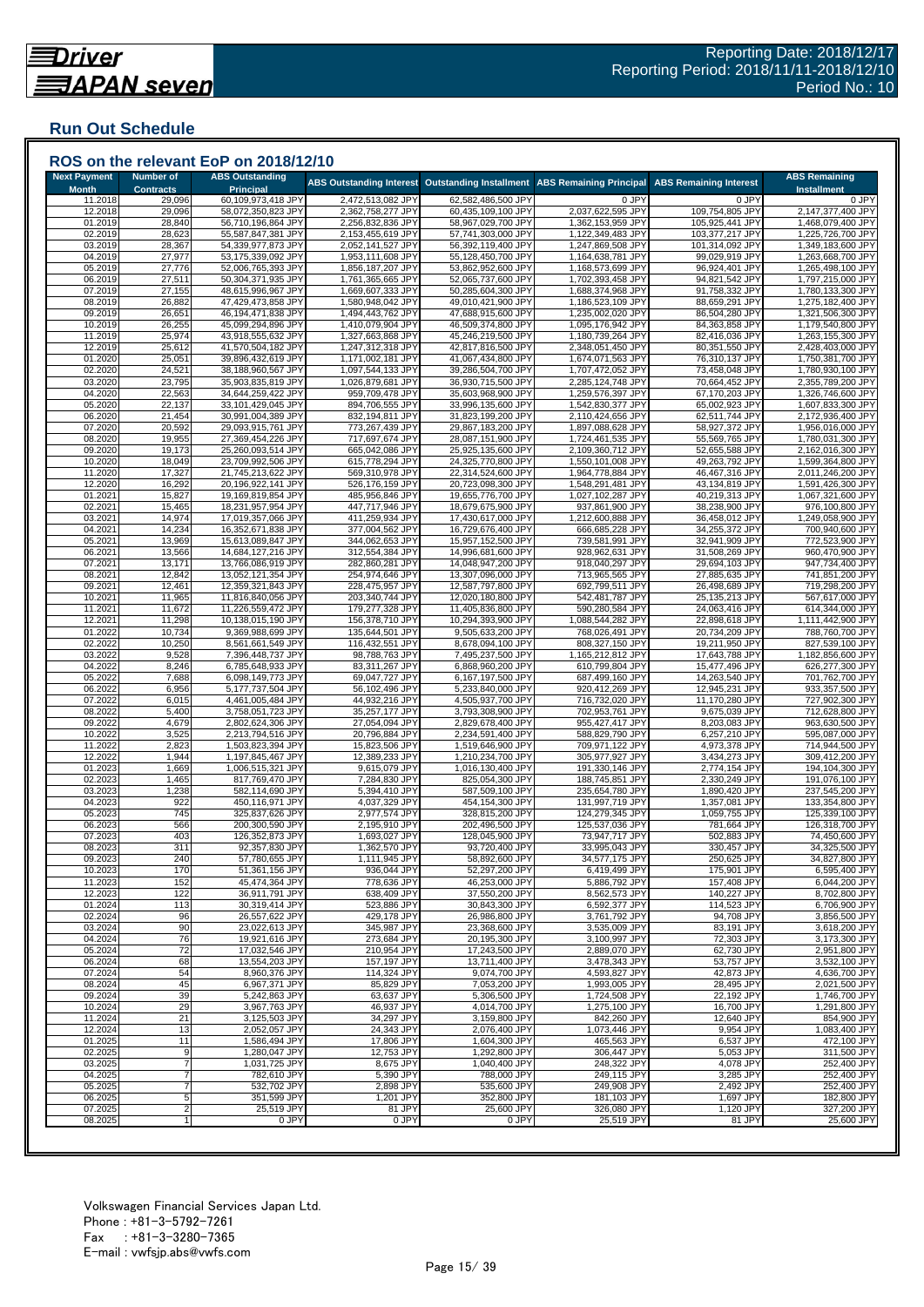

## **Expected Amortisation**

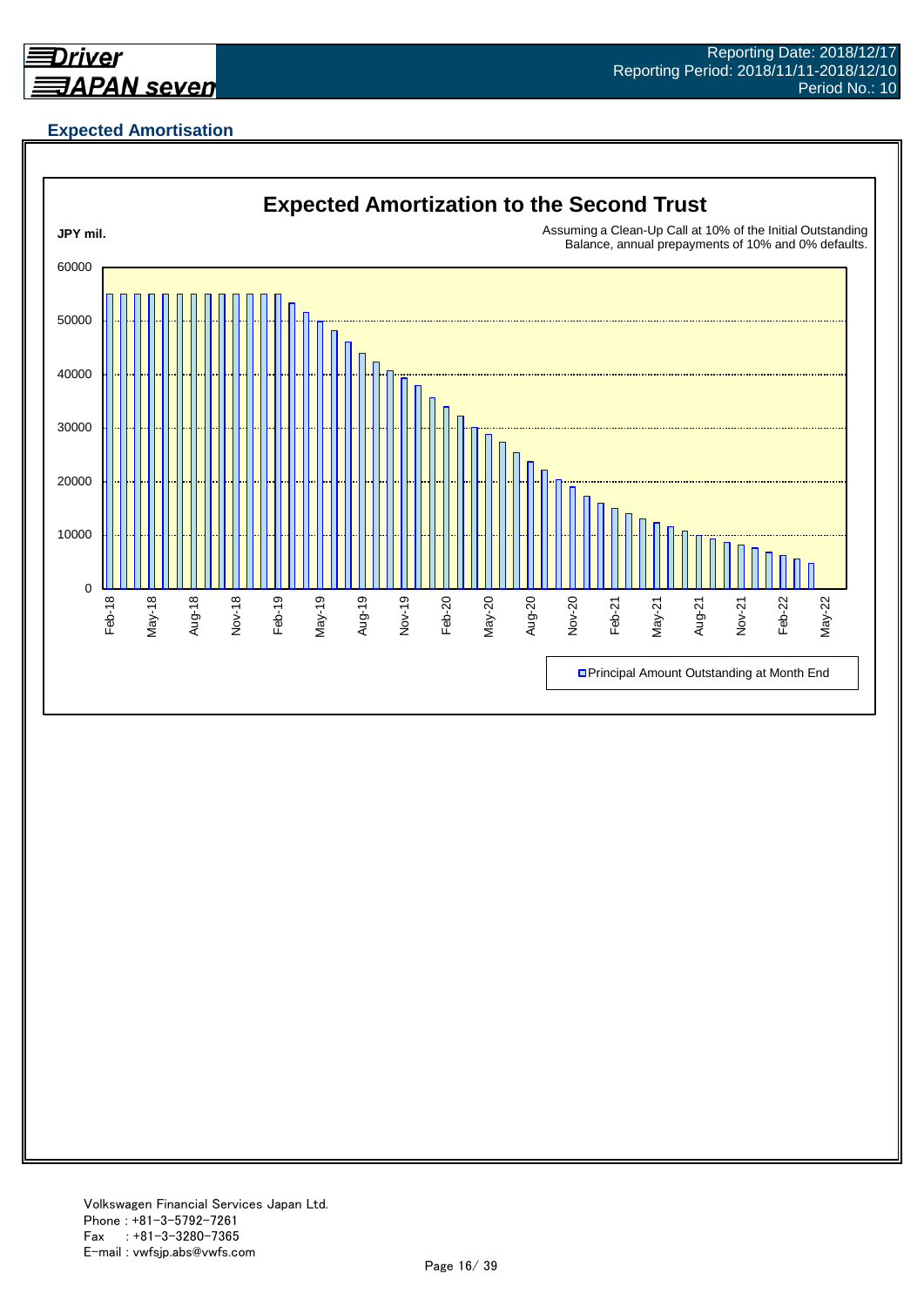## **Distribution by Sub-Servicer**

| <b>Sub-Servicer</b> | <b>Loans</b> | Number of Percentage<br>of Loans | <b>Outstanding Principal</b><br><b>Balance</b> | Percentage<br>of Balance |
|---------------------|--------------|----------------------------------|------------------------------------------------|--------------------------|
| Cedyna              | 16.6331      | 57.17 %                          | 35,003,749,798 JPY                             | 58.23 %                  |
| Jaccs               | 12,463       | 42.83 %                          | 25,106,223,620 JPY                             | 41.77 %                  |
| <b>Total</b>        | 29.096       | $100.00 \%$                      | 60,109,973,418 JPY                             | 100.00 %                 |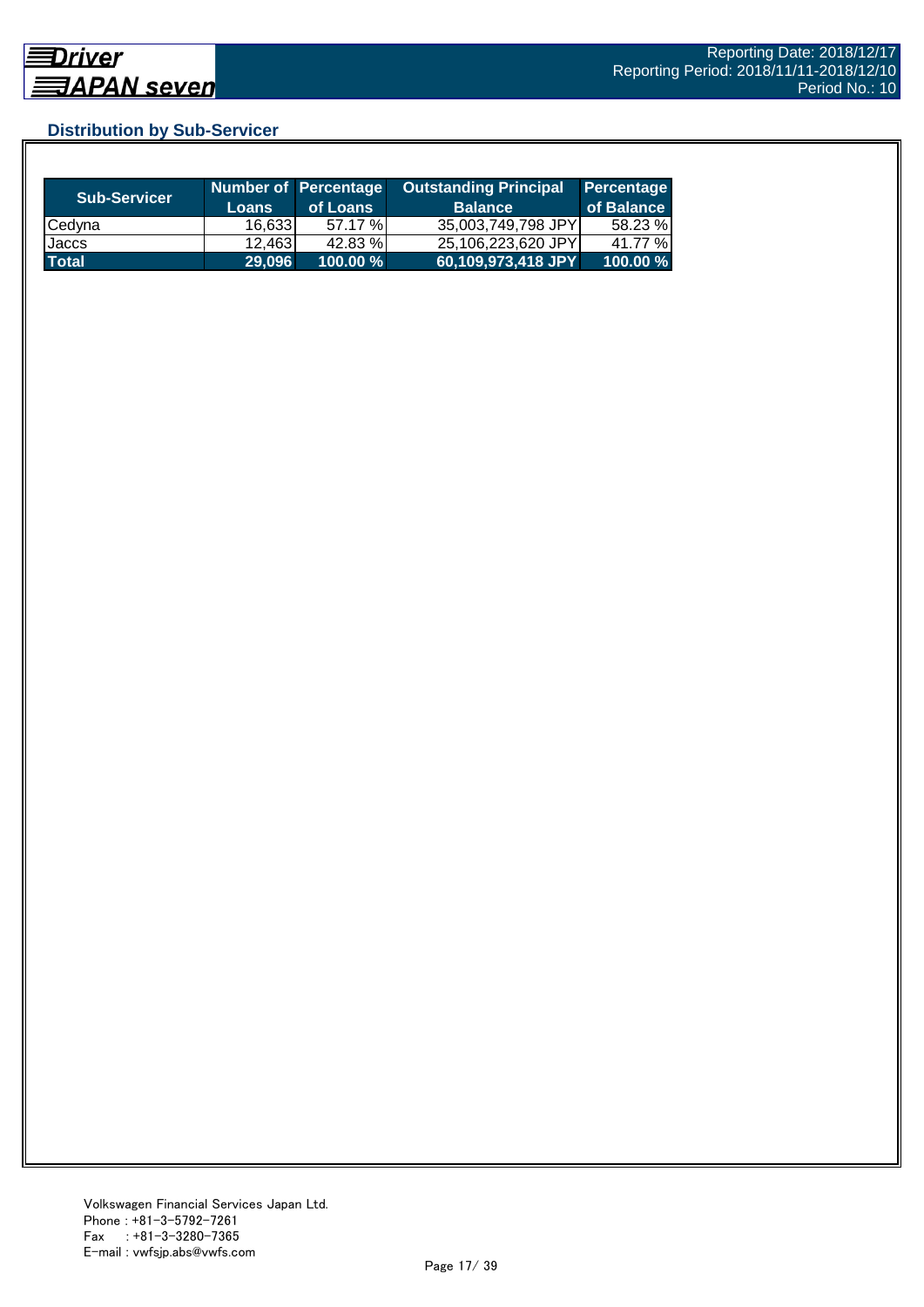## **Distribution by Brand**

|              |        |             | Number of Percentage Outstanding Discounted Percentage |            |
|--------------|--------|-------------|--------------------------------------------------------|------------|
| <b>Make</b>  | Loans  | of Loans    | <b>Principal Balance</b>                               | of Balance |
| <b>VW</b>    | 18,035 | 61.98 %     | 31,757,798,435 JPY                                     | 52.83 %    |
| Audi         | 11,023 | 37.88 %     | 28,177,382,263 JPY                                     | 46.88 %    |
| Bentley      | 19     | 0.07%       | 121,765,328 JPY                                        | 0.20%      |
| Lamborghini  |        | $0.02 \%$   | 40,253,003 JPY                                         | 0.07%      |
| Other        | 12     | 0.04%       | 12,774,389 JPY                                         | 0.02%      |
| <b>Total</b> | 29,096 | $100.00 \%$ | 60,109,973,418 JPY                                     | 100.00 %   |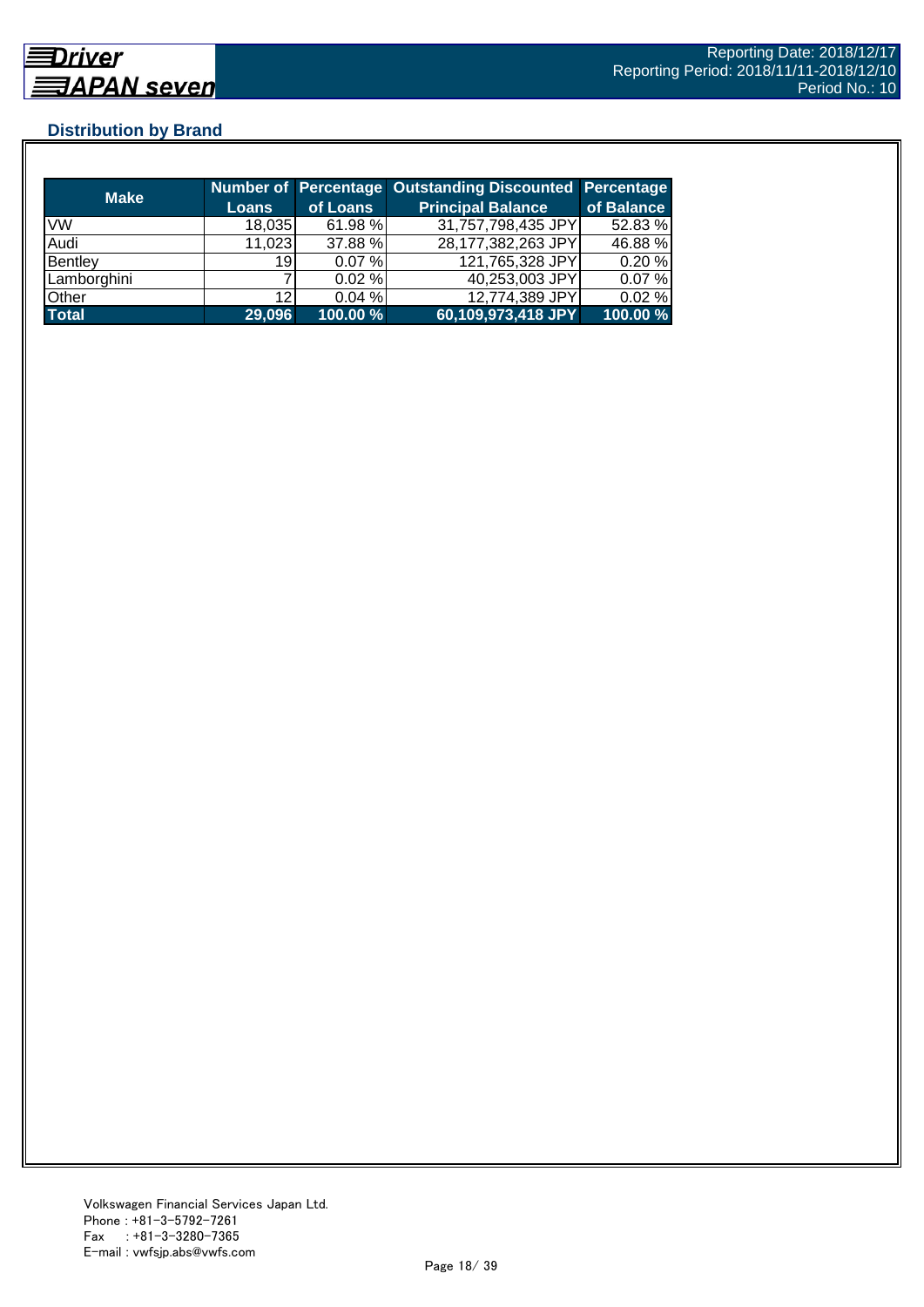#### **Distribution by New and Used**

| <b>Distribution by New and Used</b> |              |          |                                                        |            |  |  |
|-------------------------------------|--------------|----------|--------------------------------------------------------|------------|--|--|
| New or Used                         |              |          | Number of Percentage Outstanding Discounted Percentage |            |  |  |
|                                     | <b>Loans</b> | of Loans | <b>Principal Balance</b>                               | of Balance |  |  |
| <b>New</b>                          | 18,936       | 65.08 %  | 46,398,187,194 JPY                                     | 77.19 %    |  |  |
| Used                                | 7.812        | 26.85 %  | 12,103,879,227 JPY                                     | 20.14 %    |  |  |
| Used (Prolonged)                    | 2,348        | 8.07%    | 1,607,906,997 JPY                                      | 2.67%      |  |  |
| <b>Total</b>                        | 29,096       | 100.00 % | 60,109,973,418 JPY                                     | 100.00 %   |  |  |

#### **Distribution by Brand New and Used**

| <b>New or Used</b>         |              |          | Number of Percentage Outstanding Discounted Percentage |            |
|----------------------------|--------------|----------|--------------------------------------------------------|------------|
|                            | <b>Loans</b> | of Loans | <b>Principal Balance</b>                               | of Balance |
| <b>VW New</b>              | 12,400       | 42.62 %  | 25,935,874,614 JPY                                     | 43.15 %    |
| <b>VW Used</b>             | 4,193        | 14.41 %  | 5,156,621,650 JPY                                      | 8.58 %     |
| <b>VW Used (Prolonged)</b> | 1,442        | 4.96 %   | 665,302,171 JPY                                        | 1.11%      |
| Audi New                   | 6,522        | 22.42 %  | 20,378,299,746 JPY                                     | 33.90 %    |
| <b>Audi Used</b>           | 3,596        | 12.36 %  | 6,861,060,767 JPY                                      | 11.41 %    |
| Audi Used (Prolonged)      | 905          | 3.11%    | 938,021,750 JPY                                        | 1.56 %     |
| <b>Other</b>               | 38           | 0.13%    | 174,792,720 JPY                                        | 0.29 %     |
| <b>Total</b>               | 29,096       | 100.00 % | 60,109,973,418 JPY                                     | 100.00 %   |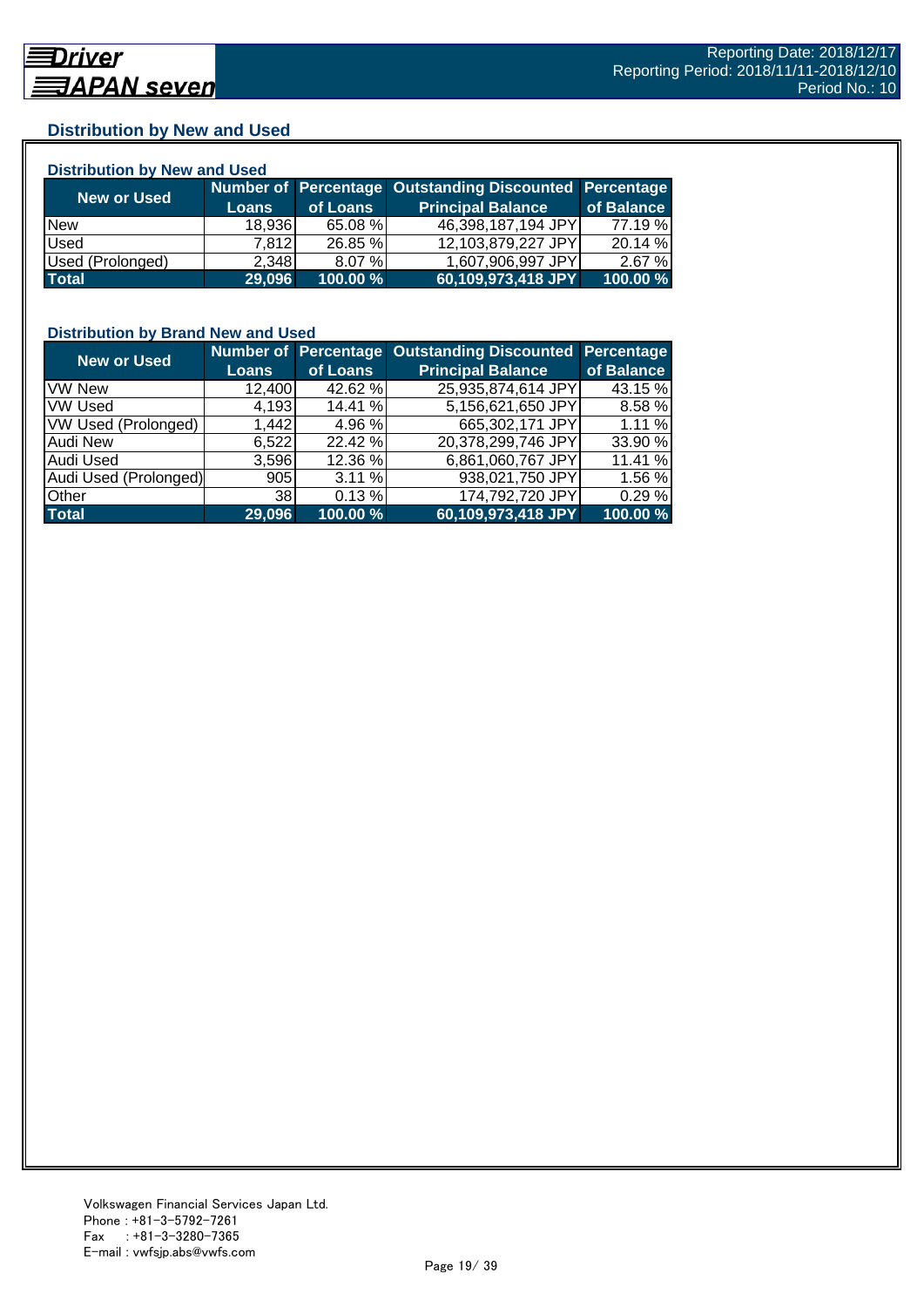#### **Distribution by Product Type**

| <b>Loan Type List</b> |                                                           |
|-----------------------|-----------------------------------------------------------|
| <b>Loan Type</b>      | <b>Description</b>                                        |
| 100                   | Volkswagen Owner's Plan                                   |
| 100                   | Audi Owner's Plan                                         |
| 100                   | Lamborghini Auto Loan                                     |
| 100                   | Bentley Auto Loan                                         |
| 101                   | Twin Loan                                                 |
| 105                   | <b>Refinanced Volkswagen Solutions</b>                    |
| 106                   | Refinanced Volkswagen Das Welt Auto with refinance option |
| 106                   | Refinanced Audi S-Loan/ S-Loan Plus                       |
| 106                   | Refinanced Lamborghini Hyper Premium Plan                 |
| 106                   | Refinanced Bentley My Flying B                            |
| 140                   | <b>Volkswagen Solutions</b>                               |
| 140                   | Audi Future Drive*                                        |
| 150                   | Volkswagen Das Welt Auto with refinance option            |
| 150                   | Audi S-Loan                                               |
| 150                   | Lamborghini Hyper Premium Plan                            |
| 150                   | Bentley My Flying B                                       |
| 151                   | Audi S-Loan Plus                                          |

(\*)Audi Future Drive is scheduled to be introduced from March 2018.

#### **Product Type**

| <b>Loan Type</b> |              |          | <b>Number of Percentage Outstanding Discounted</b> | <b>Percentage</b> |
|------------------|--------------|----------|----------------------------------------------------|-------------------|
|                  | <b>Loans</b> | of Loans | <b>Principal Balance</b>                           | of Balance        |
| 100              | 3,191        | 10.97 %  | 4,149,036,552 JPY                                  | 6.90%             |
| 101              |              | 0.00%    | 0 JPY                                              | 0.00%             |
| 105              | 1,348        | 4.63 %   | 646,594,359 JPY                                    | 1.08 %            |
| 106              | 1,000        | 3.44%    | 961,312,638 JPY                                    | 1.60%             |
| 140-VFJ          | 1,592        | 5.47 %   | 3,331,024,885 JPY                                  | 5.54 %            |
| 140-Dealer       | 10,136       | 34.84 %  | 21,796,769,550 JPY                                 | 36.26 %           |
| 150              | 11,337       | 38.96 %  | 27,753,696,909 JPY                                 | 46.17 %           |
| 151              | 492          | 1.69%    | 1,471,538,525 JPY                                  | 2.45 %            |
| <b>Total</b>     | 29,096       | 100.00 % | 60,109,973,418 JPY                                 | 100.00 %          |

#### **Credit Type**

| <b>Credit Type</b>         |              |             | Number of Percentage Outstanding Discounted Percentage |            |
|----------------------------|--------------|-------------|--------------------------------------------------------|------------|
|                            | <b>Loans</b> | of Loans    | <b>Principal Balance</b>                               | of Balance |
| <b>Balloon Type Loan</b>   | 23.5571      | 80.96 %     | 54.353.029.869 JPYI                                    | 90.42%     |
| Equal Instalment Type Loan | 5.539        | 19.04%      | 5.756.943.549 JPY                                      | 9.58%      |
| <b>Total</b>               | 29.096       | $100.00 \%$ | 60,109,973,418 JPY                                     | 100.00 %   |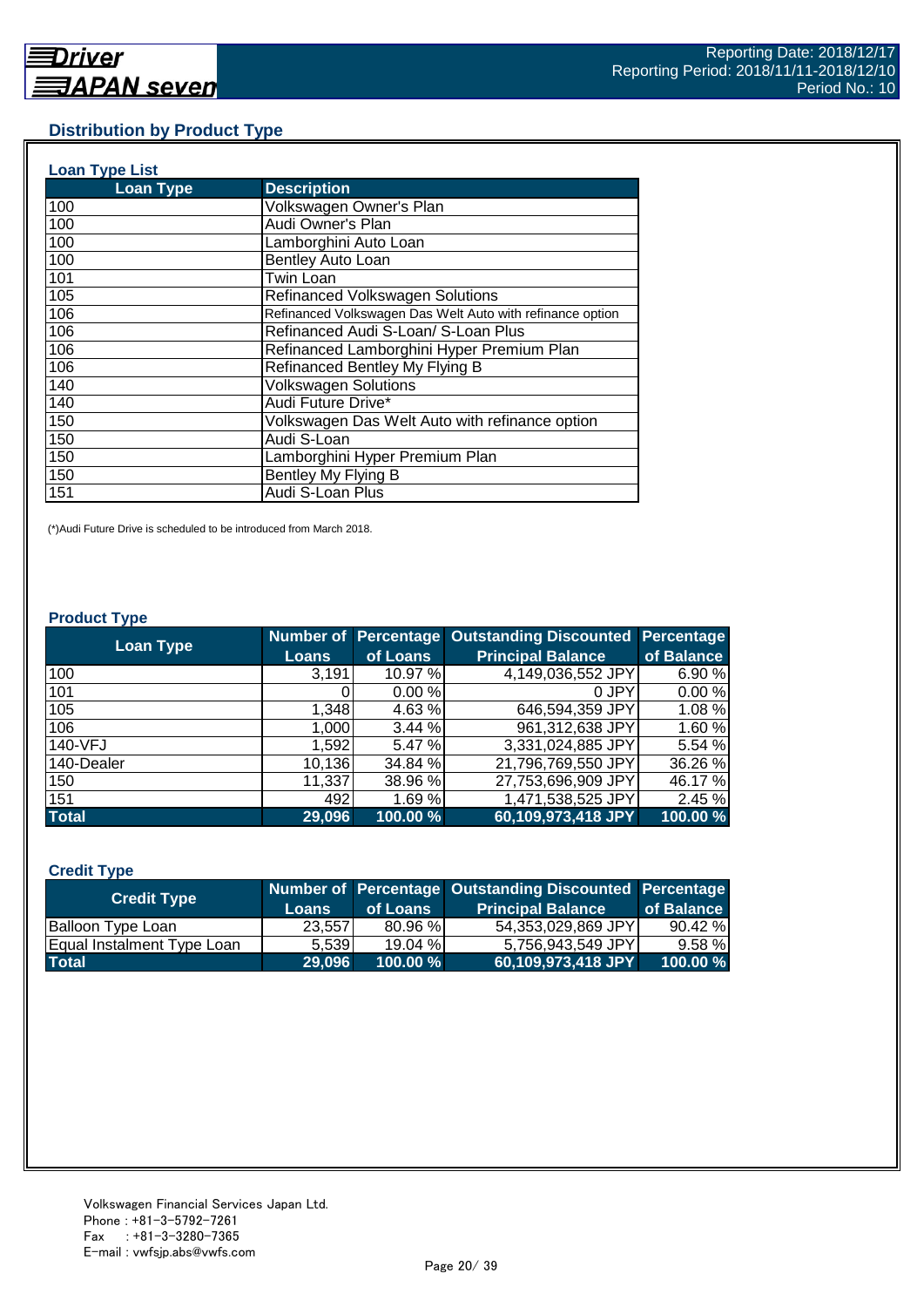## **Distribution by RV**

| <b>Loan Type</b>              | <b>Number of</b><br><b>Loans</b> | <b>Percentage</b><br>of Balance | <b>Outstanding Discounted</b><br><b>Principal Balance</b> |
|-------------------------------|----------------------------------|---------------------------------|-----------------------------------------------------------|
| 100/101/105/106               | 5,539                            | 9.58%                           | 5,756,943,549 JPY                                         |
| 140-VFJ<br>(excl. balloon)    |                                  | 3.05%                           | 1,836,074,216 JPY                                         |
| 140-VFJ<br>(balloon)          |                                  | 2.49 %                          | 1,494,950,669 JPY                                         |
| 140-VFJ                       | 1,592                            | 5.54 %                          | 3,331,024,885 JPY                                         |
| 140-Dealer<br>(excl. balloon) |                                  | 20.10 %                         | 12,083,337,518 JPY                                        |
| 140-Dealer<br>(balloon)       |                                  | 16.16%                          | 9,713,432,032 JPY                                         |
| 140-Dealer                    | 10,136                           | 36.26 %                         | 21,796,769,550 JPY                                        |
| 150<br>(excl. balloon)        |                                  | 23.50 %                         | 14,123,086,838 JPY                                        |
| 150<br>(balloon)              |                                  | 22.68%                          | 13,630,610,071 JPY                                        |
| 150                           | 11,337                           | 46.17%                          | 27,753,696,909 JPY                                        |
| 151<br>(excl. balloon)        |                                  | 0.83%                           | 499,759,444 JPY                                           |
| 151<br>(balloon)              |                                  | 1.62 %                          | 971,779,081 JPY                                           |
| 151                           | 492                              | 2.45 %                          | 1,471,538,525 JPY                                         |
| <b>Total</b>                  | 29,096                           | 100.00%                         | 60,109,973,418 JPY                                        |

| <b>Type of Payment Portion</b>     | of Balance | <b>Percentage Outstanding Discounted</b><br><b>Principal Balance</b> |
|------------------------------------|------------|----------------------------------------------------------------------|
| <b>Monthly Installment Portion</b> | 57.06 %    | 34,299,201,565 JPY                                                   |
| <b>Balloon Portion</b>             | 42.94 %    | 25,810,771,853 JPY                                                   |
| <b>Total</b>                       | 100.00 %   | 60,109,973,418 JPY                                                   |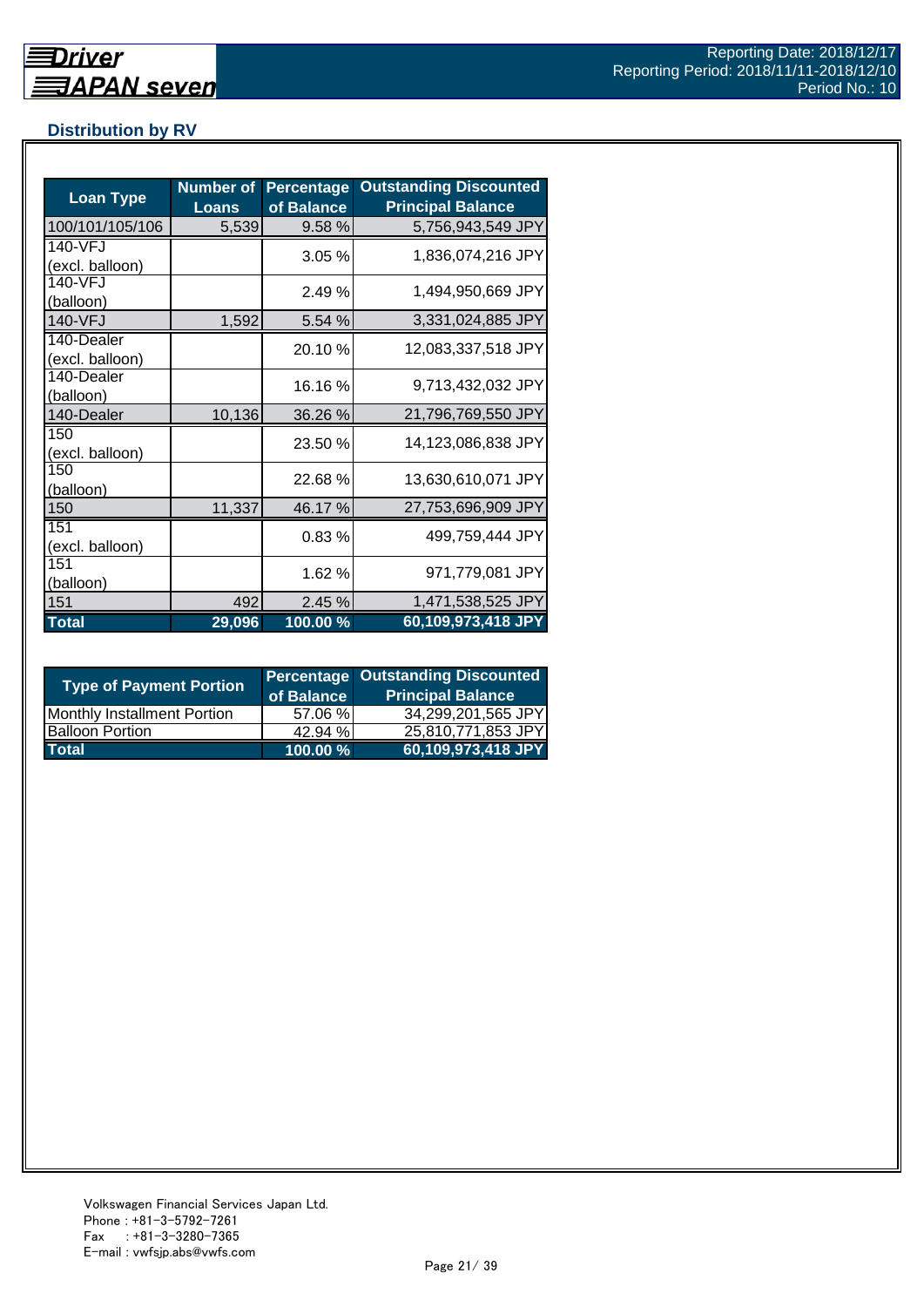## **Distribution by Brand New and Used**

| Audi         |        |          |                                                        |            |
|--------------|--------|----------|--------------------------------------------------------|------------|
| New or Used  |        |          | Number of Percentage Outstanding Discounted Percentage |            |
|              | Loans  | of Loans | <b>Principal Balance</b>                               | of Balance |
| <b>New</b>   | 6.522  | 59.17 %  | 20,378,299,746 JPY                                     | 72.32 %    |
| Used         | 4.501  | 40.83 %  | 7,799,082,517 JPY                                      | 27.68 %    |
| <b>Total</b> | 11,023 | 100.00%  | 28,177,382,263 JPY                                     | 100.00 %   |

#### **Bentley**

| <b>New or Used</b> | <b>Loans</b>    | of Loans | Number of Percentage Outstanding Discounted Percentage<br><b>Principal Balance</b> | of Balance |
|--------------------|-----------------|----------|------------------------------------------------------------------------------------|------------|
| <b>New</b>         | 10I             | 52.63 %  | 56,637,753 JPY                                                                     | 46.51 %    |
| <b>Used</b>        | 91              | 47.37 %  | 65,127,575 JPY                                                                     | 53.49 %    |
| <b>Total</b>       | 19 <sup>°</sup> | 100.00 % | 121,765,328 JPY                                                                    | 100.00 %   |

#### **Lamborghini**

| <b>New or Used</b> | <b>Loans</b> | of Loans | Number of Percentage Outstanding Discounted Percentage<br><b>Principal Balance</b> | of Balance |
|--------------------|--------------|----------|------------------------------------------------------------------------------------|------------|
| <b>New</b>         |              | 57.14 %  | 27,375,081 JPY                                                                     | 68.01 %    |
| <b>Used</b>        |              | 42.86 %  | 12.877.922 JPY                                                                     | 31.99%     |
| <b>Total</b>       |              | 100.00 % | 40,253,003 JPY                                                                     | 100.00 %   |

#### **VW**

| <b>New or Used</b> |              |          | Number of Percentage Outstanding Discounted Percentage |            |
|--------------------|--------------|----------|--------------------------------------------------------|------------|
|                    | <b>Loans</b> | of Loans | <b>Principal Balance</b>                               | of Balance |
| <b>New</b>         | 12,400       | 68.76 %  | 25,935,874,614 JPY                                     | 81.67 %    |
| <b>Used</b>        | 5.635        | 31.24%   | 5,821,923,821 JPY                                      | 18.33 %    |
| <b>Total</b>       | 18,035       | 100.00 % | 31,757,798,435 JPY                                     | 100.00 %   |

#### **OTHER**

| <b>New or Used</b> | <b>Loans</b>    | of Loans | Number of Percentage Outstanding Discounted Percentage<br><b>Principal Balance</b> | of Balance |
|--------------------|-----------------|----------|------------------------------------------------------------------------------------|------------|
| <b>New</b>         |                 | 0.00%    | 0 JPY                                                                              | $0.00 \%$  |
| Used               | 12 <sub>l</sub> | 100.00 % | 12,774,389 JPY                                                                     | 100.00 %   |
| <b>Total</b>       | 12 <sup>1</sup> | 100.00 % | 12,774,389 JPY                                                                     | 100.00 %   |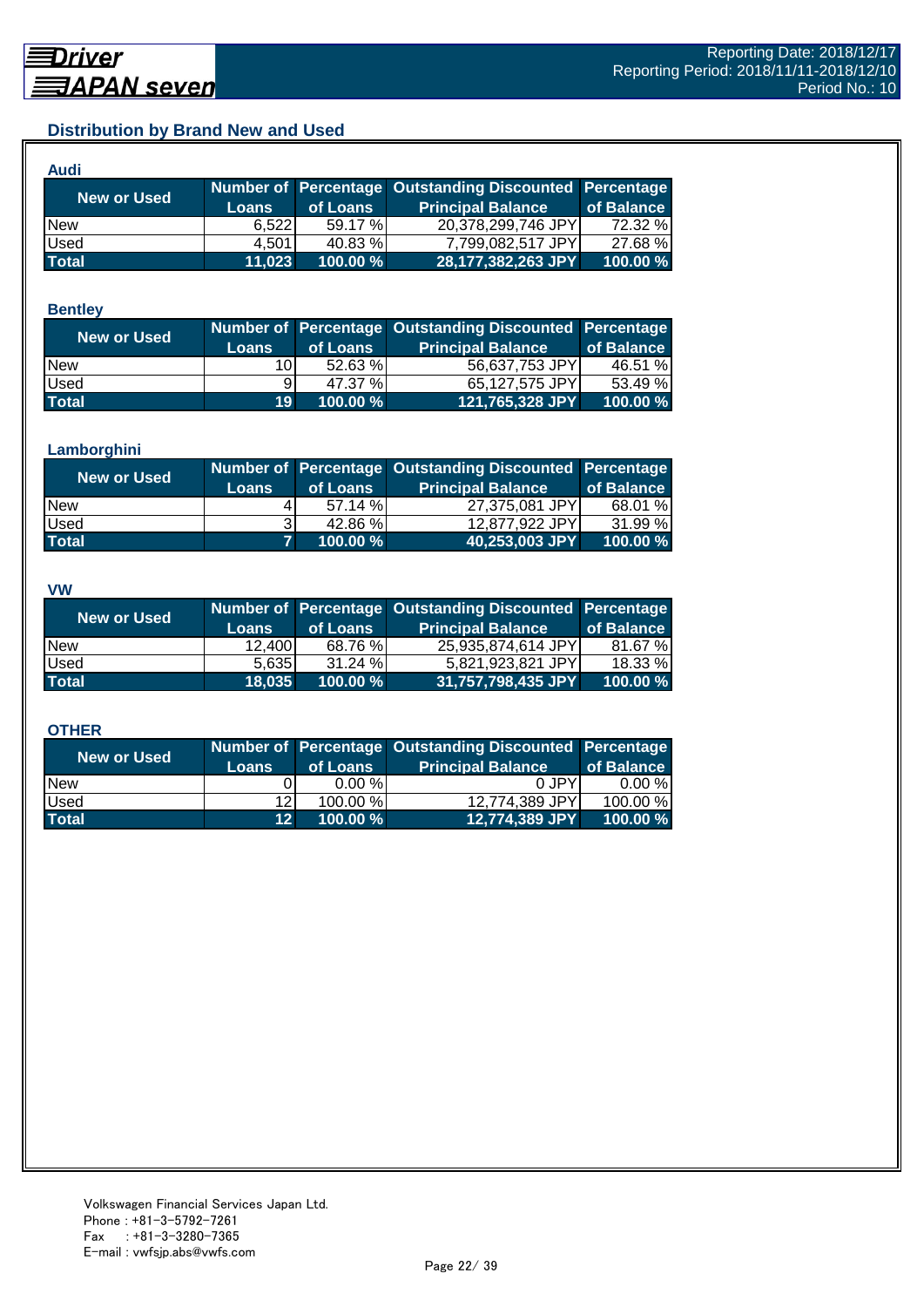## **Distribution by Customer Type**

| <b>Customer Type</b> |              |          |                                                        |            |
|----------------------|--------------|----------|--------------------------------------------------------|------------|
|                      |              |          | Number of Percentage Outstanding Discounted Percentage |            |
| <b>Customer Type</b> | <b>Loans</b> | of Loans | <b>Principal Balance</b>                               | of Balance |
| <b>IRetail</b>       | 26,087       | 89.66 %  | 51,318,138,783 JPY                                     | 85.37 %    |
| Corporate            | 3.009        | 10.34 %  | 8,791,834,635 JPY                                      | 14.63 %    |
| <b>Total</b>         | 29,096       | 100.00 % | 60,109,973,418 JPY                                     | 100.00 %   |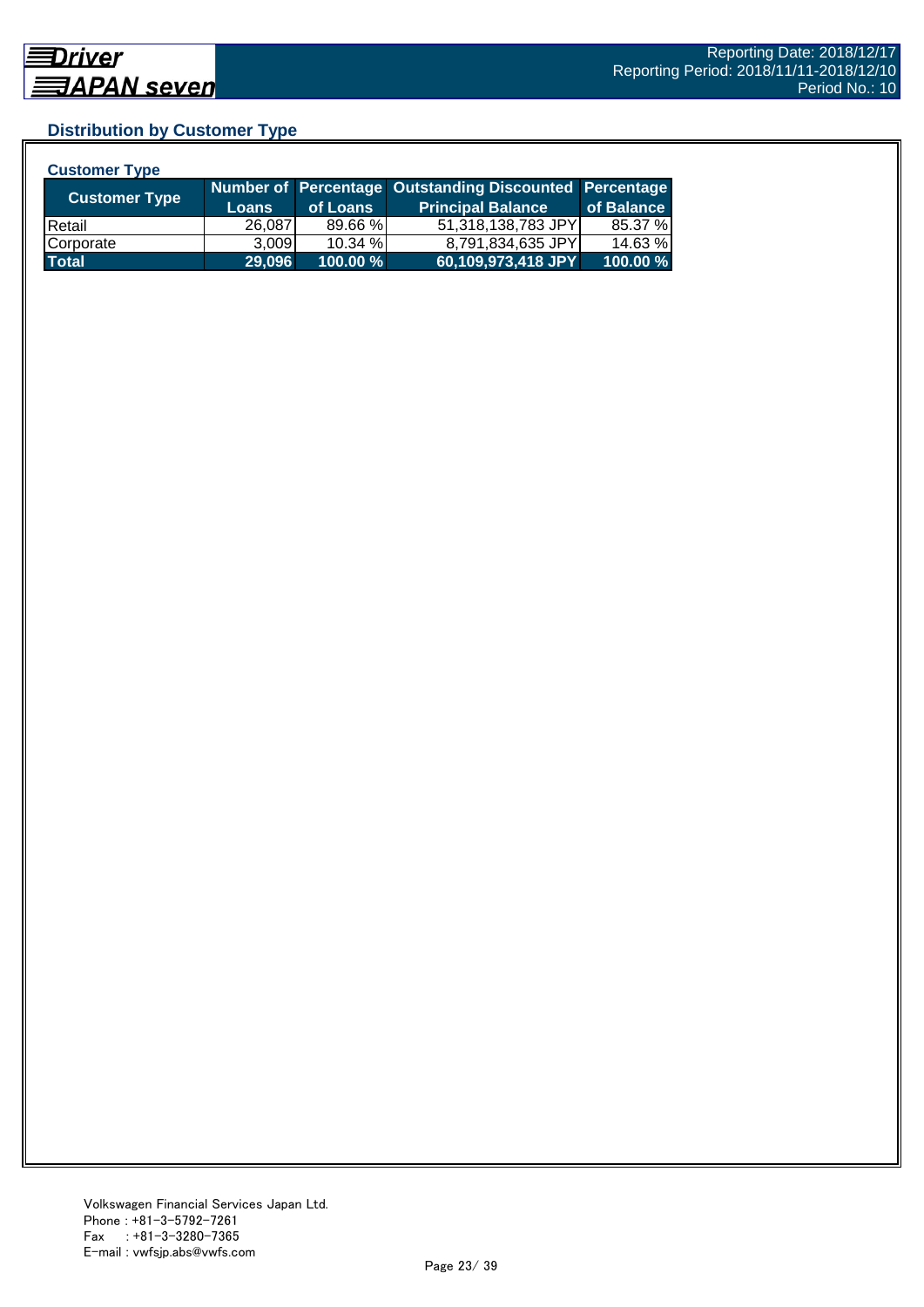## **Distribution by Outstanding Discounted Principal Balance**

| <b>Outstanding Discounted</b>     | <b>Number of</b> | Percentage | <b>Outstanding Discounted</b> | Percentage of  |
|-----------------------------------|------------------|------------|-------------------------------|----------------|
| <b>Principal Balance</b>          | <b>Loans</b>     | of Loans   | <b>Principal Balance</b>      | <b>Balance</b> |
| 500,000 JPY<br>$\leq$             | 2,128            | 7.31 %     | 593,522,810 JPY               | 0.99%          |
| 500,001 JPY<br>1.000.000 JPY      | 3,509            | 12.06%     | 2,700,802,353 JPY             | 4.49 %         |
| 1.500,000 JPY<br>1.000.001 JPY    | 4,861            | 16.71 %    | 6,116,588,000 JPY             | 10.18%         |
| 2,000,000 JPY<br>1.500.001 JPY -  | 5,444            | 18.71 %    | 9,505,607,877 JPY             | 15.81 %        |
| 2,000,001 JPY -<br>2.500,000 JPY  | 4,527            | 15.56 %    | 10,137,297,408 JPY            | 16.86 %        |
| 2,500,001 JPY -<br>3,000,000 JPY  | 3,234            | 11.11 %    | 8,840,362,600 JPY             | 14.71 %        |
| 3,000,001 JPY -<br>3,500,000 JPY  | 2,057            | 7.07 %     | 6,642,770,516 JPY             | 11.05 %        |
| 4,000,000 JPY<br>3,500,001 JPY -  | 1,212            | 4.17 %     | 4,520,719,468 JPY             | 7.52 %         |
| 4,500,000 JPY<br>4.000.001 JPY -  | 708              | 2.43 %     | 2,993,701,353 JPY             | 4.98 %         |
| 5,000,000 JPY<br>4.500.001 JPY -  | 457              | 1.57 %     | 2,164,282,501 JPY             | 3.60 %         |
| 6,000,000 JPY<br>5.000.001 JPY -  | 535              | 1.84 %     | 2,909,244,795 JPY             | 4.84 %         |
| 7,000,000 JPY<br>6.000.001 JPY -  | 243              | 0.84 %     | 1,571,122,656 JPY             | 2.61 %         |
| 8,000,000 JPY<br>7.000.001 JPY    | 120              | %<br>0.41  | 894,359,821 JPY               | 1.49 %         |
| 9,000,000 JPY<br>8.000.001 JPY    | 51               | 0.18%      | 426,902,703 JPY               | 0.71%          |
| - 10,000,000 JPY<br>9.000.001 JPY | 10               | 0.03%      | 92,688,557 JPY                | 0.15%          |
| $>= 10,000,001$ JPY               |                  | 0.00%      | 0 JPY                         | 0.00%          |
| <b>Total</b>                      | 29,096           | 100.00 %   | 60,109,973,418 JPY            | 100.00 %       |

| <b>Statistics</b>                                       |               |
|---------------------------------------------------------|---------------|
| <b>Minimum</b> Outstanding Discounted Principal Balance | 8,574 JPY     |
| <b>Maximum</b> Outstanding Discounted Principal Balance | 9,569,271 JPY |
| <b>Average</b> Outstanding Discounted Principal Balance | 2,065,919 JPY |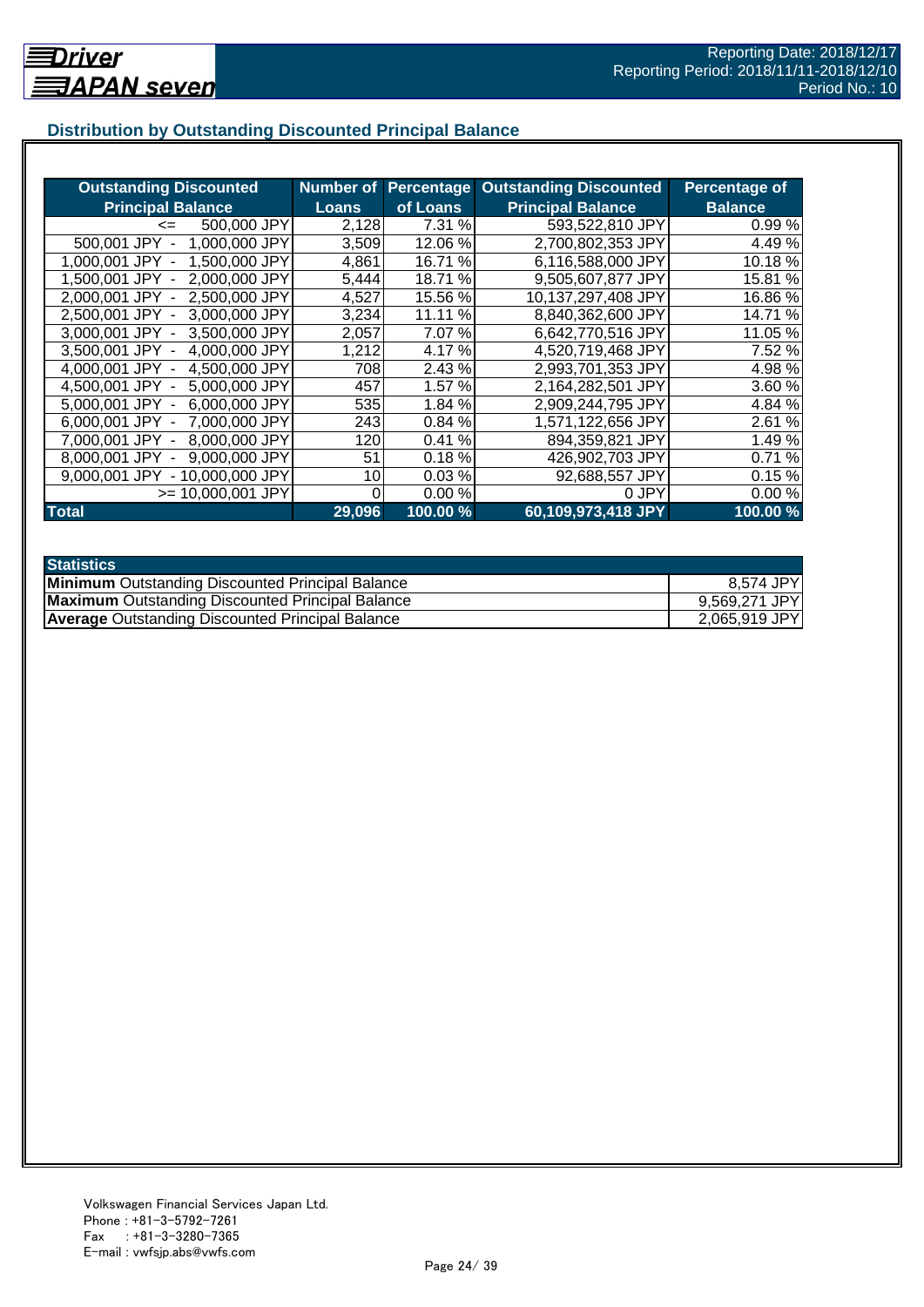## **Distribution by Original Principal Amount**

|                                           | Number of |               | <b>Percentage Outstanding Discounted</b> | <b>Percentage of</b> |
|-------------------------------------------|-----------|---------------|------------------------------------------|----------------------|
| <b>Original Principal Balance</b>         | Loans     | of Loans      | <b>Principal Balance</b>                 | <b>Balance</b>       |
| 500,000 JPY<br><=                         | 411       | 1.41 %        | 81,100,077 JPY                           | 0.13%                |
| 1,000,000 JPY<br>500,001 JPY              | 2,040     | 7.01<br>%     | 969,361,527 JPY                          | 1.61 %               |
| 1,500,000 JPY<br>1.000.001<br><b>JPY</b>  | 3,342     | 11.49 %       | 2,901,361,064 JPY                        | 4.83 %               |
| 2.000.000 JPY<br>1.500.001 JPY            | 4,386     | 15.07 %       | 5,676,917,871 JPY                        | 9.44%                |
| 2,500,000 JPY<br>2.000.001 JPY -          | 4,344     | 14.93 %       | 7,339,011,899 JPY                        | 12.21 %              |
| 2,500,001 JPY -<br>3,000,000 JPY          | 4,323     | 14.86%        | 8,935,000,477 JPY                        | 14.86 %              |
| 3,500,000 JPY<br>3.000.001 JPY -          | 3,233     | $\%$<br>11.11 | 7,988,093,353 JPY                        | 13.29 %              |
| 3,500,001 JPY -<br>4,000,000 JPY          | 2,330     | 8.01%         | 6,668,604,065 JPY                        | 11.09 %              |
| 4,500,000 JPY<br>4.000.001 JPY -          | 1,412     | 4.85 %        | 4,605,017,123 JPY                        | 7.66 %               |
| 4,500,001 JPY -<br>5,000,000 JPY          | 1,045     | 3.59 %        | 3,803,873,019 JPY                        | 6.33 %               |
| 6,000,000 JPY<br>5.000.001 JPY -          | 1,000     | 3.44 %        | 4,168,300,558 JPY                        | 6.93 %               |
| 7,000,000 JPY<br>6.000.001 JPY -          | 574       | 1.97 %        | 2,830,854,274 JPY                        | 4.71 %               |
| 8,000,000 JPY<br>7.000.001 JPY            | 305       | 1.05 %        | 1,737,439,628 JPY                        | 2.89%                |
| 9,000,000 JPY<br>8.000.001 JPY            | 139       | 0.48%         | 878,325,275 JPY                          | 1.46 %               |
| 9.000.001 JPY<br>10.000.000 JPY<br>$\sim$ | 110       | 0.38%         | 799,816,241 JPY                          | 1.33 %               |
| >= 10.000.001 JPY                         | 102       | 0.35%         | 726,896,967 JPY                          | 1.21 %               |
| <b>Total</b>                              | 29,096    | 100.00 %      | 60,109,973,418 JPY                       | 100.00 %             |

| <b>Statistics</b>                         |                |
|-------------------------------------------|----------------|
| <b>Minimum</b> Original Principal Balance | 100,000 JPY    |
| <b>Maximum</b> Original Principal Balance | 24,970,000 JPY |
| <b>Average Original Principal Balance</b> | 2,789,149 JPY  |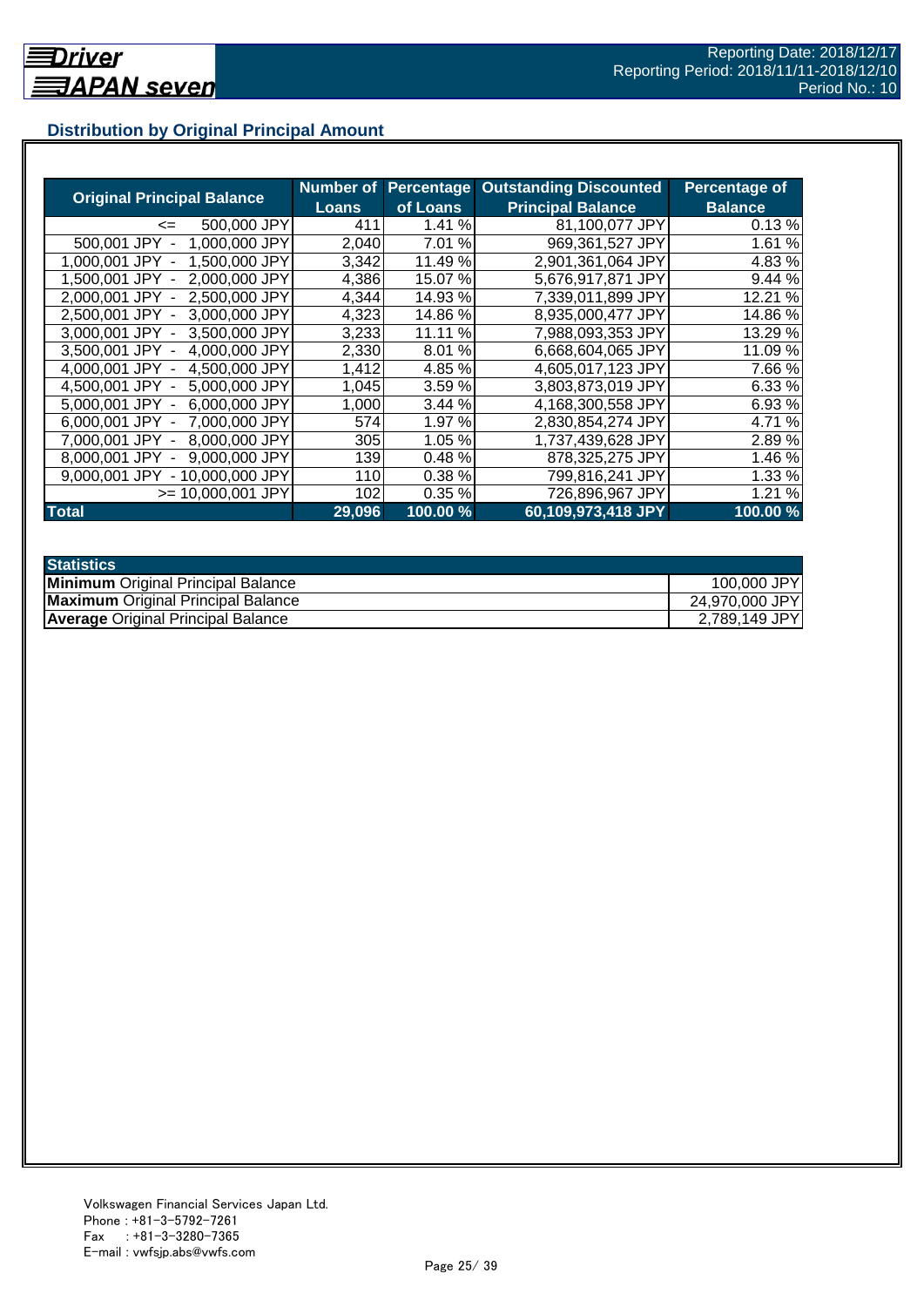## **Distribution by Interest Rate paid by the Obligor**

| Interest Rate paid by the Number of Percentage |              |          | <b>Outstanding Discounted</b> | <b>Percentage</b> |
|------------------------------------------------|--------------|----------|-------------------------------|-------------------|
| <b>Obligor</b>                                 | <b>Loans</b> | of Loans | <b>Principal Balance</b>      | of Balance        |
| < 0.900 %                                      | 381          | 1.31%    | 998,387,803 JPY               | 1.66 %            |
| $0.900\% < 1.500\%$                            | 5,268        | 18.11 %  | 12,698,971,925 JPY            | 21.13 %           |
| 1.500 % < 2.000 %                              | 9,402        | 32.31 %  | 21,742,339,715 JPY            | 36.17 %           |
| $2.000\% < 2.500\%$                            | 186          | 0.64%    | 669,790,130 JPY               | 1.11%             |
| $2.500\% < 3.000\%$                            | 8,845        | 30.40 %  | 18,407,914,798 JPY            | 30.62 %           |
| $3.000\% < 3.500\%$                            | 1,138        | 3.91 %   | 1,016,929,772 JPY             | 1.69%             |
| $3.500\% < 4.000\%$                            | 3,866        | 13.29 %  | 4,562,472,300 JPY             | 7.59%             |
| 4.000 % < 4.500 %                              | 10           | 0.03%    | 13,166,975 JPY                | 0.02%             |
| 4.500 % $<$ 5.000 %                            |              | 0.00 %   | 0 JPY                         | 0.00%             |
| 5.000 % or more                                |              | 0.00%    | 0 JPY                         | 0.00%             |
| <b>Total</b>                                   | 29,096       | 100.00 % | 60,109,973,418 JPY            | 100.00 %          |

| <b>Statistics</b>                     |           |
|---------------------------------------|-----------|
| Minimum Interest Rate                 | $0.00 \%$ |
| <b>Maximum</b> Interest Rate          | 4.09 %    |
| <b>Weighted Average Interest Rate</b> | 2.16%     |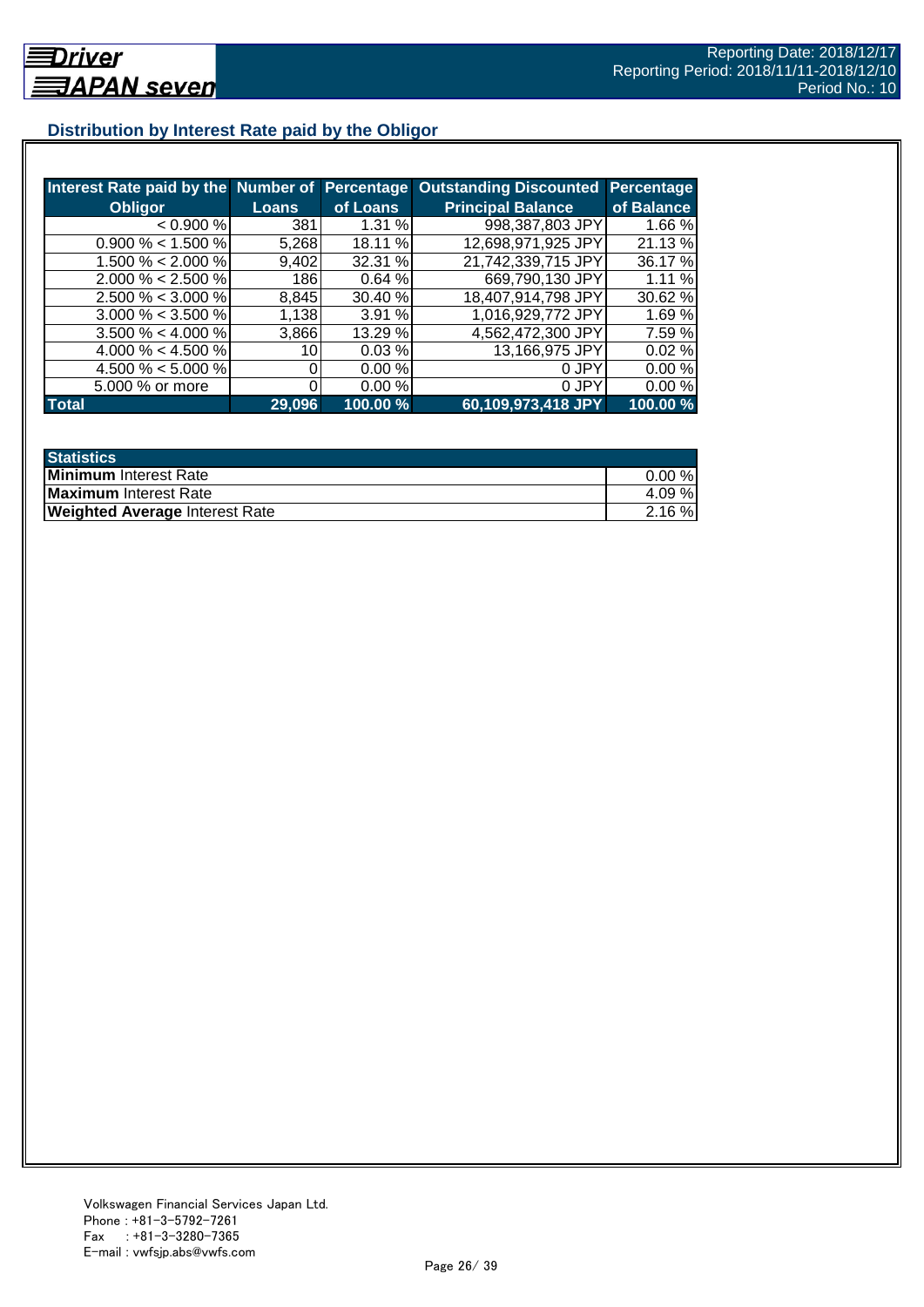## **Distribution by Original Term**

| Length of Original Term Number of Percentage |              |          | <b>Outstanding Discounted</b> | <b>Percentage</b> |
|----------------------------------------------|--------------|----------|-------------------------------|-------------------|
| (months)                                     | <b>Loans</b> | of Loans | <b>Principal Balance</b>      | of Balance        |
| $6 - 12$                                     | 111          | 0.38%    | 39,009,834 JPY                | 0.06%             |
| $13 - 18$                                    | 85           | 0.29%    | 21,613,676 JPY                | 0.04%             |
| 19 - 24                                      | 1,592        | 5.47 %   | 866,512,731 JPY               | 1.44%             |
| $25 - 30$                                    | 109          | 0.37%    | 80,894,297 JPY                | 0.13%             |
| $31 - 36$                                    | 11,494       | 39.50 %  | 25,394,865,027 JPY            | 42.25 %           |
| $37 - 42$                                    | 85           | 0.29%    | 89,561,030 JPY                | 0.15%             |
| $43 - 48$                                    | 1,619        | 5.56 %   | 2,394,319,035 JPY             | 3.98 %            |
| $49 - 54$                                    | 22           | 0.08%    | 30,111,424 JPY                | 0.05%             |
| $55 - 60$                                    | 13,399       | 46.05 %  | 29,969,712,882 JPY            | 49.86 %           |
| $61 - 66$                                    | 16           | 0.05%    | 34,795,159 JPY                | 0.06%             |
| $67 - 72$                                    | 432          | 1.48 %   | 794,365,466 JPY               | 1.32%             |
| 73 - 84                                      | 132          | 0.45%    | 394,212,857 JPY               | 0.66%             |
| <b>Total</b>                                 | 29,096       | 100.00 % | 60,109,973,418 JPY            | 100.00 %          |

| <b>Statistics</b>                               |       |
|-------------------------------------------------|-------|
| <b>Minimum</b> Original Term in months          |       |
| <b>Maximum</b> Original Term in months          | 84    |
| <b>Weighted Average Original Term in months</b> | 49.06 |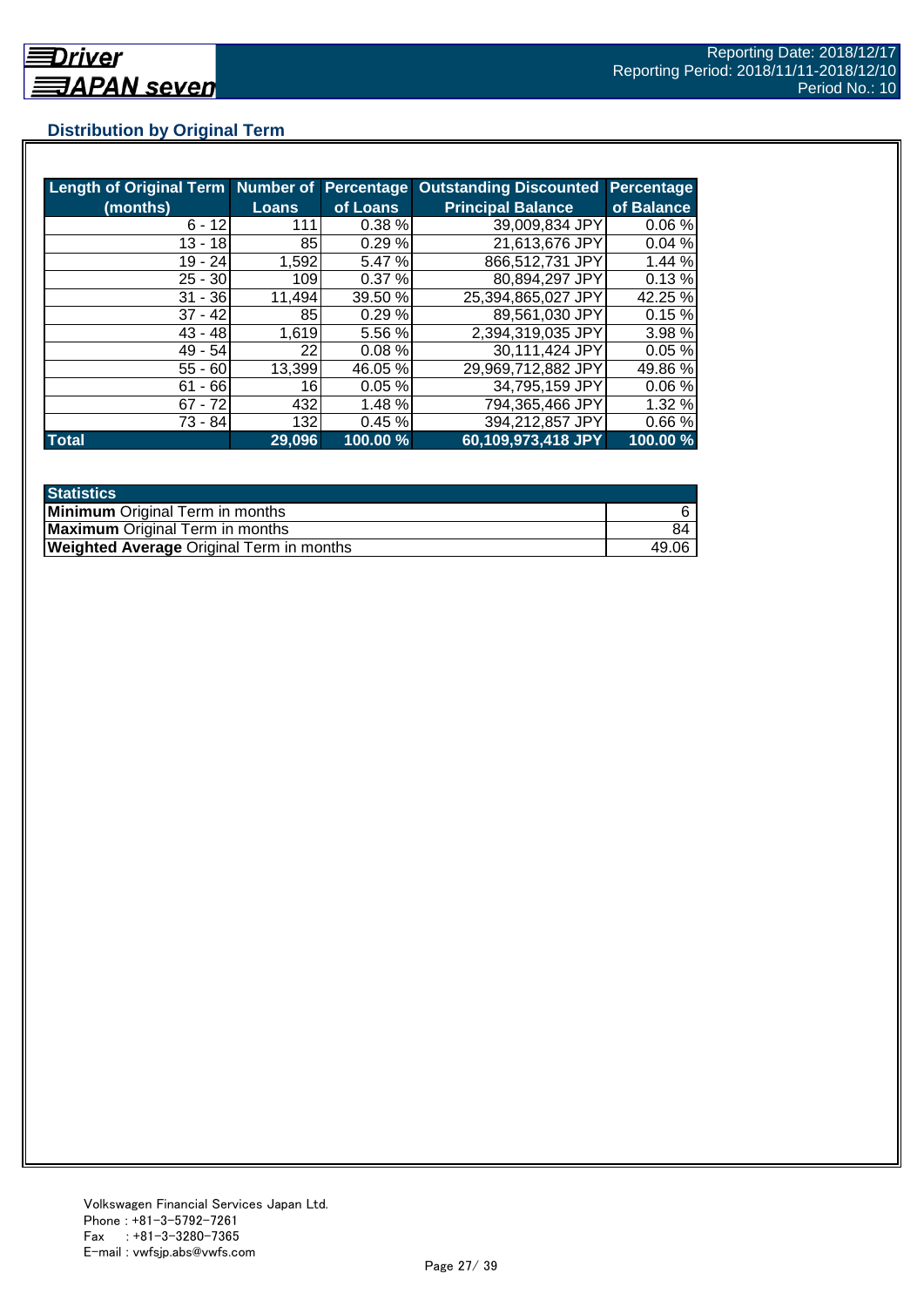## **Distribution by Remaining Term**

| <b>Length of Remaining</b> | Number of    |          | <b>Percentage Outstanding Discounted</b> | Percentage |
|----------------------------|--------------|----------|------------------------------------------|------------|
| <b>Term (months)</b>       | <b>Loans</b> | of Loans | <b>Principal Balance</b>                 | of Balance |
| $\leq$ 12                  | 3,484        | 11.97 %  | 3,672,748,691 JPY                        | 6.11%      |
| $13 - 18$                  | 4,158        | 14.29 %  | 7,776,842,296 JPY                        | 12.94 %    |
| $19 - 24$                  | 5,162        | 17.74 %  | 11,782,775,437 JPY                       | 19.60 %    |
| $25 - 30$                  | 2,726        | 9.37%    | 5,674,211,975 JPY                        | 9.44 %     |
| $31 - 36$                  | 2,268        | 7.79 %   | 4,301,606,113 JPY                        | 7.16 %     |
| $37 - 42$                  | 4,342        | 14.92 %  | 9,343,386,753 JPY                        | 15.54 %    |
| $43 - 48$                  | 5,012        | 17.23 %  | 12,399,754,764 JPY                       | 20.63%     |
| $49 - 54$                  | 1,378        | 4.74 %   | 3,614,766,934 JPY                        | 6.01%      |
| $55 - 60$                  | 444          | 1.53 %   | 1,176,634,072 JPY                        | 1.96 %     |
| $61 - 66$                  | 54           | 0.19%    | 147,749,361 JPY                          | 0.25%      |
| $67 - 72$                  | 55           | 0.19%    | 179,213,071 JPY                          | 0.30%      |
| $73 - 84$                  | 13           | 0.04%    | 40,283,951 JPY                           | 0.07%      |
| <b>Total</b>               | 29,096       | 100.00 % | 60,109,973,418 JPY                       | 100.00 %   |

| <b>Statistics</b>                                |       |
|--------------------------------------------------|-------|
| <b>Minimum</b> Remaining Term in months          |       |
| <b>Maximum</b> Remaining Term in months          |       |
| <b>Weighted Average Remaining Term in months</b> | 31.92 |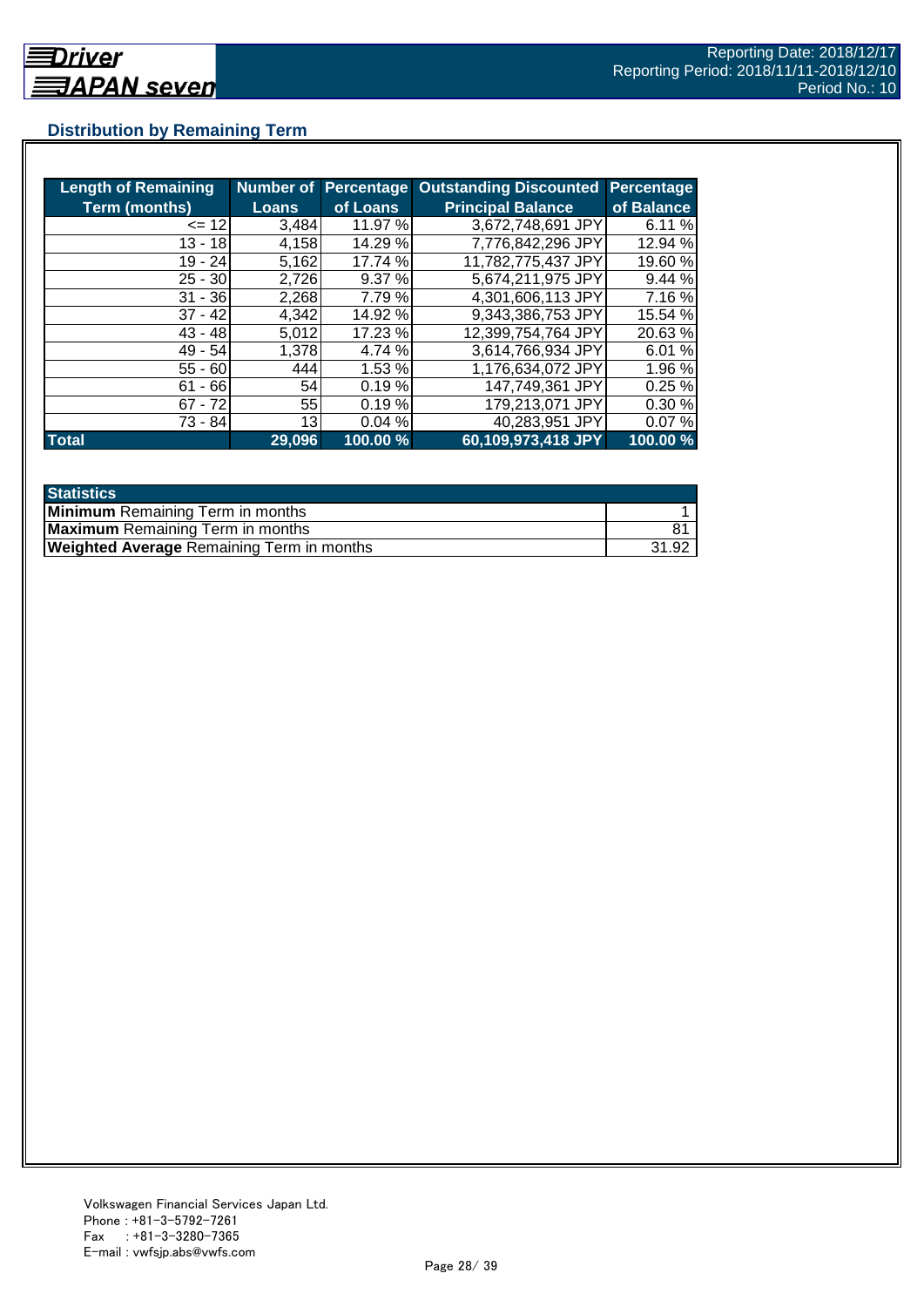### **Distribution by Seasoning**

| <b>Seasoning (months)</b> |              |          | Number of Percentage Outstanding Discounted | <b>Percentage</b> |
|---------------------------|--------------|----------|---------------------------------------------|-------------------|
|                           | <b>Loans</b> | of Loans | <b>Principal Balance</b>                    | of Balance        |
| $= 12$                    | 6,152        | 21.14 %  | 14,494,690,481 JPY                          | 24.11 %           |
| $13 - 18$                 | 10,697       | 36.76 %  | 23,432,955,835 JPY                          | 38.98 %           |
| $19 - 24$                 | 7,737        | 26.59 %  | 15,105,736,426 JPY                          | 25.13 %           |
| $25 - 30$                 | 2,301        | 7.91 %   | 4,171,847,260 JPY                           | 6.94 %            |
| $31 - 36$                 | 1,398        | 4.80 %   | 2,111,275,851 JPY                           | 3.51 %            |
| $37 - 42$                 | 278          | 0.96%    | 327,278,395 JPY                             | 0.54%             |
| $43 - 48$                 | 238          | 0.82%    | 245,817,042 JPY                             | 0.41%             |
| $49 - 54$                 | 123          | 0.42%    | 99,399,642 JPY                              | 0.17%             |
| $55 - 60$                 | 156          | 0.54%    | 115,606,407 JPY                             | 0.19%             |
| $61 - 66$                 | 8            | 0.03%    | 3,511,750 JPY                               | 0.01%             |
| $67 - 72$                 | 8            | 0.03%    | 1,854,329 JPY                               | 0.00%             |
| 73 - 84                   |              | 0.00%    | 0 JPY                                       | 0.00%             |
| <b>Total</b>              | 29,096       | 100.00 % | 60,109,973,418 JPY                          | 100.00 %          |

| <b>Statistics</b>                           |  |
|---------------------------------------------|--|
| <b>Minimum</b> Seasoning in months          |  |
| <b>Maximum</b> Seasoning in months          |  |
| <b>Weighted Average Seasoning in months</b> |  |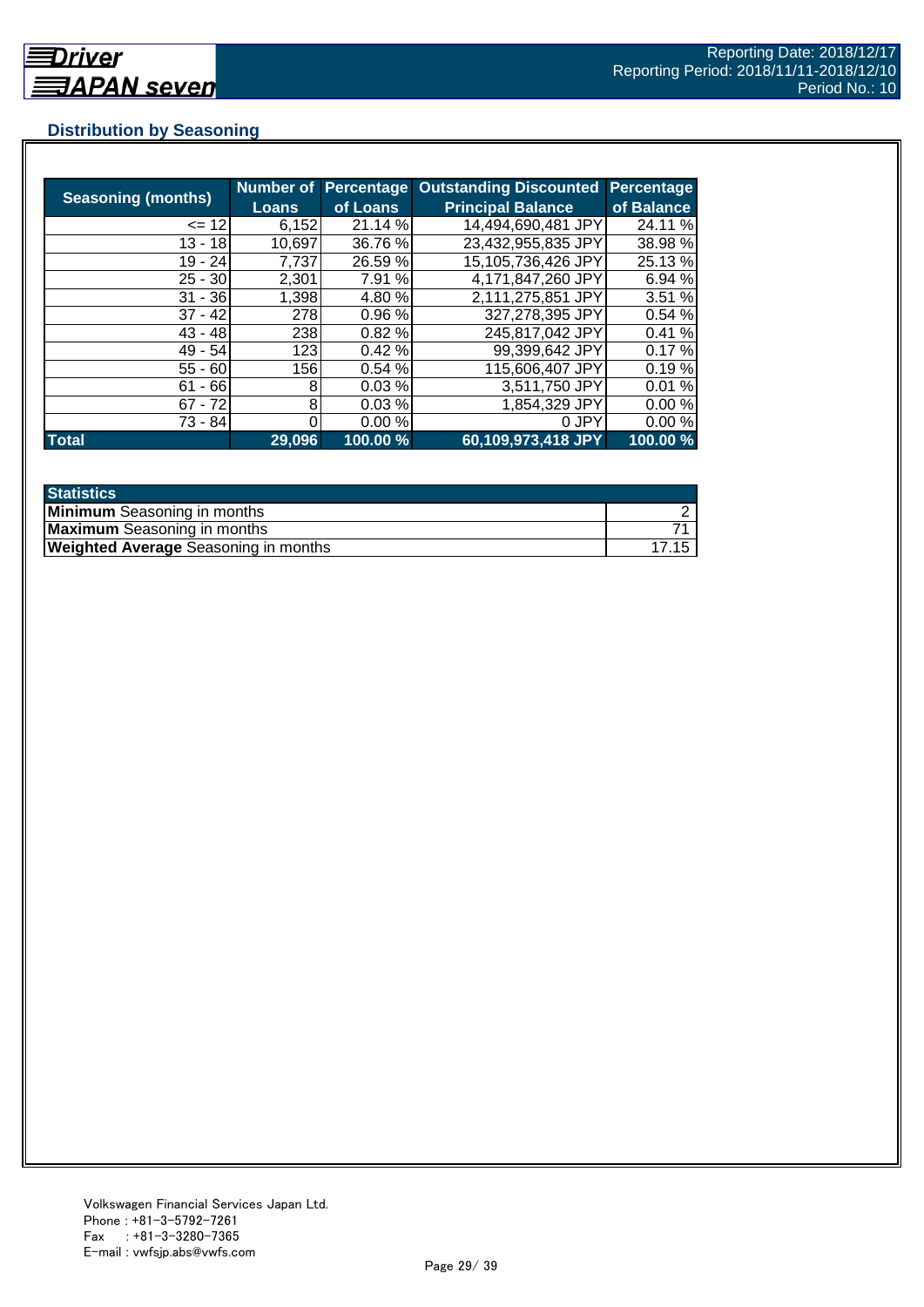#### **Distribution by Type of Car**

| vne ot<br>. . 21 |
|------------------|
|------------------|

| <b>Type of Car</b> | 'Loans | of Loans    | Number of Percentage Outstanding Discounted Percentage<br><b>Principal Balance</b> | of Balance |
|--------------------|--------|-------------|------------------------------------------------------------------------------------|------------|
| <b>New</b>         | 18.936 | 65.08 %     | 46,398,187,194 JPY                                                                 | 77.19 %    |
| <b>Used</b>        | 10,160 | 34.92 %     | 13,711,786,224 JPY                                                                 | 22.81 %    |
| <b>Total</b>       | 29.096 | $100.00 \%$ | 60,109,973,418 JPY                                                                 | 100.00 %   |

#### **Type of Car: Only Balloon Loans**

| <b>Type of Car</b> | <b>Loans</b> | of Loans    | Number of Percentage Outstanding Discounted Percentage<br><b>Principal Balance</b> | of Balance |
|--------------------|--------------|-------------|------------------------------------------------------------------------------------|------------|
| <b>New</b>         | 18.056       | 76.65 %     | 44.942.505.838 JPYI                                                                | 82.69 %    |
| Used               | 5.501        | 23.35 %     | 9.410.524.031 JPYI                                                                 | 17.31 %    |
| <b>Total</b>       | 23,557       | $100.00 \%$ | 54,353,029,869 JPY                                                                 | 100.00%    |

#### **Type of Car: Only Equal Instalment Loans**

| <b>Type of Car</b> |              |             | Number of Percentage Outstanding Discounted Percentage |            |
|--------------------|--------------|-------------|--------------------------------------------------------|------------|
|                    | <b>Loans</b> | of Loans    | <b>Principal Balance</b>                               | of Balance |
| <b>New</b>         | 880I         | 15.89%      | 1,455,681,356 JPY                                      | 25.29 %    |
| Used               | 4.659        | 84.11 %     | 4.301.262.193 JPYI                                     | 74.71 %    |
| <b>Total</b>       | 5.539        | $100.00 \%$ | 5,756,943,549 JPY                                      | 100.00 %   |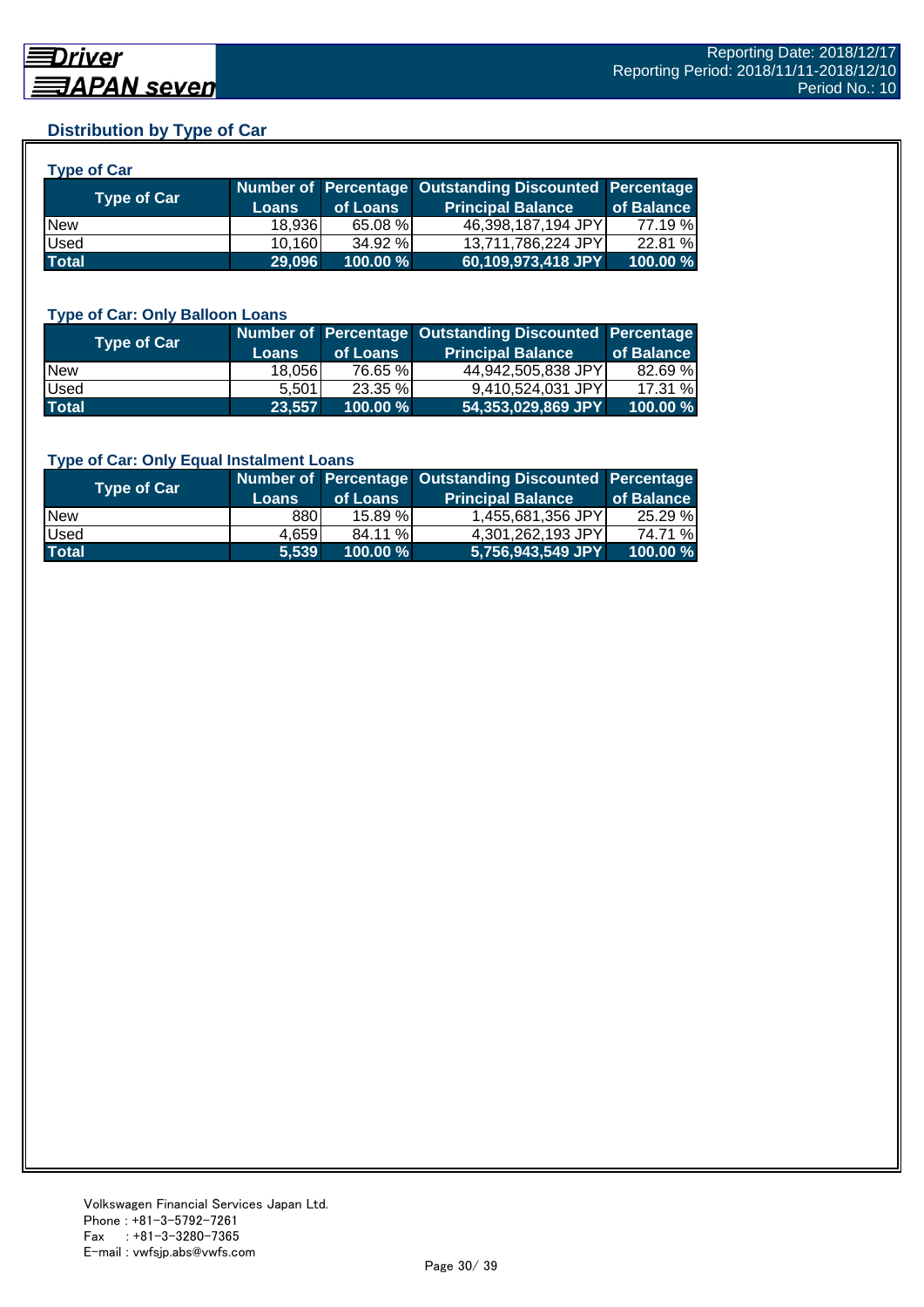#### **Distribution by Brand and Model**

| <b>Make</b>                  | <b>Model</b>                     |                         |                  | Number of Percentage Outstanding Discounted Percentage |                 |
|------------------------------|----------------------------------|-------------------------|------------------|--------------------------------------------------------|-----------------|
|                              |                                  | Loans                   | of Loans         | <b>Principal Balance</b>                               | of Balance      |
| <b>Audi</b>                  | Α1                               | 989                     | 3.40%            | 1,412,662,674 JPY                                      | 2.35 %          |
|                              | A3                               | 2,579                   | 8.86%            | 4,712,155,080 JPY                                      | 7.84%           |
|                              | A4                               | 2,135                   | 7.34 %           | 5,806,127,315 JPY                                      | 9.66%           |
|                              | A5                               | 635                     | 2.18%            | 1,948,762,446 JPY                                      | 3.24 %          |
|                              | A6                               | 646                     | 2.22 %           | 1,779,589,641 JPY                                      | 2.96 %          |
|                              | A7                               | 230                     | 0.79%            | 906,075,397 JPY                                        | 1.51 %          |
|                              | A8                               | 80                      | 0.27%            | 346,940,949 JPY                                        | 0.58%           |
|                              | $\overline{\mathsf{S}1}$         | 106                     | 0.36%            | 214,281,438 JPY                                        | 0.36%           |
|                              | $\overline{\mathbb{S}^3}$        | 345                     | 1.19%            | 947,662,344 JPY                                        | 1.58 %          |
|                              | S4                               | 165                     | 0.57%            | 681,763,414 JPY                                        | 1.13%           |
|                              | $\overline{\text{S5}}$           | 113                     | 0.39%            | 492.789.317 JPY                                        | 0.82%           |
|                              | S <sub>6</sub>                   | 29                      | 0.10%            | 119,614,687 JPY                                        | 0.20%           |
|                              | S7                               | 27                      | 0.09%            | 121,463,584 JPY                                        | 0.20%           |
|                              | S8                               | 16<br>$\overline{26}$   | 0.05%            | 89,526,640 JPY                                         | 0.15%           |
|                              | $\overline{SQ5}$                 |                         | 0.09%            | 166,696,623 JPY                                        | 0.28%           |
|                              | RS3                              | 22                      | 0.08%            | 97,460,940 JPY                                         | 0.16%           |
|                              | RS4                              | 8                       | 0.03%<br>0.03%   | 33,652,941 JPY                                         | 0.06%<br>0.05%  |
|                              | RS5                              | 8                       |                  | 30,141,800 JPY                                         |                 |
|                              | RS6                              | 9                       | 0.03%            | 36,575,173 JPY                                         | 0.06%           |
|                              | RS7                              | 9                       | 0.03%            | 52,121,483 JPY                                         | 0.09%           |
|                              | Q2                               | 491                     | 1.69%            | 1,318,432,078 JPY<br>1,751,301,282 JPY                 | 2.19%           |
|                              | Q3                               | 807                     | 2.77%            |                                                        | 2.91 %          |
|                              | Q5                               | 552                     | 1.90%            | 1,744,076,269 JPY                                      | 2.90%           |
|                              | Q7                               | 221<br>17               | 0.76%<br>0.06%   | 1,136,863,892 JPY                                      | 1.89%<br>0.12%  |
|                              | RSQ3                             |                         |                  | 72,132,584 JPY<br>2,084,300,511 JPY                    |                 |
|                              | ТT                               | 746                     | 2.56%            |                                                        | 3.47 %          |
|                              | R <sub>8</sub>                   | 12                      | 0.04%            | 74,211,761 JPY<br>0 JPY                                | 0.12%           |
|                              | <b>AUDI OTHERS</b>               | 0                       | 0.00%            |                                                        | 0.00%           |
|                              | <b>Subtotal</b><br><b>ARNAGE</b> | 11,023                  | 37.88 %<br>0.00% | 28,177,382,263 JPY<br>0 JPY                            | 46.88%<br>0.00% |
| <b>Bentley</b>               | AZURE                            | 0<br>0                  | 0.00%            | 0 JPY                                                  | 0.00%           |
|                              | <b>BENTAYGA</b>                  | 0                       | 0.00%            | 0 JPY                                                  | 0.00%           |
|                              | <b>CONTINENTAL</b>               | $\overline{15}$         | 0.05%            | 91,824,458 JPY                                         | 0.15%           |
|                              | FLYING SPUR                      | 4                       | 0.01%            | 29,940,870 JPY                                         | 0.05%           |
|                              | <b>MULSANNE</b>                  | 0                       | 0.00%            | 0 JPY                                                  | 0.00%           |
|                              | BENTLEY                          |                         |                  |                                                        |                 |
|                              | <b>OTHERS</b>                    | $\mathbf 0$             | 0.00%            | 0 JPY                                                  | 0.00%           |
|                              | Subtotal                         | 19                      | 0.07%            | 121,765,328 JPY                                        | 0.20%           |
| Lamborghini                  | <b>AVENTADOR</b>                 | 0                       | 0.00%            | 0 JPY                                                  | 0.00%           |
|                              | <b>DIABLO</b>                    | 0                       | 0.00%            | 0 JPY                                                  | 0.00%           |
|                              | GALLARDO                         | 3                       | 0.01%            | 17,926,137 JPY                                         | 0.03%           |
|                              | HURACÁN                          | $\overline{\mathbf{4}}$ | 0.01%            | 22,326,866 JPY                                         | 0.04%           |
|                              | MULCIELAGO                       | $\pmb{0}$               | 0.00%            | 0 JPY                                                  | 0.00%           |
|                              | LAMBORGHINI                      |                         |                  |                                                        |                 |
|                              | <b>OTHERS</b>                    | $\pmb{0}$               | 0.00%            | 0 JPY                                                  | 0.00%           |
|                              | <b>Subtotal</b>                  | $\overline{7}$          | 0.02%            | 40,253,003 JPY                                         | 0.07%           |
| VW                           | <b>ARTEON</b>                    | 97                      | 0.33%            | 405,816,501 JPY                                        | 0.68%           |
|                              | <b>BEETLE</b>                    | 1,785                   | 6.13%            | 2,952,044,486 JPY                                      | 4.91%           |
|                              | BORA                             | 0                       | 0.00%            | 0 JPY                                                  | 0.00%           |
|                              | EOS                              | 2                       | 0.01%            | 292,497 JPY                                            | 0.00%           |
|                              | <b>GOLF</b>                      | 6,954                   | 23.90 %          | 12,847,493,461 JPY                                     | 21.37 %         |
|                              | JETTA                            | 5                       | 0.02%            | 1,751,489 JPY                                          | 0.00%           |
|                              | LUPO                             | 1                       | 0.00%            | 138,484 JPY                                            | 0.00%           |
|                              | <b>PASSAT</b>                    | 1,421                   | 4.88%            | 3,068,161,259 JPY                                      | 5.10%           |
|                              | POLO                             | 3,226                   | 11.09%           | 4,121,945,331 JPY                                      | 6.86%           |
|                              | <b>SCIROCCO</b>                  | 21                      | 0.07%            | 16,468,750 JPY                                         | 0.03%           |
|                              | <b>SHARAN</b>                    | 515                     | 1.77%            | 1,024,172,547 JPY                                      | 1.70%           |
|                              | <b>TIGUAN</b>                    | 1,070                   | 3.68%            | 2,710,534,832 JPY                                      | 4.51%           |
|                              | <b>TOUAREG</b>                   | 74                      | 0.25%            | 192,787,395 JPY                                        | 0.32%           |
|                              | <b>TOURAN</b>                    | 1,577                   | 5.42%            | 3,225,958,299 JPY                                      | 5.37 %          |
|                              | UP                               | 1,287                   | 4.42%            | 1,190,233,104 JPY                                      | 1.98%           |
|                              | VENTO                            | 0                       | 0.00%            | 0 JPY                                                  | 0.00%           |
|                              | <b>VW OTHERS</b>                 | 0                       | 0.00%            | 0 JPY                                                  | 0.00%           |
| <b>Non VW Group Vehicles</b> | <b>Subtotal</b>                  | 18,035                  | 61.65 %          | 31,757,798,435 JPY                                     | 52.16 %         |
|                              | Subtotal                         | 12<br>12                | 0.04%<br>0.04%   | 12,774,389 JPY<br>12,774,389 JPY                       | 0.02%<br>0.02%  |
|                              | <b>Total</b>                     | 29,096                  | 100.00%          | 60,109,973,418 JPY                                     | 100.00 %        |
|                              |                                  |                         |                  |                                                        |                 |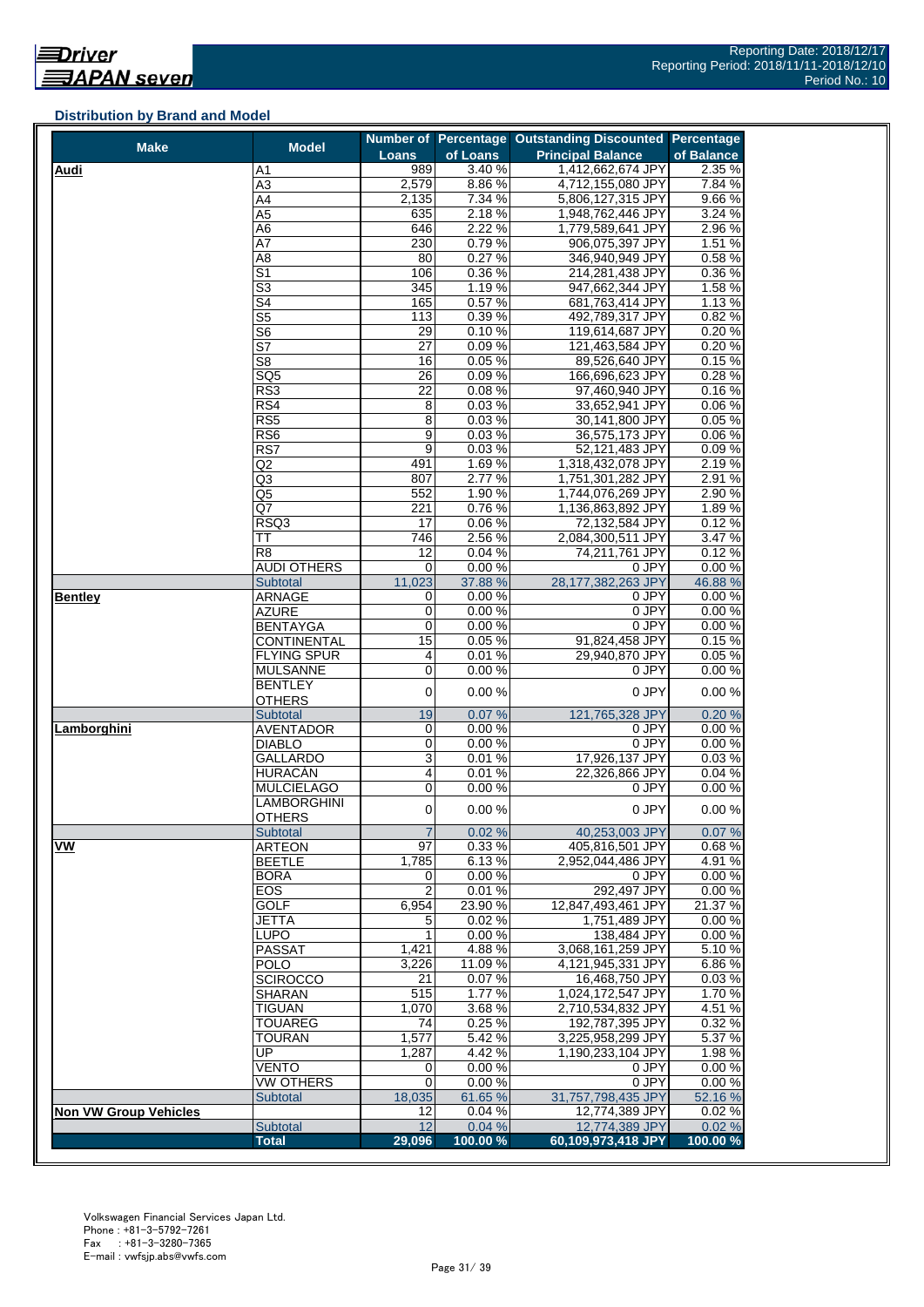## **Geographic Distribution by Prefecture**

|                   |              | <b>Number of Percentage</b> | <b>Outstanding Discounted</b> | <b>Percentage</b> |
|-------------------|--------------|-----------------------------|-------------------------------|-------------------|
| <b>Prefecture</b> | <b>Loans</b> | of Loans                    | <b>Principal Balance</b>      | of Balance        |
| Tokyo             | 4,509        | 15.50 %                     | 10,541,470,695 JPY            | 17.54 %           |
| Kanagawa          | 2,944        | 10.12 %                     | 6,271,425,374 JPY             | 10.43%            |
| Aichi             | 2,243        | 7.71 %                      | 4,458,630,417 JPY             | 7.42 %            |
| Osaka             | 1,854        | 6.37 %                      | 4,048,569,358 JPY             | 6.74 %            |
| Saitama           | 1,928        | 6.63%                       | 4,007,498,641 JPY             | 6.67%             |
| Fukuoka           | 1,361        | 4.68 $\sqrt{2}$             | 2,793,872,351 JPY             | 4.65 %            |
| Chiba             | 1,227        | $4.22\sqrt{6}$              | 2,465,292,453 JPY             | 4.10%             |
| Hokkaido          | 1,027        | $3.53\%$                    | 2,319,892,362 JPY             | 3.86%             |
| Hyogo             | 947          | 3.25 %                      | 1,872,289,002 JPY             | 3.11 %            |
| Ibaraki           | 911          | $3.13\%$                    | 1,805,294,804 JPY             | $3.00\,\sqrt{2}$  |
| Shizuoka          | 855          | 2.94 %                      | 1,724,192,285 JPY             | 2.87%             |
| Tochigi           | 674          | 2.32 %                      | 1,344,555,912 JPY             | 2.24 %            |
| Gunma             | 550          | 1.89%                       | 1,071,398,715 JPY             | 1.78%             |
| Miyagi            | 544          | 1.87 %                      | 1,052,980,385 JPY             | 1.75 %            |
| Hiroshima         | 567          | 1.95 %                      | 1,024,370,053 JPY             | 1.70%             |
| Kyoto             | 506          | 1.74 %                      | 1,004,457,858 JPY             | 1.67%             |
| Gifu              | 438          | 1.51 %                      | 844,633,716 JPY               | 1.41 %            |
| Nagano            | 410          | $1.41\%$                    | 786,711,276 JPY               | 1.31 %            |
| Mie               | 369          | $1.27\%$                    | 709,846,130 JPY               | 1.18%             |
| Fukushima         | 342          | $1.18\%$                    | 633,077,754 JPY               | 1.05 %            |
| Oita              | 295          | $1.01\%$                    | 601,542,942 JPY               | $1.00\%$          |
| Okayama           | 302          | $1.04\%$                    | 551,302,295 JPY               | $0.92\%$          |
| Niigata           | 314          | 1.08 %                      | 546,298,329 JPY               | 0.91%             |
| Nara              | 262          | 0.90%                       | 544,022,981 JPY               | 0.91%             |
| Kagoshima         | 257          | 0.88%                       | 535,365,942 JPY               | 0.89%             |
| Kumamoto          | 280          | 0.96 %                      | 524,290,909 JPY               | 0.87%             |
| Shiga             | 257          | 0.88%                       | 504,328,516 JPY               | 0.84 %            |
| Yamanashi         | 219          | 0.75 %                      | 475,405,244 JPY               | 0.79%             |
| Yamaguchi         | 255          | 0.88%                       | 467,841,668 JPY               | 0.78%             |
| Ishikawa          | 209          | 0.72%                       | 414,854,359 JPY               | 0.69%             |
| Wakayama          | 196          | 0.67%                       | 401,424,383 JPY               | 0.67%             |
| Yamagata          | 217          | $0.75\,\sqrt{2}$            | 382,133,769 JPY               | 0.64 %            |
| Fukui             | 171          | $0.59\%$                    | 344,445,185 JPY               | 0.57%             |
| Toyama            | 216          | $0.74\sqrt[6]{ }$           | 341,497,361 JPY               | 0.57%             |
| Nagasaki          | 171          | 0.59%                       | 338,492,057 JPY               | $0.56\,\sqrt{2}$  |
| Iwate             | 161          | 0.55 %                      | 318,605,711 JPY               | 0.53%             |
| Miyazaki          | 153          | 0.53%                       | 314,643,240 JPY               | 0.52%             |
| Ehime             | 141          | 0.48%                       | 266,011,642 JPY               | 0.44%             |
| Kagawa            | 144          | 0.49%                       | 260,480,755 JPY               | 0.43%             |
| Saga              | 138          | 0.47%                       | 243,297,932 JPY               | 0.40%             |
| Aomori            | 126          | 0.43%                       | 229,927,319 JPY               | 0.38 %            |
| Akita             | 102          | 0.35 %                      | 179,414,245 JPY               | 0.30%             |
| Tokushima         | 94           | 0.32 %                      | 169,648,861 JPY               | 0.28%             |
| Okinawa           | 66           | $0.23\sqrt{2}$              | 112,789,473 JPY               | 0.19%             |
| Shimane           | 45           | $0.15\,\sqrt{2}$            | 102,265,649 JPY               | 0.17%             |
| Kouchi            | 54           | 0.19%                       | 82,117,272 JPY                | 0.14%             |
| Tottori           | 45           | 0.15%                       | 77,065,838 JPY                | 0.13%             |
| <b>Total</b>      | 29,096       | 100.00 %                    | 60,109,973,418 JPY            | 100.00 %          |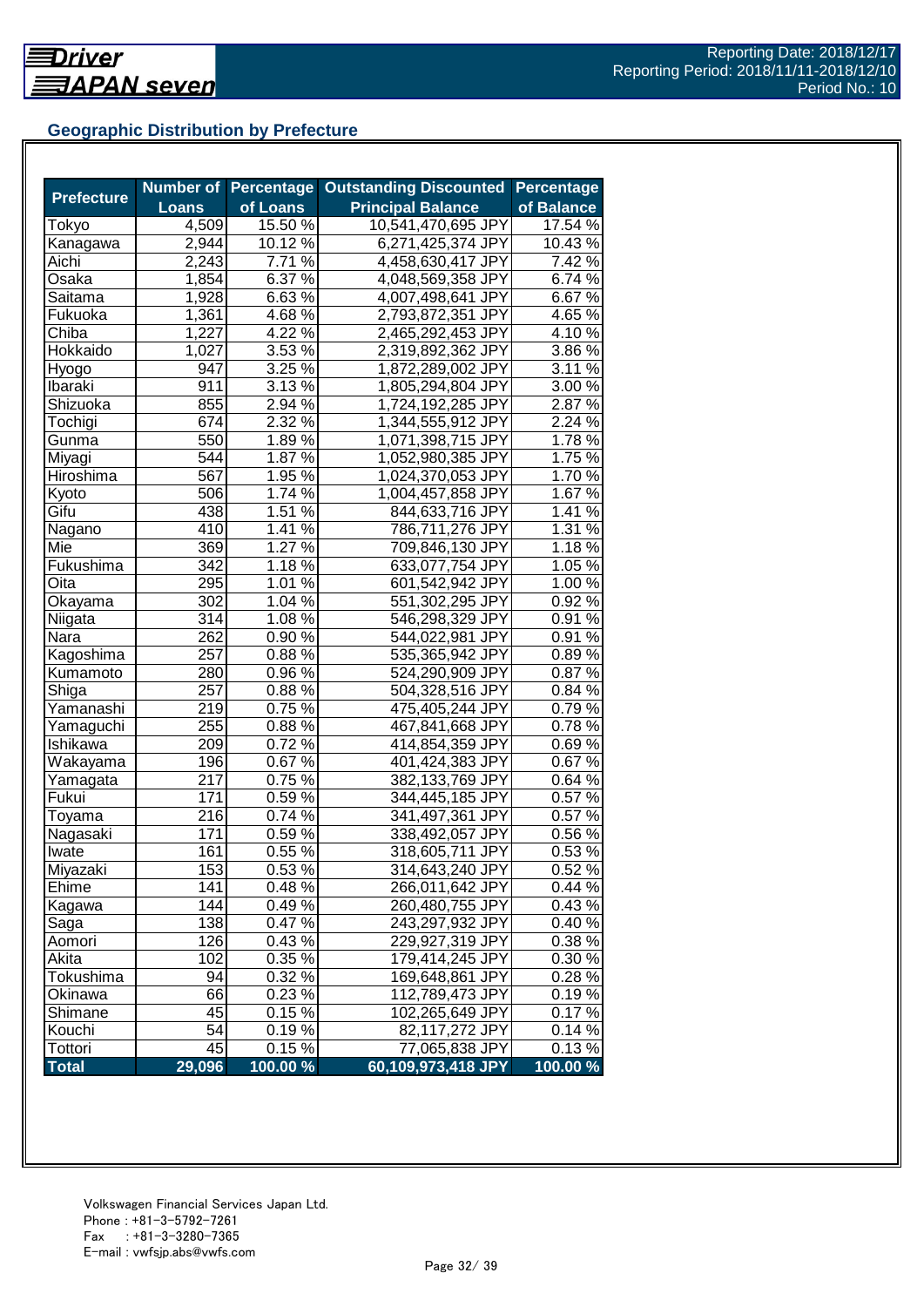## **Distribution by Obligor Concentration**

| Distribution of Loan Contracts and Vehicles per Obligor |           |                  |        |           |                                                        |            |  |
|---------------------------------------------------------|-----------|------------------|--------|-----------|--------------------------------------------------------|------------|--|
| <b>Contract</b>                                         | Number of | Percentage of    |        |           | Number of Percentage Outstanding Discounted Percentage |            |  |
| <b>Concentration Customers</b>                          |           | <b>Customers</b> | Loans  | of Loans  | <b>Principal Balance</b>                               | of Balance |  |
|                                                         | 27,995    | 96.71 %          | 27,995 | 96.22 %   | 57,420,106,267 JPY                                     | 95.53 %    |  |
|                                                         | 895       | 3.09%            | 1,026  | 3.53%     | 2,497,910,306 JPY                                      | 4.16%      |  |
| ົ                                                       | 51        | 0.18%            | 691    | 0.24%     | 183,383,763 JPY                                        | 0.31 %     |  |
|                                                         |           | $0.02 \%$        | 61     | $0.02 \%$ | 8,573,082 JPY                                          | 0.01%      |  |
|                                                         |           | 0.00%            |        | 0.00%     | 0 JPY                                                  | 0.00%      |  |
| $6 - 10$                                                |           | 0.00%            |        | 0.00 %    | 0 JPY                                                  | 0.00%      |  |
| 11 or more                                              |           | 0.00%            |        | 0.00 %    | 0 JPY                                                  | 0.00%      |  |
| <b>Total</b>                                            | 28,946    | 100.00 %         | 29,096 | 100.00 %  | 60,109,973,418 JPY                                     | 100.00 %   |  |

#### **Top 20 Obligor**

| <b>Number</b>  |                  | Number of Outstanding Discounted Percentage |            |
|----------------|------------------|---------------------------------------------|------------|
|                | <b>Contracts</b> | <b>Principal Balance</b>                    | of Balance |
| 1              | 2                | 14,438,190 JPY                              | 0.02%      |
| $\overline{c}$ | $\overline{2}$   | 12,805,524 JPY                              | 0.02%      |
| 3              | $\overline{2}$   | 12,489,766 JPY                              | 0.02%      |
| 4              | $\overline{2}$   | 11,724,383 JPY                              | 0.02%      |
| 5              | $\overline{2}$   | 10,719,151 JPY                              | 0.02%      |
| 6              | $\overline{2}$   | 10,559,390 JPY                              | 0.02%      |
| 7              | $\overline{2}$   | 9,585,609 JPY                               | 0.02%      |
| 8              | $\mathbf 1$      | 9,569,271 JPY                               | 0.02%      |
| 9              | $\overline{2}$   | 9,462,170 JPY                               | 0.02%      |
| 10             | 1                | 9,440,653 JPY                               | 0.02%      |
| 11             | $\overline{2}$   | 9,417,162 JPY                               | 0.02%      |
| 12             | 1                | 9,392,907 JPY                               | 0.02%      |
| 13             | 1                | 9,360,338 JPY                               | 0.02%      |
| 14             | 1                | 9,315,470 JPY                               | 0.02%      |
| 15             | $\overline{2}$   | 9,309,453 JPY                               | 0.02%      |
| 16             | $\overline{2}$   | 9,243,569 JPY                               | 0.02%      |
| 17             | 1                | 9,231,867 JPY                               | 0.02%      |
| 18             | 1                | 9,150,225 JPY                               | 0.02%      |
| 19             | 1                | 9,115,920 JPY                               | 0.02%      |
| 20             | 1                | 9,100,109 JPY                               | 0.02%      |
| Total 1 -20    | 31               | 203,431,127 JPY                             | 0.34%      |

Remarks:

Figures above are calculated based on each of the Sub-Servicers respectively and not across both of the Sub-Servicers.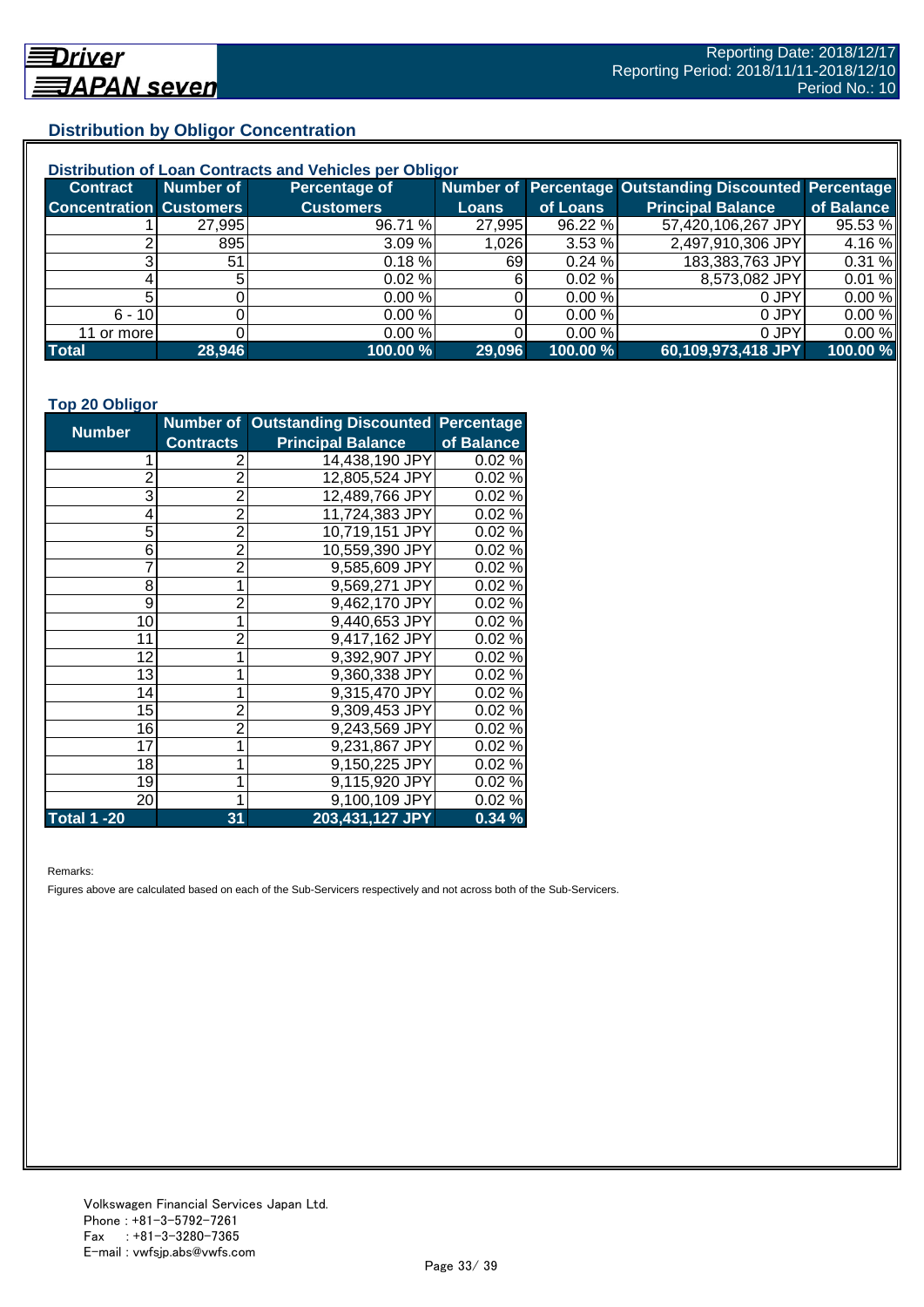

## **Distribution by Contract Start Month**

| <b>Origination Month</b> | <b>Number of Loans</b>           | <b>Percentage of Loans</b> | Outstanding Discounted Principal Balance Percentage of Balance |                     |
|--------------------------|----------------------------------|----------------------------|----------------------------------------------------------------|---------------------|
| 12.2012<br>01.2013       | 2                                | 0.01%<br>0.01%             | 65,639 JPY                                                     | 0.00%<br>0.00%      |
| 02.2013                  | $\overline{\mathbf{c}}$<br>1     | 0.00%                      | 270,512 JPY<br>702.882 JPY                                     | 0.00%               |
| 03.2013                  | 3                                | 0.01%                      | 815,296 JPY                                                    | 0.00%               |
| 04.2013                  | 0                                | 0.00%                      | 0 JPY                                                          | 0.00%               |
| 05.2013                  |                                  | 0.00%                      | 344,155 JPY                                                    | 0.00%               |
| 06.2013                  | 0                                | 0.00%                      | 0 JPY                                                          | 0.00%               |
| 07.2013                  | 2                                | 0.01%                      | 676,501 JPY                                                    | 0.00%               |
| 08.2013                  |                                  | 0.00%                      | 775,442 JPY                                                    | 0.00%               |
| 09.2013<br>10.2013       | $\overline{2}$<br>$\overline{2}$ | 0.01%<br>0.01%             | 1,126,095 JPY<br>589,557 JPY                                   | 0.00%<br>0.00%      |
| 11.2013                  | $\overline{2}$                   | 0.01%                      | 1,322,193 JPY                                                  | 0.00%               |
| 12.2013                  | 18                               | 0.06%                      | 13,079,186 JPY                                                 | 0.02%               |
| 01.2014                  | 32                               | 0.11%                      | 27,505,437 JPY                                                 | 0.05%               |
| 02.2014                  | 33                               | 0.11%                      | 15.393.389 JPY                                                 | 0.03%               |
| 03.2014                  | 53                               | 0.18%                      | 45,691,489 JPY                                                 | 0.08%               |
| 04.2014                  | 18                               | 0.06%                      | 12,614,713 JPY                                                 | 0.02%               |
| 05.2014                  | 12                               | 0.04%                      | 10,041,551 JPY<br>26,886,709 JPY                               | 0.02%<br>0.04%      |
| 06.2014<br>07.2014       | 33<br>16                         | 0.11%<br>0.05 %            | 11,220,968 JPY                                                 | 0.02%               |
| 08.2014                  | 9                                | 0.03%                      | 8,309,537 JPY                                                  | 0.01%               |
| 09.2014                  | 28                               | 0.10%                      | 21,140,473 JPY                                                 | 0.04%               |
| 10.2014                  | 25                               | 0.09%                      | 21,800,404 JPY                                                 | 0.04%               |
| 11.2014                  | 26                               | 0.09%                      | 30,426,435 JPY                                                 | 0.05%               |
| 12.2014                  | 54                               | 0.19%                      | 47,765,167 JPY                                                 | 0.08%               |
| 01.2015                  | 32                               | 0.11%                      | 30,117,461 JPY                                                 | 0.05%               |
| 02.2015<br>03.2015       | 43                               | 0.15%<br>0.21%             | 41,277,192 JPY<br>66,125,484 JPY                               | 0.07%<br>0.11%      |
| 04.2015                  | 60<br>23                         | 0.08%                      | 30,105,303 JPY                                                 | 0.05%               |
| 05.2015                  | 36                               | 0.12%                      | 37,629,844 JPY                                                 | 0.06%               |
| 06.2015                  | 33                               | 0.11%                      | 41,084,935 JPY                                                 | 0.07%               |
| 07.2015                  | 43                               | 0.15%                      | 40,108,465 JPY                                                 | 0.07%               |
| 08.2015                  | 48                               | 0.16%                      | 53.280.217 JPY                                                 | 0.09%               |
| 09.2015                  | 70                               | 0.24%                      | 92,552,724 JPY                                                 | 0.15%               |
| 10.2015<br>11.2015       | 48<br>48                         | 0.16%<br>0.16%             | 62,622,210 JPY                                                 | 0.10%               |
| 12.2015                  | 167                              | 0.57%                      | 70,824,014 JPY<br>223.191.145 JPY                              | 0.12%<br>0.37%      |
| 01.2016                  | 205                              | 0.70%                      | 289,459,453 JPY                                                | 0.48%               |
| 02.2016                  | 294                              | 1.01 %                     | 431,447,956 JPY                                                | 0.72%               |
| 03.2016                  | 459                              | 1.58 %                     | 696,120,425 JPY                                                | 1.16%               |
| 04.2016                  | 225                              | 0.77%                      | 400,232,858 JPY                                                | 0.67%               |
| 05.2016                  | 329                              | 1.13%                      | 539,141,665 JPY                                                | 0.90%               |
| 06.2016<br>07.2016       | 360<br>348                       | 1.24 %<br>1.20 %           | 678,317,080 JPY<br>610,223,532 JPY                             | 1.13 %<br>1.02 %    |
| 08.2016                  | 382                              | 1.31 %                     | 675,910,904 JPY                                                | 1.12 %              |
| 09.2016                  | 552                              | 1.90 %                     | 1,036,398,129 JPY                                              | 1.72%               |
| 10.2016                  | 330                              | 1.13%                      | 631,855,950 JPY                                                | 1.05 %              |
| 11.2016                  | 458                              | 1.57 %                     | 917,562,306 JPY                                                | 1.53 %              |
| 12.2016                  | 1,147                            | 3.94 %                     | 2,053,754,311 JPY                                              | 3.42 %              |
| 01.2017                  | 1,029                            | 3.54 %                     | 1,975,918,530 JPY                                              | 3.29 %              |
| 02.2017<br>03.2017       | 1,498                            | 5.15%<br>8.83%             | 2,938,907,509 JPY<br>5,139,278,932 JPY                         | 4.89%<br>8.55 %     |
| 04.2017                  | 2,568<br>1,037                   | 3.56 %                     | 2,080,314,838 JPY                                              | 3.46 %              |
| 05.2017                  | 1,508                            | 5.18%                      | 3,085,865,579 JPY                                              | $\overline{5.13}$ % |
| 06.2017                  | 1,990                            | 6.84%                      | 4,082,371,158 JPY                                              | 6.79%               |
| 07.2017                  | 1,392                            | 4.78 %                     | 2,970,689,312 JPY                                              | 4.94 %              |
| 08.2017                  | 1,644                            | 5.65 %                     | 3,692,817,924 JPY                                              | 6.14%               |
| 09.2017                  | 2,538                            | 8.72 %                     | 5,833,762,652 JPY<br>3.767.449.210 JPY                         | 9.71 %<br>6.27%     |
| 10.2017                  | 1,625                            | 5.58%                      | 5,161,846,918 JPY                                              | 8.59%               |
| 11.2017<br>12.2017       | 2,182<br>714                     | 7.50 %<br>2.45 %           | 1,700,235,983 JPY                                              | 2.83%               |
| 01.2018                  | 502                              | 1.73 %                     | 1,150,862,104 JPY                                              | 1.91%               |
| 02.2018                  | 546                              | 1.88%                      | 1,244,328,294 JPY                                              | 2.07%               |
| 03.2018                  | 822                              | 2.83%                      | 1,966,406,136 JPY                                              | 3.27%               |
| 04.2018                  | 329                              | 1.13%                      | 808,741,556 JPY                                                | 1.35 %              |
| 05.2018                  | 366                              | 1.26 %                     | 803.517.623 JPY                                                | 1.34 %              |
| 06.2018<br>07.2018       | 338<br>160                       | 1.16%<br>0.55 %            | 790,061,852 JPY<br>402,022,622 JPY                             | 1.31 %<br>0.67%     |
| 08.2018                  | 115                              | 0.40%                      | 267.060.739 JPY                                                | 0.44%               |
| 09.2018                  | 78                               | 0.27%                      | 199,606,654 JPY                                                | 0.33%               |
| 10.2018                  | 0                                | 0.00%                      | 0 JPY                                                          | 0.00%               |
| 11.2018                  | $\mathbf 0$                      | 0.00%                      | 0 JPY                                                          | 0.00%               |
| <b>Total</b>             | 29,096                           | 100.00%                    | 60,109,973,418 JPY                                             | 100.00 %            |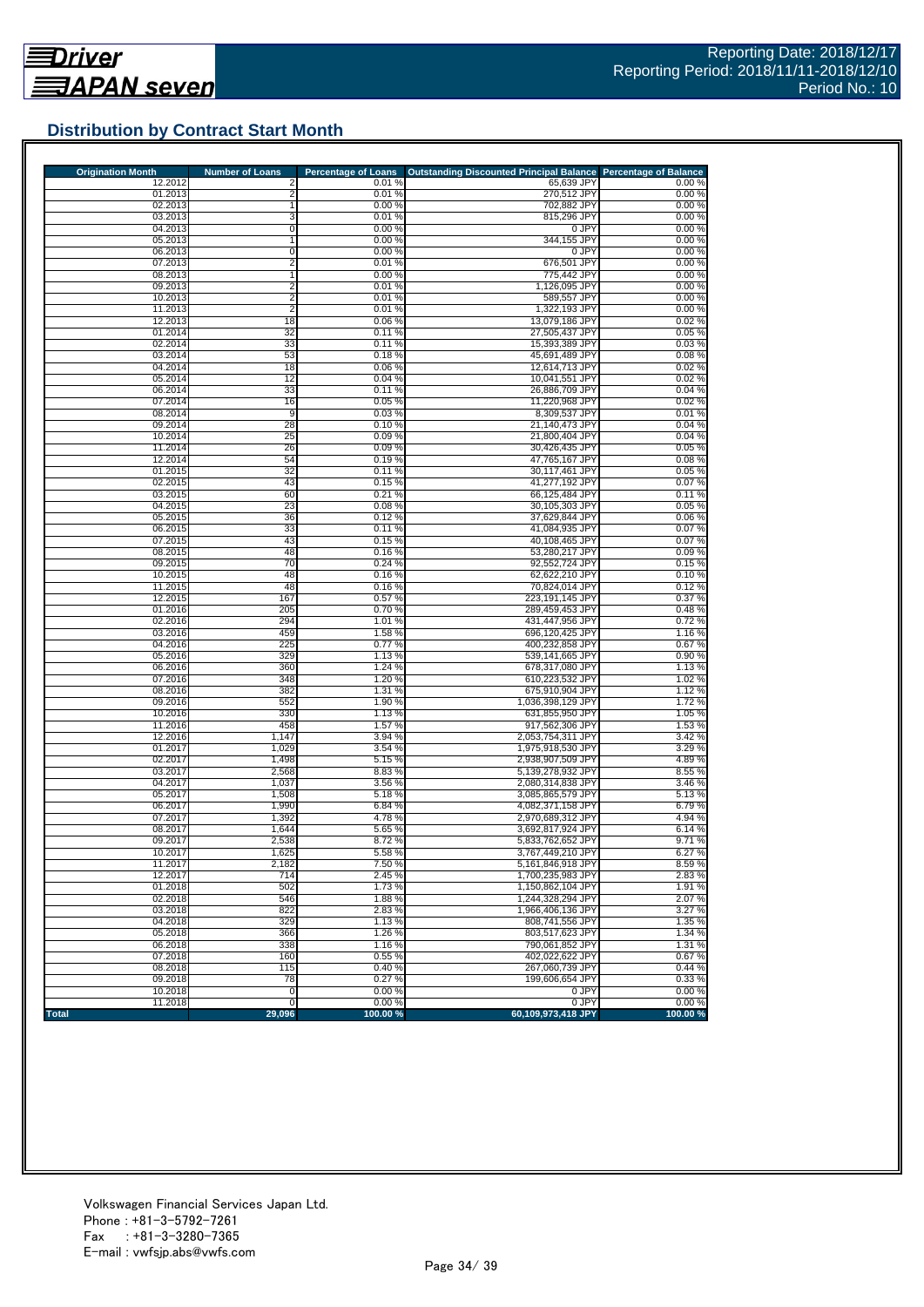

## **Distribution by Contract End Month**

| <b>Maturity Month</b> | <b>Number of Loans</b>  | <b>Percentage of Loans</b> | Outstanding Discounted Principal Balance Percentage of Balance |                  |
|-----------------------|-------------------------|----------------------------|----------------------------------------------------------------|------------------|
| 12.2018<br>01.2019    | 256<br>217              | 0.88%<br>0.75%             | 133,621,604 JPY<br>151,816,647 JPY                             | 0.22%<br>0.25%   |
| 02.2019               | 256                     | 0.88%                      | 174,704,987 JPY                                                | 0.29%            |
| 03.2019               | 390                     | 1.34 %                     | 348,260,145 JPY                                                | 0.58%            |
| 04.2019<br>05.2019    | 201<br>265              | 0.69%<br>0.91%             | 255,691,836 JPY<br>287,362,514 JPY                             | 0.43%<br>0.48%   |
| 06.2019               | 356                     | 1.22 %                     | 425.167.433 JPY                                                | 0.71%            |
| 07.2019               | 273                     | 0.94%                      | 320,370,309 JPY                                                | 0.53%            |
| 08.2019<br>09.2019    | 231<br>396              | 0.79%<br>1.36 %            | 244,411,232 JPY<br>504,670,823 JPY                             | 0.41%<br>0.84%   |
| 10.2019               | 281                     | 0.97%                      | 337,534,821 JPY                                                | 0.56%            |
| 11.2019               | 362                     | 1.24 %                     | 489,136,340 JPY                                                | 0.81%            |
| 12.2019<br>01.2020    | 561<br>530              | 1.93 %<br>1.82%            | 982,553,559 JPY<br>951.166.016 JPY                             | 1.63%<br>1.58 %  |
| 02.2020               | 726                     | 2.50 %                     | 1,355,653,888 JPY                                              | 2.26 %           |
| 03.2020               | 1,232                   | 4.23 %                     | 2,322,153,026 JPY                                              | 3.86 %           |
| 04.2020<br>05.2020    | 426<br>683              | 1.46 %<br>2.35 %           | 819,954,536 JPY<br>1,345,361,271 JPY                           | 1.36 %<br>2.24 % |
| 06.2020               | 862                     | 2.96 %                     | 1,789,339,645 JPY                                              | 2.98%            |
| 07.2020               | 637                     | 2.19%                      | 1,356,924,306 JPY                                              | 2.26 %           |
| 08.2020               | 782                     | 2.69%                      | 1,737,552,577 JPY                                              | 2.89%            |
| 09.2020<br>10.2020    | 1,124<br>722            | 3.86 %<br>2.48%            | 2,602,469,140 JPY<br>1,754,210,021 JPY                         | 4.33 %<br>2.92 % |
| 11.2020               | 1,035                   | 3.56 %                     | 2,542,279,748 JPY                                              | 4.23%            |
| 12.2020               | 465                     | 1.60%                      | 1,027,461,310 JPY                                              | 1.71%            |
| 01.2021<br>02.2021    | 362<br>491              | 1.24 %<br>1.69%            | 793,119,737 JPY<br>966,932,078 JPY                             | 1.32 %<br>1.61 % |
| 03.2021               | 740                     | 2.54 %                     | 1,573,615,313 JPY                                              | 2.62%            |
| 04.2021               | 265                     | 0.91%                      | 539,727,421 JPY                                                | 0.90%            |
| 05.2021<br>06.2021    | 403<br>395              | 1.39 %<br>1.36 %           | 773,356,116 JPY<br>775.056.780 JPY                             | 1.29 %<br>1.29 % |
| 07.2021               | 329                     | 1.13 %                     | 606,740,609 JPY                                                | 1.01%            |
| 08.2021               | 381                     | 1.31 %                     | 711.542.325 JPY                                                | 1.18%            |
| 09.2021<br>10.2021    | 496<br>293              | 1.70 %<br>1.01%            | 924,678,177 JPY<br>532.326.196 JPY                             | 1.54 %<br>0.89%  |
| 11.2021               | 374                     | 1.29 %                     | 751,262,026 JPY                                                | 1.25 %           |
| 12.2021               | 564                     | 1.94 %                     | 1,120,887,791 JPY                                              | 1.86 %           |
| 01.2022               | 484                     | 1.66 %                     | 1,025,528,246 JPY                                              | 1.71 %           |
| 02.2022<br>03.2022    | 722<br>1,282            | 2.48 %<br>4.41%            | 1,564,331,304 JPY<br>2,794,042,039 JPY                         | 2.60%<br>4.65 %  |
| 04.2022               | 558                     | 1.92 %                     | 1,218,137,881 JPY                                              | 2.03%            |
| 05.2022               | 732                     | 2.52 %                     | 1,620,459,492 JPY                                              | 2.70 %           |
| 06.2022<br>07.2022    | 941<br>615              | 3.23%<br>2.11 %            | 2,119,460,177 JPY<br>1,460,169,134 JPY                         | 3.53 %<br>2.43 % |
| 08.2022               | 721                     | 2.48 %                     | 1,804,023,713 JPY                                              | 3.00%            |
| 09.2022               | 1,154                   | 3.97 %                     | 2,925,885,892 JPY                                              | 4.87%            |
| 10.2022<br>11.2022    | 702<br>879              | 2.41 %<br>3.02 %           | 1,796,898,883 JPY<br>2,293,316,965 JPY                         | 2.99%<br>3.82 %  |
| 12.2022               | 275                     | 0.95%                      | 750,221,295 JPY                                                | 1.25 %           |
| 01.2023               | 204                     | 0.70%                      | 502,552,783 JPY                                                | 0.84%            |
| 02.2023<br>03.2023    | 227<br>316              | 0.78%<br>1.09%             | 596,766,742 JPY<br>843,139,356 JPY                             | 0.99%<br>1.40 %  |
| 04.2023               | 177                     | 0.61%                      | 479,976,076 JPY                                                | 0.80%            |
| 05.2023               | 179                     | 0.62%                      | 442,110,682 JPY                                                | 0.74%            |
| 06.2023               | 163                     | 0.56 %                     | 452,381,230 JPY                                                | 0.75%            |
| 07.2023<br>08.2023    | 92<br>71                | 0.32%<br>0.24%             | 256,593,041 JPY<br>169.392.848 JPY                             | 0.43%<br>0.28%   |
| 09.2023               | 70                      | 0.24%                      | 199,048,435 JPY                                                | 0.33%            |
| 10.2023               | 18                      | 0.06%                      | 35,662,498 JPY                                                 | 0.06%            |
| 11.2023<br>12.2023    | 30<br>9                 | 0.10%<br>0.03%             | 63,556,020 JPY<br>28,672,970 JPY                               | 0.11%<br>0.05%   |
| 01.2024               | 17                      | 0.06%                      | 49,319,499 JPY                                                 | 0.08%            |
| 02.2024               | 6                       | 0.02%                      | 17,282,696 JPY                                                 | 0.03%            |
| 03.2024<br>04.2024    | 14<br>$\overline{4}$    | 0.05%<br>0.01%             | 29.640.171 JPY<br>13,920,877 JPY                               | 0.05%<br>0.02%   |
| 05.2024               | $\overline{4}$          | 0.01%                      | 8,913,148 JPY                                                  | 0.01%            |
| 06.2024               | 14                      | 0.05 %                     | 38,246,082 JPY                                                 | 0.06%            |
| 07.2024<br>08.2024    | 9<br>6                  | 0.03%<br>0.02%             | 29,136,281 JPY<br>19,241,232 JPY                               | 0.05%<br>0.03%   |
| 09.2024               | 10                      | 0.03%                      | 30,956,712 JPY                                                 | 0.05%            |
| 10.2024               | 8                       | 0.03%                      | 30.203.529 JPY                                                 | 0.05%            |
| 11.2024<br>12.2024    | 8<br>$\overline{2}$     | 0.03%<br>0.01%             | 31,429,235 JPY<br>6.263.566 JPY                                | 0.05%<br>0.01%   |
| 01.2025               | $\overline{2}$          | 0.01%                      | 5,146,388 JPY                                                  | 0.01%            |
| 02.2025               | $\overline{\mathbf{c}}$ | 0.01%                      | 6,656,066 JPY                                                  | 0.01%            |
| 03.2025               | 0                       | 0.00%                      | 0 JPY                                                          | 0.00%            |
| 04.2025<br>05.2025    | 0<br>2                  | 0.00%<br>0.01%             | 0 JPY<br>6,644,868 JPY                                         | 0.00%<br>0.01%   |
| 06.2025               | 3                       | 0.01%                      | 8,186,336 JPY                                                  | 0.01%            |
| 07.2025               |                         | 0.00 %                     | 4,080,206 JPY                                                  | 0.01%            |
| 08.2025<br>Total      | 29,096                  | 0.00%<br>100.00%           | 3,306,521 JPY<br>60,109,973,418 JPY                            | 0.01%<br>100.00% |
|                       |                         |                            |                                                                |                  |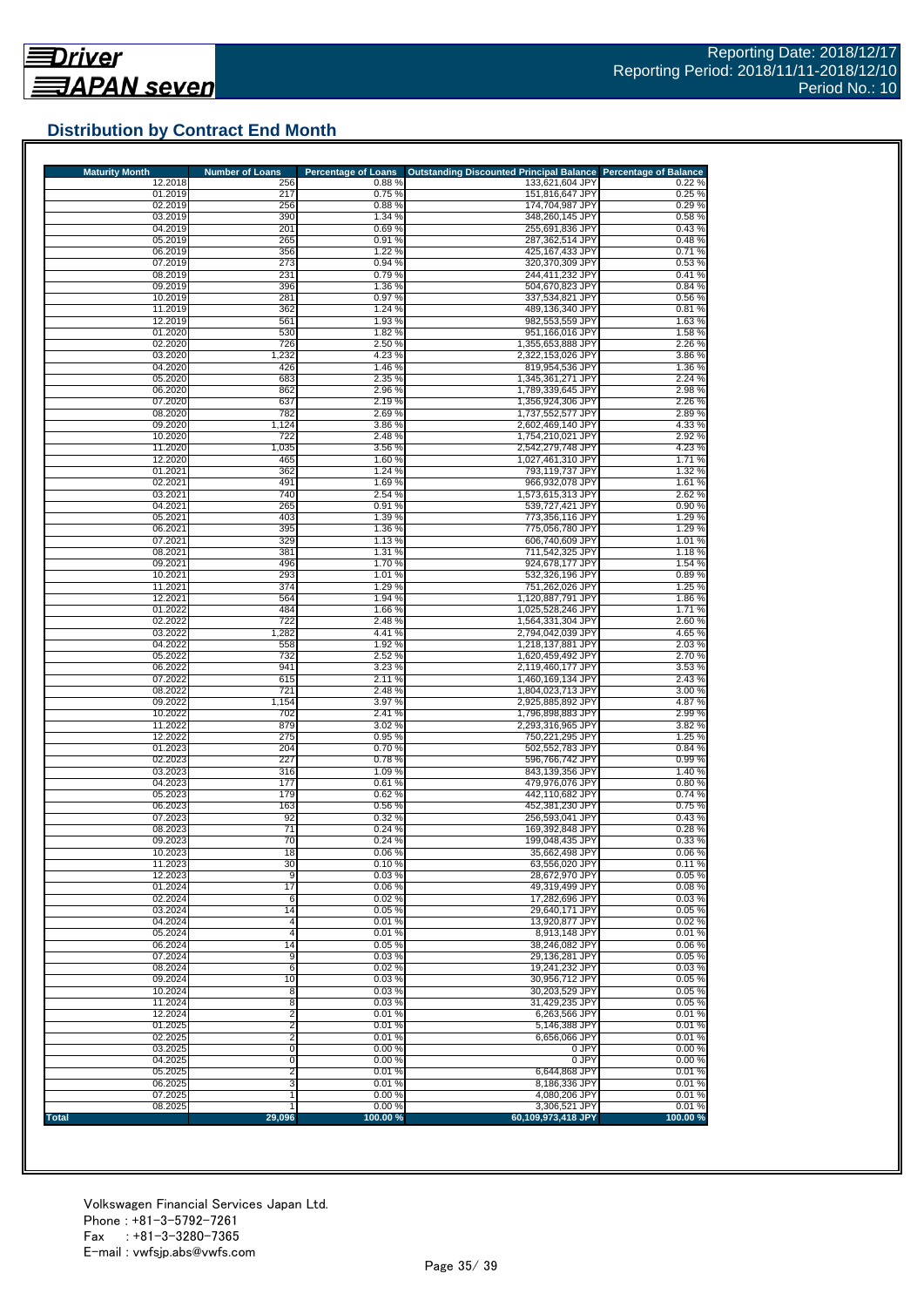## **Distribution by Monthly Payment**

|                                            | <b>Number of</b> | <b>Percentage</b> | <b>Outstanding Discounted</b> | Percentage |
|--------------------------------------------|------------------|-------------------|-------------------------------|------------|
| <b>Monthly Payment</b>                     | Loans            | of Loans          | <b>Principal Balance</b>      | of Balance |
| 10,000 JPY<br><=                           | 1,472            | 5.06 %            | 1,823,501,232 JPY             | 3.03 %     |
| 20,000 JPY<br>10.001 JPY                   | 5,197            | 17.86 %           | 7,138,021,241 JPY             | 11.87 %    |
| 30,000 JPY<br>20.001 JPY                   | 7,317            | 25.15 %           | 12,102,659,065 JPY            | 20.13 %    |
| 40,000 JPY<br>30.001 JPY                   | 5,802            | 19.94 %           | 11,460,252,219 JPY            | 19.07 %    |
| 50,000 JPY<br>40.001 JPY                   | 3,422            | 11.76 %           | 8,008,409,892 JPY             | 13.32 %    |
| 60,000 JPY<br>50,001 JPY                   | 2,032            | 6.98%             | 5,399,583,600 JPY             | 8.98 %     |
| 70,000 JPY<br>60.001 JPY                   | 1,189            | 4.09%             | 3,536,008,150 JPY             | 5.88 %     |
| 80,000 JPY<br>70,001 JPY<br>$\overline{a}$ | 716              | 2.46 %            | 2,301,664,341 JPY             | 3.83 %     |
| 90,000 JPY<br>80,001 JPY                   | 506              | 1.74 %            | 1,739,094,773 JPY             | 2.89%      |
| 100,000 JPY<br>90,001 JPY                  | 433              | 1.49 %            | 1,689,932,857 JPY             | 2.81 %     |
| 110,000 JPY<br>100.001 JPY                 | 247              | 0.85%             | 990,355,176 JPY               | 1.65 %     |
| 120,000 JPY<br>110.001 JPY                 | 169              | 0.58%             | 797,772,145 JPY               | 1.33 %     |
| 130,000 JPY<br>120,001 JPY                 | 147              | 0.51<br>%         | 695,931,690 JPY               | 1.16 %     |
| 140,000 JPY<br>130.001 JPY                 | 119              | %<br>0.41         | 620,873,211 JPY               | 1.03 %     |
| 140.001 JPY<br>50,000 JPY                  | 90               | 0.31%             | 483,901,404 JPY               | 0.81%      |
| 150,001 JPY<br>$>=$                        | 238              | 0.82%             | 1,322,012,422 JPY             | 2.20 %     |
| <b>Total</b>                               | 29,096           | 100.00 %          | 60,109,973,418 JPY            | 100.00%    |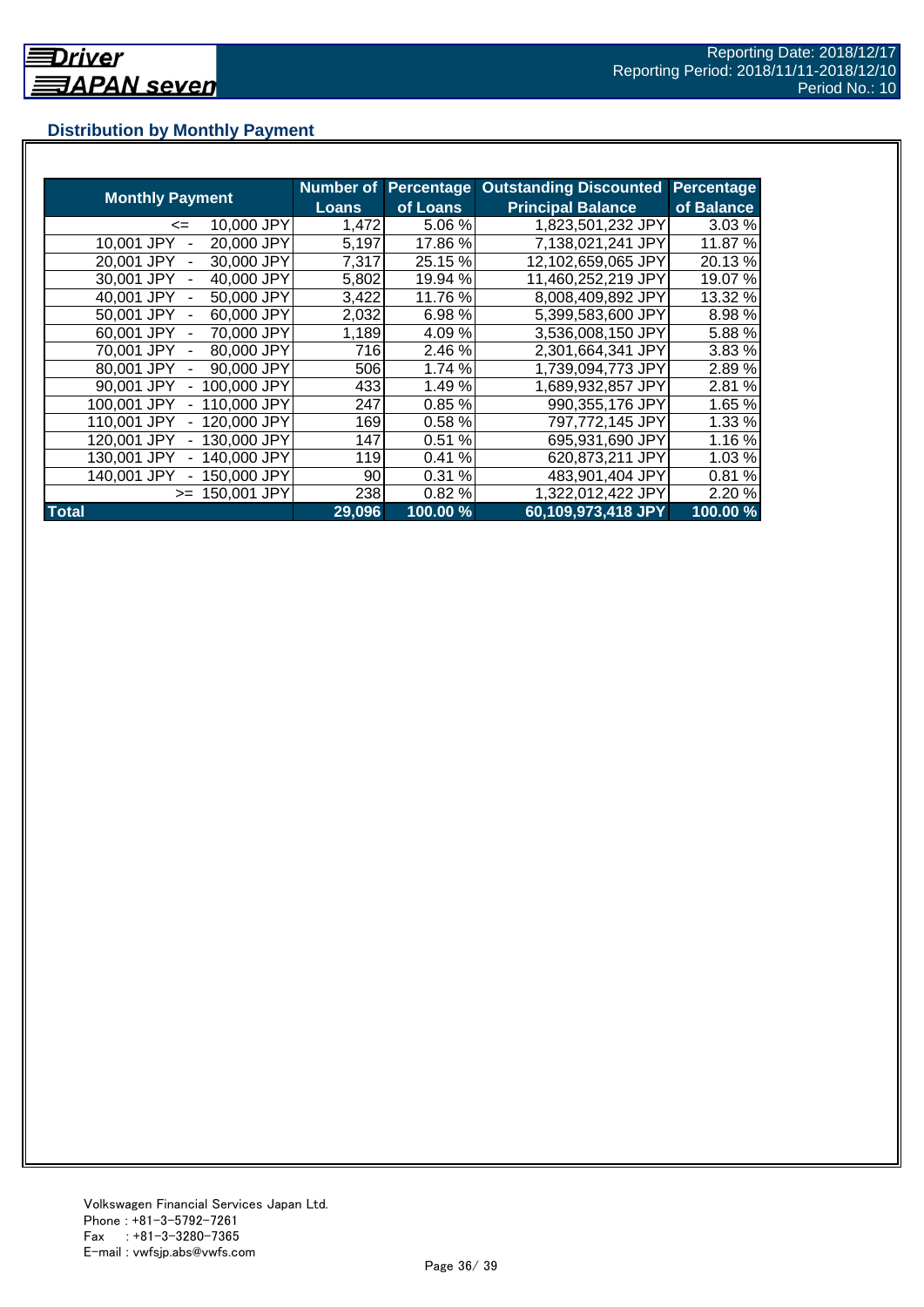## **Distribution by Bonus Payment**

|                            | <b>Number of</b> | <b>Percentage</b> | <b>Outstanding Discounted</b> | <b>Percentage</b> |
|----------------------------|------------------|-------------------|-------------------------------|-------------------|
| <b>Bonus Payment</b>       | <b>Loans</b>     | of Loans          | <b>Principal Balance</b>      | of Balance        |
| No Bonus Payment           | 17,902           | 61.53%            | 36,063,033,970 JPY            | 60.00 %           |
| 25,000 JPY<br>1 JPY -      | 225              | 0.77 %            | 359,886,573 JPY               | 0.60%             |
| 50,000 JPY<br>25,001 JPY - | 2,696            | 9.27 %            | 4,572,112,867 JPY             | 7.61 %            |
| 50,001 JPY - 75,000 JPY    | 901              | 3.10%             | 1,666,939,826 JPY             | 2.77 %            |
| 75,001 JPY - 100,000 JPY   | 3,837            | 13.19 %           | 7,946,375,247 JPY             | 13.22 %           |
| 100,001 JPY - 125,000 JPY  | 520              | 1.79%             | 1,152,032,889 JPY             | 1.92 %            |
| 125,001 JPY - 150,000 JPY  | 1,523            | 5.23 %            | 3,869,525,126 JPY             | 6.44 %            |
| 150,001 JPY - 175,000 JPY  | 173              | 0.59%             | 436,367,743 JPY               | 0.73%             |
| 175,001 JPY - 200,000 JPY  | 830              | 2.85 %            | 2,355,692,628 JPY             | 3.92 %            |
| 200,001 JPY - 225,000 JPY  | 50               | 0.17%             | 147,869,636 JPY               | 0.25%             |
| 225,001 JPY - 250,000 JPY  | 192              | 0.66%             | 647,234,153 JPY               | 1.08%             |
| 250,001 JPY - 275,000 JPY  | 11               | 0.04%             | 33,409,947 JPY                | 0.06%             |
| 275,001 JPY - 300,000 JPY  | 145              | 0.50%             | 497,355,289 JPY               | 0.83%             |
| 300,001 JPY - 325,000 JPY  | 7                | 0.02%             | 24,356,956 JPY                | 0.04%             |
| 325,001 JPY - 350,000 JPY  | 42               | 0.14%             | 166,740,036 JPY               | 0.28%             |
| 350,001 JPY - 375,000 JPY  | 3                | 0.01%             | 7,707,733 JPY                 | 0.01%             |
| 375,001 JPY - 400,000 JPY  | 17               | 0.06%             | 75,383,736 JPY                | 0.13%             |
| 400,001 JPY - 425,000 JPY  |                  | 0.00%             | 6,329,482 JPY                 | 0.01%             |
| 425,001 JPY - 450,000 JPY  | 5                | 0.02%             | 17,961,623 JPY                | 0.03%             |
| 450,001 JPY - 475,000 JPY  | 0                | 0.00%             | 0 JPY                         | 0.00%             |
| 475,001 JPY - 500,000 JPY  | 13               | 0.04%             | 55,457,936 JPY                | 0.09%             |
| 500,001 JPY or more        | 3                | 0.01%             | 8,200,022 JPY                 | 0.01%             |
| <b>Total</b>               | 29,096           | 100.00 %          | 60,109,973,418 JPY            | 100.00 %          |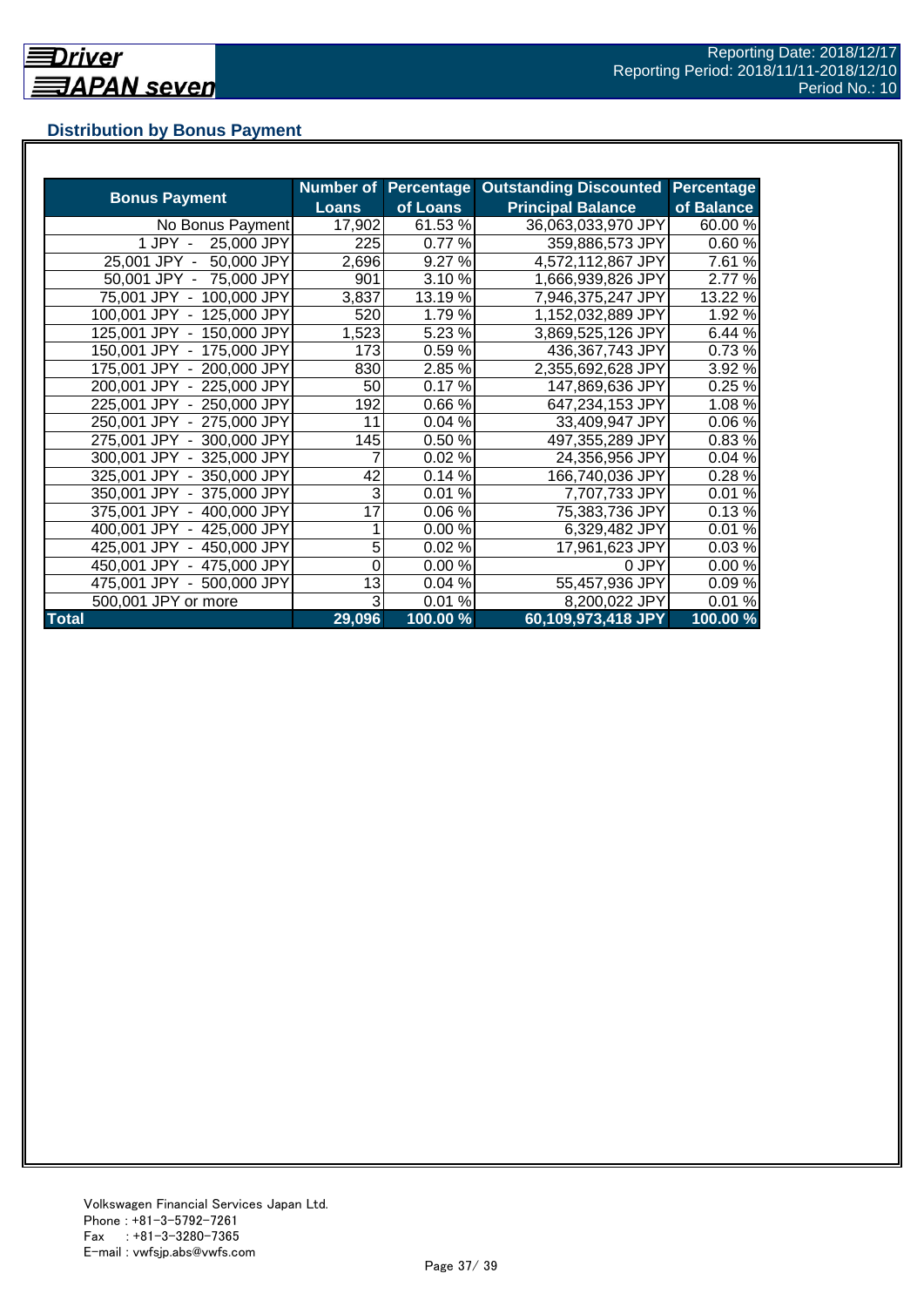## **Distribution by Motor Type**

| <b>Motor Type</b> | <b>Loans</b> | of Loans    | Number of Percentage Outstanding Discounted Percentage<br>Principal Balance <sup>'</sup> | of Balance |
|-------------------|--------------|-------------|------------------------------------------------------------------------------------------|------------|
| EA 189            |              | $0.00 \%$   | 0 JPY                                                                                    | $0.00 \%$  |
| Other             | 29.096       | $100.00\%$  | 60,109,973,418 JPY                                                                       | 100.00 %   |
| <b>Total</b>      | 29,096       | $100.00 \%$ | 60,109,973,418 JPY                                                                       | 100.00%    |